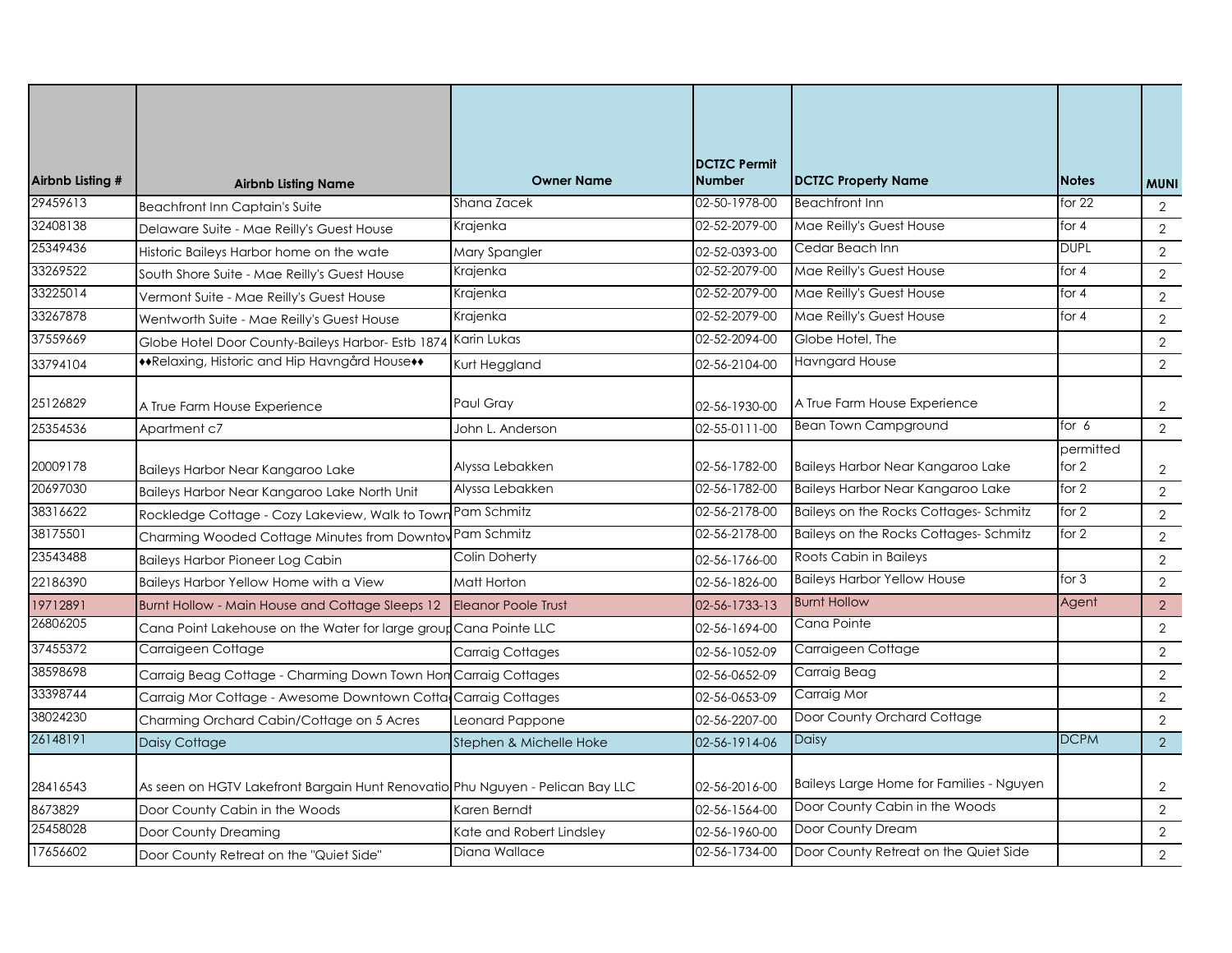| 20565326 | Door County Scotland Yard                                                 | Thomas and Michele Bronsky   | 02-56-1794-00 | Door County Scotland Yard Haven                                      | 2                    | 2              |
|----------|---------------------------------------------------------------------------|------------------------------|---------------|----------------------------------------------------------------------|----------------------|----------------|
| 20989165 | Door County Scotland Yard Haven-Native America Thomas and Michele Bronsky |                              | 02-56-1794-00 | Door County Scotland Yard Haven                                      | $\mathcal{P}$        | $\overline{2}$ |
| 11676845 | Door County Vacation Rental Home                                          | Dr. Phil Arnold              | 02-56-1563-00 | <b>West Meadow Rental</b>                                            |                      | $\overline{2}$ |
| 6785263  | Eclectic Modern Farmhouse in Baileys Harbor                               | <b>Tim Raduenz</b>           | 02-56-1693-00 | <b>BHDC</b>                                                          |                      | $\overline{2}$ |
| 37746737 | <b>Harborview</b>                                                         | Timothy Magnin               | 02-56-2158-06 | Harbor View - Magnin                                                 | <b>DCPM</b>          | $\overline{2}$ |
| 4709576  | Heart of the Door Homestead                                               | Nicole Henquinet             | 02-56-1455-00 | Heart of the Door Homestead, LLC                                     |                      | $\overline{2}$ |
| 22163891 | Heggeland                                                                 | Dennis & Jeff Hickey         | 02-56-0200-06 | Heggeland                                                            | DCPM                 | $\overline{2}$ |
| 36067247 | Heyback Beach House near Cana Island                                      | John P & Mary S Heybach      | 02-56-0311-02 | <b>Heybach House</b>                                                 | lundquist            | 2              |
| 1254037  | Islandview Lake House                                                     | Michael Servais              | 02-56-1893-00 | Islandview Lake House                                                |                      | 2              |
| 22163915 | Kangaroo Lake Retreat                                                     | <b>Will Anderson</b>         | 02-56-1543-06 | Kangaroo Lake Retreat                                                | DCPM                 | 2              |
| 22163920 | Kangaroo Lake Road Cottage                                                | <b>Jeff Wiswell</b>          | 02-56-1696-06 | Kangaroo Lake House Wiswell                                          | <b>DCPM</b>          | $\overline{2}$ |
| 26148863 | Lagom Lodge                                                               | Stephen & Michelle Hoke      | 02-56-1915-06 | Lagom                                                                | <b>DCPM</b>          | 2              |
| 23877408 | Lakeview Cottage in Downtown Baileys Harbor                               | Christopher & Pamela Schmitz | 02-56-1876-00 | <b>Baileys Harbor Beach House - Schmitz</b>                          |                      | $\overline{2}$ |
| 23750440 | Lighthouse Cove                                                           | Maureen McGrath              | 02-56-1614-00 | Best of Times                                                        | Bacon                | $\overline{2}$ |
| 7069697  | Loft • Central • Comfy • Private                                          | Sarah and Brian Bonovich     | 02-56-1644-00 | <b>Wooded Lane Guest House</b>                                       |                      | $\overline{2}$ |
| 28380457 | Meadowland of Baileys Harbor                                              | James Weikel                 | 32-56-2004-00 | Meadowland of Baileys Harbor                                         |                      | $\overline{2}$ |
| 23205775 | NEW! Baileys Harbor Studio on Lake Michigan!                              | James Dillenburg             | 02-56-1257-00 | <b>Shalom Stone</b>                                                  |                      | $\overline{2}$ |
| 22163978 | <b>Our Place</b>                                                          | Family Style Contractor LLC  | 02-56-0339-06 | Our Place on Kangaroo Lake                                           | <b>DCPM</b>          | 2              |
| 19471677 | <b>Raspberry Fields</b>                                                   | Stewart Dawson               | 02-56-1741-00 | Dawson Farm - Ahrens Road                                            |                      | $\overline{2}$ |
| 22163997 | Rocky Bottom Lodge                                                        | Natalie & Terry McAllister   | 02-56-0885-06 | Rocky Bottom Lodge                                                   | <b>DCPM</b>          | $\overline{2}$ |
| 22164003 | <b>Schook Shack</b>                                                       | Cole Family LLC              | 02-56-1607-06 | Schook Shack                                                         | <b>DCPM</b>          | $\overline{2}$ |
| 23698728 | Seculded Waterfront on North Bay                                          | Eva McKee                    | 02-56-1850-06 | Seculded Waterfront on Northbay                                      | <b>DCPM</b>          | $\overline{2}$ |
| 34908317 | Shakespeare apartment with a view.                                        | Matt Horton                  | 02-56-1826-00 | <b>Baileys Harbor Yellow Hse-South Ln</b><br>Cottage-Shakespeare Apt |                      | $\overline{2}$ |
| 25236810 | Sleeper Bunk House                                                        | John L. Anderson             | 02-55-0111-00 | <b>Bean Town Campground</b>                                          | permitted<br>for $6$ | $\overline{2}$ |
| 24420171 | South Lane Cottage #1                                                     | Matt Horton                  | 02-56-1826-00 | <b>Baileys Harbor Yellow House</b>                                   | permitted<br>for $3$ | $\overline{2}$ |
| 24420991 | South Lane Cottage #2                                                     | Matt Horton                  | 02-56-1826-00 | <b>Baileys Harbor Yellow House</b>                                   | permitted<br>for $3$ | 2              |
| 28100002 | The Stone House                                                           | Emil & Mary Baukert          | 02-56-1974-06 | Stone House - 8112 STH 57                                            | <b>DCPM</b>          | $\overline{2}$ |
| 36553230 | Waterfront Pine Tree Cottage on Kangaroo Lake                             | <b>Walter Fuchs</b>          | 02-56-1495-02 | Pine Tree by the Lake                                                | lundquist            | 2              |
| 32437206 | Waterfront Views in Moonlight Bay                                         | David & Ashley Paplham       | 02-56-2090-00 | Sitting on the Dock of Moonlight Bay                                 |                      | 2              |
| 22164047 | Wildwood Beach Home                                                       | Laura Thometz                | 02-56-1640-06 | Wildwood Beach Home                                                  | <b>DCPM</b>          | $\overline{2}$ |
|          |                                                                           |                              |               |                                                                      |                      |                |
| 3831684  | New-Private-Secluded Home                                                 | <b>Patrick Donley</b>        | 06-56-1521-00 | Donely - 6058 CTH OO                                                 |                      | 6              |
|          |                                                                           |                              |               |                                                                      |                      |                |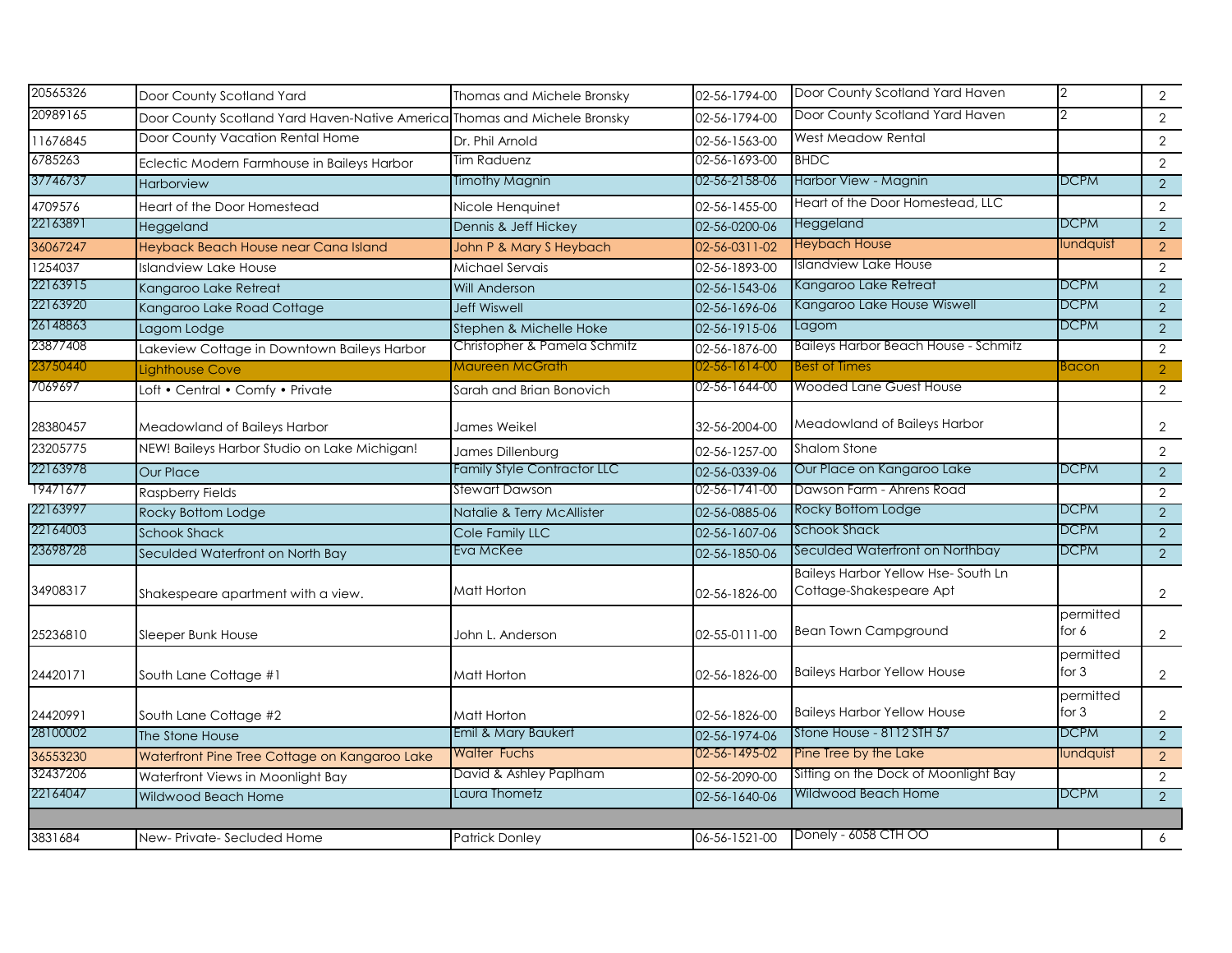| 26397865 | 2 Bedroom, 1 Bath Condo overlooking lake                                                               | <b>Jon Pesek</b>                      | 08-53-1856-00 | Landmark Resort Pesek                                        |                      | 8        |
|----------|--------------------------------------------------------------------------------------------------------|---------------------------------------|---------------|--------------------------------------------------------------|----------------------|----------|
| 33076453 | Bay and Breeze Door County 1 bedroom Water<br>view                                                     | Christopher and Sara Spencer          | 08-53-1686-00 | Landmark Resort - Units 1225 -1220 -<br>Spencer              | permitted<br>for 2   | 8        |
| 27426270 | Bay View at the Landmark Resort                                                                        | Dean Hellwig                          | 08-53-1984-00 | Landmark Resort - Bay View Bungalow<br>Hellwig               |                      | 8        |
| 28553484 | <b>Bayview Escape</b>                                                                                  | Lorie Scarborough - Swanky Properties | 08-53-2007-00 | Landmark Resort - Zanky Properties LLC                       |                      | 8        |
| 15951113 | <b>Beautiful Waterview Condo</b>                                                                       | Kathlyn Geracie                       | 08-53-1689-00 | Landmark Resort- Beautiful Water View<br>Condo               |                      | 8        |
| 21595419 | Big discount off Landmark Rates on beautiful<br>condo                                                  | Jewelette Neary                       | 08-53-1817-00 | Landmark Resort-Neary                                        | permitted<br>for 2   | 8        |
| 22011733 | condo                                                                                                  | Jewelette Neary                       | 08-53-1817-00 | Landmark Resort-Neary                                        | for 2                | $\infty$ |
| 7989119  | <b>Breathtaking Water View Condo</b>                                                                   | Michael and Leigh Dicks               | 08-53-1554-00 | Landmark Resort - Dicks Rental                               |                      | 8        |
| 36355412 | Door County Getaway @Landmark Resort                                                                   | Michal & Monika Anna Chiu             | 08-53-2031-00 | Landmark Resort #2230-Peaceful one bed<br>bath - Chiu        |                      | 8        |
| 34258383 | Door County Happy Place                                                                                | Michal & Monika Anna Chiu             | 08-53-2031-00 | Landmark Resort #2230-Peaceful one bed<br>bath - Chiu        |                      | 8        |
| 27784412 | Egg Harbor Sunset Bluff Condo                                                                          | David Polich and Kristine Kappel      | 08-53-1997-00 | Egg Harbor Sunset Bluff Condo                                |                      | 8        |
| 19082486 | Gorgeous Waterview overlooking the bay of green Matthew A Pidgeon                                      |                                       | 08-53-1754-00 | Landmark Resort - Pidgeon - Unit 205                         |                      | 8        |
| 16751564 | Leaf House Door County                                                                                 | Sean and Cami Wright                  | 08-53-1699-00 | Landmark Resort Unit 2317 - Leaf House<br>Door County        |                      | 8        |
| 28494097 | Light & Bright Bay View Retreat                                                                        | Nicholas David Barber                 | 08-53-1990-00 | Landmark Resort - Nomad Ventures LLC -<br>#110               | permitted<br>for $3$ | 8        |
| 33578702 | NEW! Landmark Resort Condo w/ Spectacular View Good Faith Financial LLC - Tony Broullire 08-53-1970-00 |                                       |               | Landmark Resort - Good Faith Financial -<br><b>Unit 2324</b> |                      | 8        |
| 36134369 | Cape Cod of the Midwest                                                                                | Fred Carson                           | 08-53-0945-00 | Landmark - Unit 3334 Carson                                  |                      | 8        |
| 33971518 | Newly Updated Lake View Escape                                                                         | Nicholas David Barber                 | 08-53-1990-00 | Landmark Resort - Nomad Ventures LLC -<br>#110               | permitted<br>for $3$ | 8        |
| 13479701 | Our Piece of the Door                                                                                  | Roby Onan                             | 08-53-1652-00 | Landmark Resort - Our Piece of the Door -<br>Onan #3224      | permitted<br>for 2   | 8        |
| 35716622 | NEWLY LISTED - Our Other Piece of the Door                                                             | Roby Onan                             | 08-53-1652-00 | Landmark Resort - Our Piece of the Door -<br>Onan #3224      | permitted<br>for 2   | 8        |
| 33274756 | Pelican Cove at the Landmark Resort                                                                    | Christopher and Sara Spencer          | 08-53-1686-00 | Landmark Resort - Units 1225 -1220 -<br>Spencer              | permitted<br>for 2   | 8        |
| 30348565 | Sand Castle - Rare 2 bed/2 ba condo at The<br>Landmark                                                 | <b>Will Pflum</b>                     | 08-53-1684-07 | Landmark Resort Pflum                                        | SImpleLife           | 8        |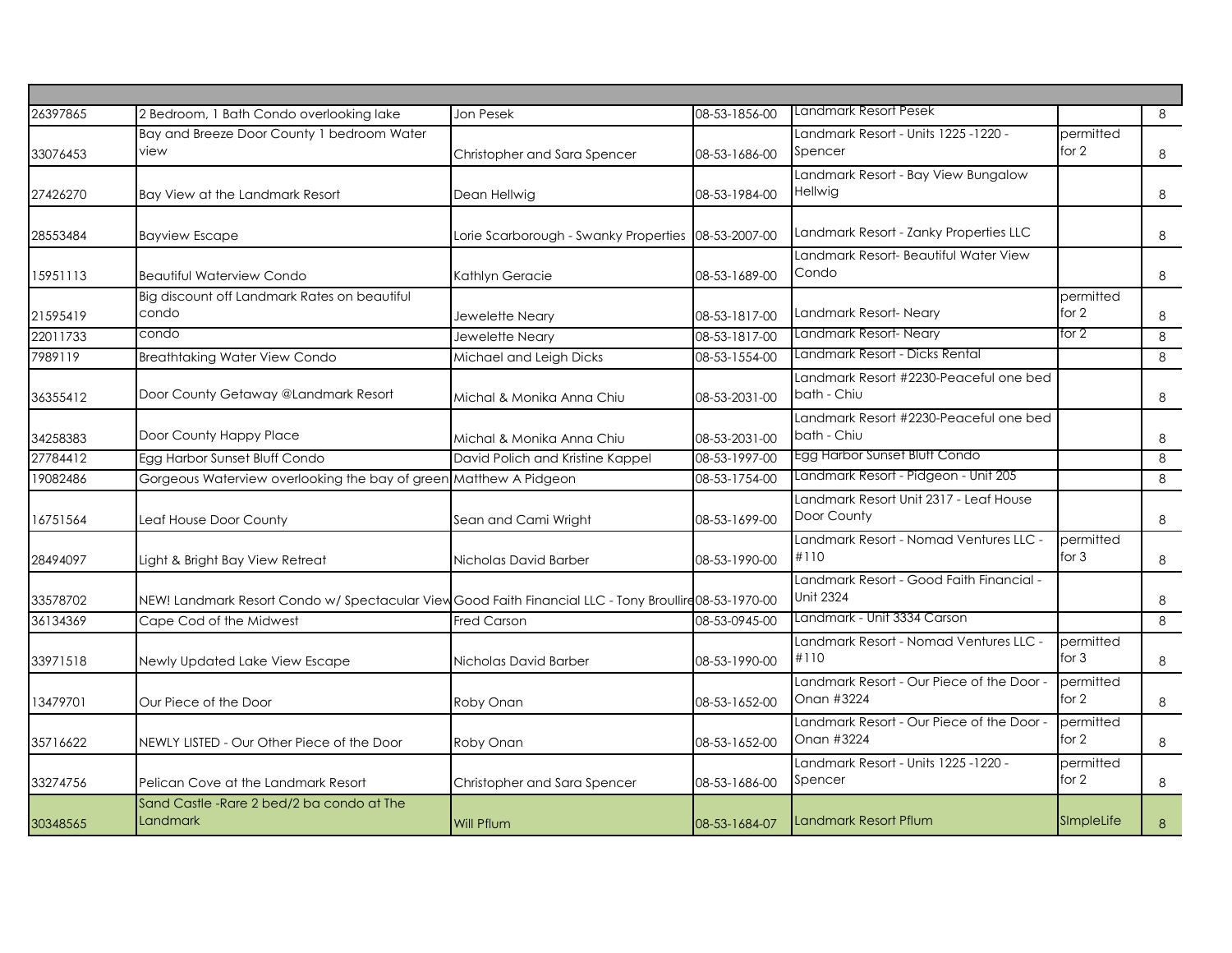|          |                                                                   |                                                    |               | Landmark Resort - Noble Assets Inc #1226                          |                                                                                  |   |
|----------|-------------------------------------------------------------------|----------------------------------------------------|---------------|-------------------------------------------------------------------|----------------------------------------------------------------------------------|---|
| 34414390 | Scenic Egg Harbor Get Away                                        | Noble Assets Inc.                                  | 08-53-2123-00 |                                                                   |                                                                                  | 8 |
| 30348557 | Seas the Bay - time for summer in Egg Harbor!                     | <b>Michael White</b>                               | 08-53-1834-07 | Landmark Resort White                                             | SImpleLife                                                                       | 8 |
| 38746726 | Seas the Bay - time for summer in Egg Harbor!                     |                                                    | 08-53-1834-07 | dupl listing?                                                     |                                                                                  | 8 |
| 18287078 | Serene 1 Bed 1 Bath Condo w/ Woods View                           | <b>Brian Wiegland</b>                              | 08-53-1688-00 | Landmark Resort - Door County Getaways-<br>Wiegand                | <b>permitted</b><br>for 4 units                                                  | 8 |
| 26631795 | Serene Lake Retreat                                               | Natalia Luque                                      | 08-53-1929-00 | Landmark Luque Unit 1232                                          |                                                                                  | 8 |
| 33972329 | Serene Lake View Condo                                            | Nicholas David Barber                              | 08-53-1990-00 | Landmark Resort - Nomad Ventures LLC -<br>#110                    | permitted<br>for $3$                                                             | 8 |
| 6677520  | Sunset Bluff Getaway in Egg Harbor                                | Michael & Christina Hauge                          | 08-53-0384-00 | Sunset Bluff Condo - Unit 2- Hauge                                |                                                                                  | 8 |
| 4950769  | The Treehouse at Plum Bottom                                      | Chad Luberger/ Marlyn & Pamela<br>Moore            | 08-56-1284-00 | The Treehouse at Plum Bottom/The<br>Carriage House at Plum Bottom | permitted<br>for two units<br>owner is<br>hedging<br>bets with<br>three listings | 8 |
|          | *NEW listing* Shimmering Water cottage on the                     |                                                    |               |                                                                   |                                                                                  |   |
| 26360966 | Lake                                                              | Robert Ray                                         | 08-56-2161-00 | Shimmering Water Cottage                                          |                                                                                  | 8 |
| 35570795 | A Waterfront home   Lieffort Lodge   Door County James R Lieffort |                                                    | 08-56-2145-17 | Lieffort Lodge                                                    | Restassure                                                                       | 8 |
| 24133770 | <b>Bluff Cottage Sunsets NEW CONSTRUCTION Egg</b><br>Harbor       | Gail Bergman                                       | 08-56-1874-00 | <b>Bluff Cottage</b>                                              | permitted<br>for 4 units                                                         | 8 |
| 13606442 | Cozy Farmhouse Studio                                             | Renee Schwaller and Steve Beaudot                  | 08-56-1649-00 | Farmhouse Studio                                                  |                                                                                  | 8 |
| 26020119 | Door Haven                                                        | Ronald & Christine Puszynski                       | 08-56-0099-02 | Door Haven                                                        | lundquist                                                                        | 8 |
| 17748137 | Egg Harbor Cottage on the Waters of Green Bay                     | Patti Jo Hedeen                                    | 08-55-0302-00 | Sunset on Bay Shore                                               |                                                                                  | 8 |
| 20123459 | NEW! 2BR Egg Harbor House on 2 Acres!                             | Kerri Zergoski                                     | 08-56-1768-00 | Lodge 42                                                          |                                                                                  | 8 |
| 22339046 | <b>Ohlson Chateau</b>                                             | David Ohlson - Charles Chilcote                    | 08-56-0729-06 | <b>Ohlson Chateau</b>                                             | <b>DCPM</b>                                                                      | 8 |
| 25729564 | Pebble Beach House                                                | Edgar and Nancy Muenzer TRUST - Victo08-56-1962-00 |               | Pebble Beach House                                                |                                                                                  | 8 |
| 20403760 | Pet friendly Applewood cottage in Egg Harbor                      | Sharon Hughes                                      | 08-55-0093-00 | Applewood Cottage                                                 |                                                                                  | 8 |
| 16987204 | Relaxing Nostalgic Log Home "Green Apple Lodge" Patricia Culliton |                                                    | 08-56-1715-00 | Green Apple Lodge                                                 |                                                                                  | 8 |
| 15399898 | Relaxing Waterfront Door County Lake House                        | Brianne & Barry Tegel                              | 08-56-1707-00 | Door County Lake House Tegel                                      |                                                                                  | 8 |
| 19667912 | <b>Ski Shore Retreat</b>                                          | Susan Kwaterski                                    | 08-56-0806-13 | <b>Ski Shore Retreat</b>                                          | Dreamland<br>Agent                                                               | 8 |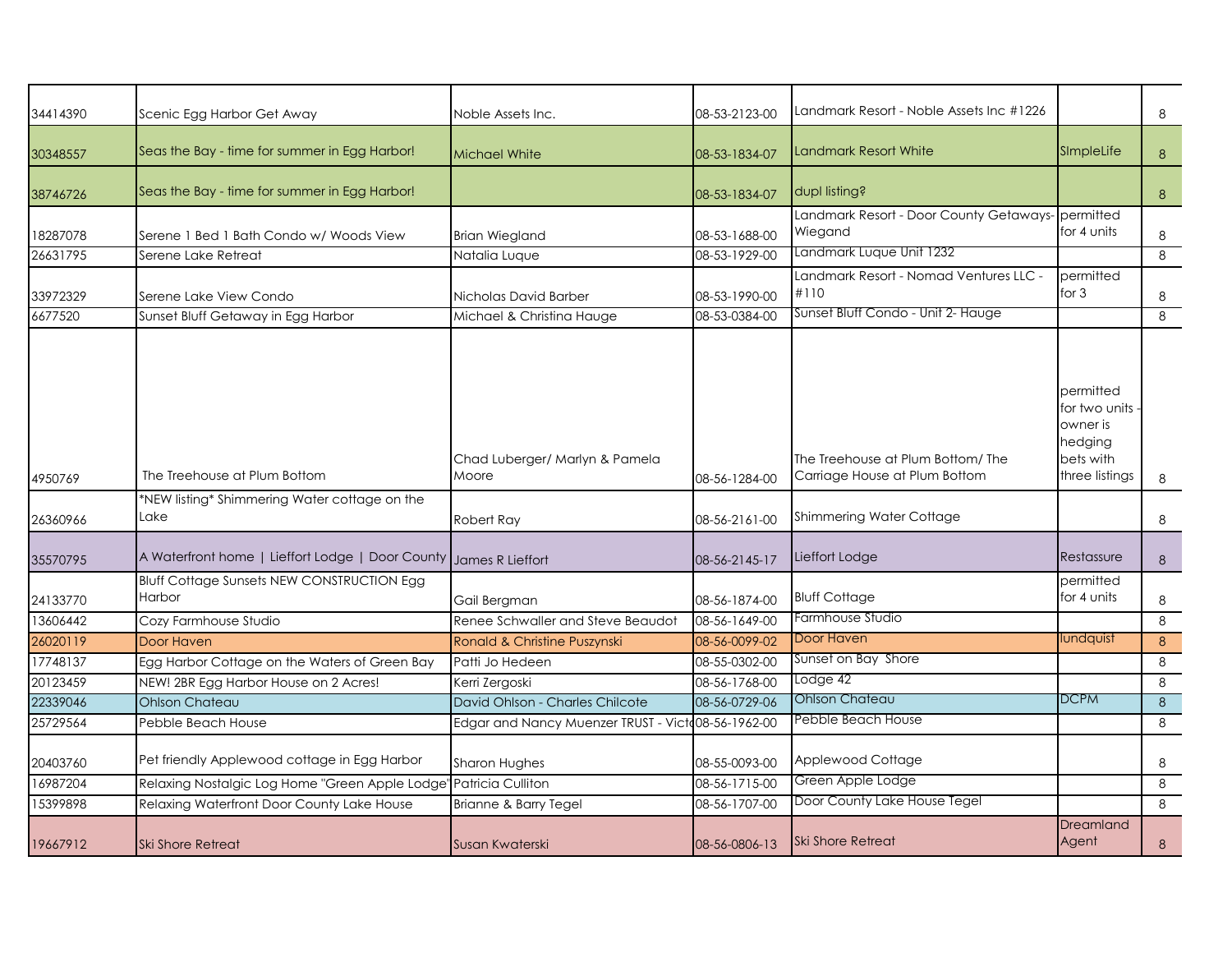| 29054697             | <b>Stones Throw</b>                      | <b>Jeff Garbers</b>                                  | 08-56-1396-07                  | <b>Stone's Throw</b>                                               | SImpleLife                                                                       | 8                   |
|----------------------|------------------------------------------|------------------------------------------------------|--------------------------------|--------------------------------------------------------------------|----------------------------------------------------------------------------------|---------------------|
| 29054699             | <b>Stony Shore Cabin</b>                 | <b>Jeff Garbers</b>                                  | 08-56-1395-07                  | <b>Stony Shores</b>                                                | SImpleLife                                                                       | 8 <sup>°</sup>      |
| 22164013             | <b>Sunset Sanctuary</b>                  | Daniel & Wanda Kupsco                                | 08-56-1566-06                  | <b>Sunset Sanctuary</b>                                            | DCPM                                                                             | 8 <sup>°</sup>      |
| 7340588              | The Cabin at Plum Bottom                 | Chad Luberger/ Marlyn & Pamela<br>Moore              | 08-56-1284-00                  | The Treehouse at Plum Bottom/ The<br>Carriage House at Plum Bottom | permitted<br>for two units<br>owner is<br>hedging<br>bets with<br>three listings | 8                   |
| 28614069             | The Cabin at Shady Grove                 | Maureen Gribble                                      | 08-56-1925-00                  | <b>Shady Grove Gribble</b>                                         |                                                                                  | 8                   |
| 8163799              | The Cottage at Plum Bottom               | Chad Luberger/ Marlyn & Pamela Moo 08-56-1284-00     |                                | The Treehouse at Plum Bottom/The<br>Carriage House at Plum Bottom  | permitted<br>for two units<br>owner is<br>hedging<br>bets with<br>three listings | 8                   |
| 30973479             | White Cliff Landing                      | Aymee and David Balison - Balison Join 08-56-2034-06 |                                | White Cliff Landing                                                | <b>DCPM</b>                                                                      | $\overline{\infty}$ |
| 22164041             | Whitestone at the Water                  | Sara Steinhardt & Jon Chapman                        | 08-56-1316-06                  | Whitestone at the Water                                            | <b>DCPM</b>                                                                      | 8                   |
| 22083085             | Woodwalk Retreat                         | Andrew and Jillaine Seefeldt                         | 08-56-1873-00                  | Woodwalk Retreat                                                   |                                                                                  | 8                   |
| 19117481<br>19119678 | O.B.P. Baliwick Unit<br>O.B.P. Bunk Unit | Claire & Frank Murphy<br>Claire & Frank Murphy       | 08-59-1233-16<br>08-59-1233-16 | Off the Beaten Path<br>Off the Beaten Path                         | permitted<br>for 4 units<br>permitted<br>for 4 units                             | $\,8\,$<br>8        |
| 19123032             | O.B.P. Kornerstone Unit                  | Claire & Frank Murphy                                | 08-59-1233-16                  | Off the Beaten Path                                                | permitted<br>for 4 units                                                         | 8                   |
| 19120828             | O.B.P. Wildside Unit                     | Claire & Frank Murphy                                | 08-59-1233-16                  | Off the Beaten Path                                                | permitted<br>for 4 units                                                         | 8                   |
|                      |                                          |                                                      |                                |                                                                    |                                                                                  |                     |
| 36691575             | Sunset View Apartment                    | Sarah Hastings-Sawyer                                | 09-50-0115-00                  | Egg Harbor Lodge                                                   | permitted<br>for $25$                                                            | 9                   |
| 17121280             | Awesome Sunset Condo                     | <b>Christine Crowley</b>                             | 09-53-0549-16                  | Awesome Sunset Condo - Ridgewood<br>Condo 5                        | .ighthouse                                                                       | 9                   |
| 19113075             | Awesome Sunset Condo TOO                 | Claire & Frank Murphy                                | 09-53-1445-16                  | Awesome Sunset Condo TOO                                           | Lighthouse                                                                       | 9                   |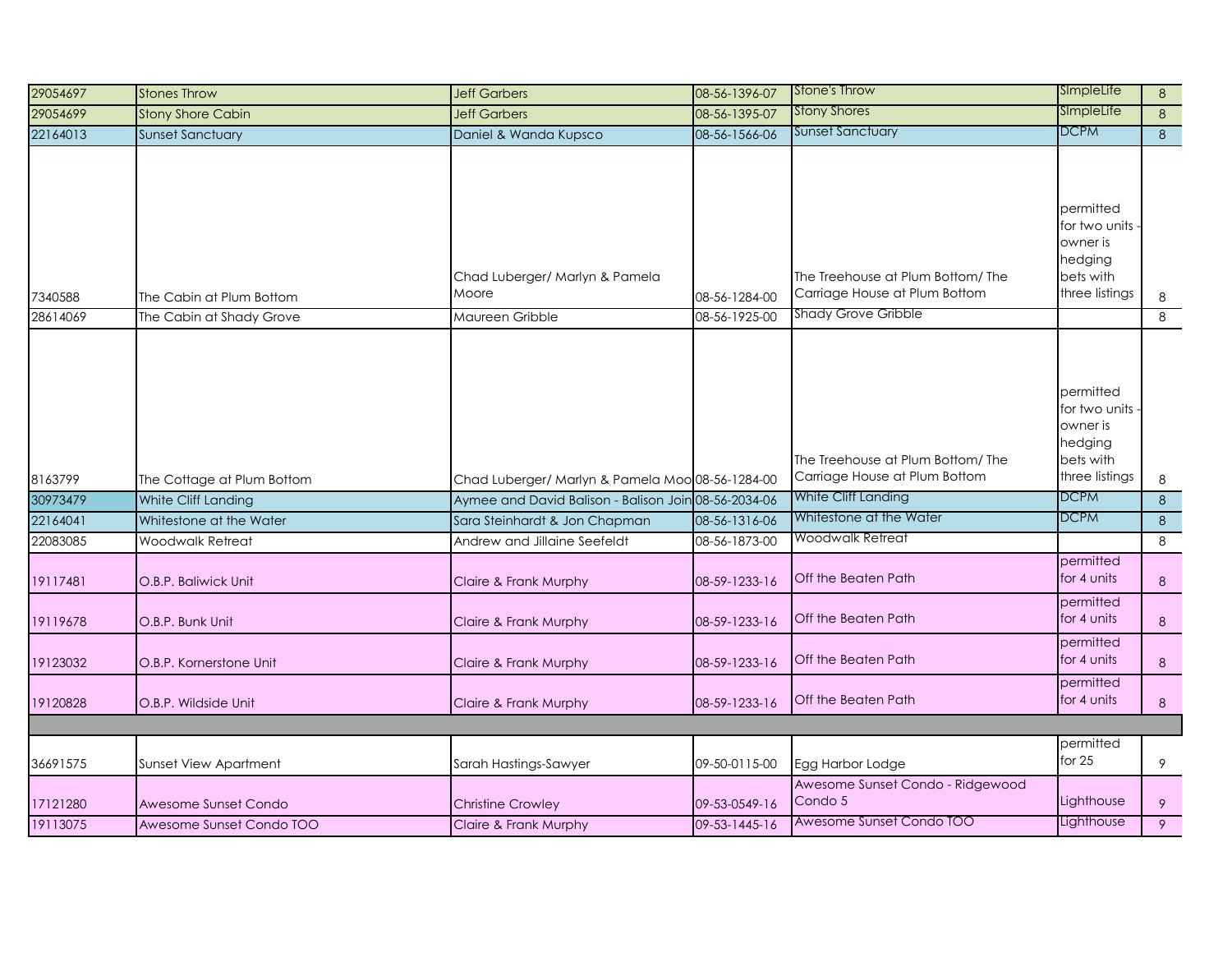| 9602336  |                                                                 |                                            |                                | <b>Sunset View Apartment</b>          | permitted<br>for $4$                         | 9 |
|----------|-----------------------------------------------------------------|--------------------------------------------|--------------------------------|---------------------------------------|----------------------------------------------|---|
| 11512240 | Downstown Sunset View Apartment<br>Gorgeous View ~ Walk to Town | Kathy Navis<br>Melanie and Richard Parsons | 09-53-1576-00<br>09-53-1609-00 | Ridgewood Bluff Condo - Parson        |                                              | 9 |
|          |                                                                 |                                            |                                |                                       | permitted                                    |   |
| 20770425 | Green Door Inn Unit #5                                          | Kathy Navis                                | 09-53-1576-00                  | <b>Sunset View Apartment</b>          | for $4$                                      | 9 |
|          |                                                                 |                                            |                                |                                       | permitted                                    |   |
| 20771252 | Green Door Inn Unit #6                                          | Kathy Navis                                | 09-53-1576-00                  | Sunset View Apartment                 | for $4$                                      | 9 |
| 25688306 | Modern, updated, Door County condo with pool!                   | Michael and Georgina Styke                 | 09-53-1959-00                  | Anchorage Condo - Style               |                                              | 9 |
|          |                                                                 |                                            |                                |                                       | permitted                                    |   |
| 15922477 | Treehouse Appartment                                            | Kathy Navis                                | 09-53-1576-00                  | <b>Sunset View Apartment</b>          | for $4$                                      | 9 |
| 22846687 | Bay Tree Loft                                                   | <b>Jill Sommers</b>                        | 09-56-1839-00                  | <b>Bay Tree Loft</b>                  |                                              | 9 |
| 23769295 | Church Street House                                             | Kaaren Northrup - SWNKCN LLC               | 09-56-1881-16                  | Church Street House                   | Lighthouse                                   | 9 |
|          | Door County Designer Cottage, wooded yard by                    |                                            |                                |                                       |                                              |   |
| 28027474 | beach                                                           | Shawn and Sonny Hennessy                   | 09-56-2010-00                  | Cottage - Hennessy                    |                                              | 9 |
|          |                                                                 |                                            |                                | Door County Retreat-Sunset Views- Egg |                                              |   |
| 34708260 | Door County Retreat, Sunset Views, Egg Harbor                   | Mark and Elizabeth Sternig                 | 09-56-2146-00                  | Harbor                                |                                              | 9 |
| 13812976 | Egg Harbor Bluffwood House                                      | Claire & Frank Murphy                      | 09-56-1232-00                  | <b>Blluffwood House</b>               |                                              | 9 |
|          |                                                                 |                                            |                                |                                       | permitted                                    |   |
| 20360386 | Egg Harbor Hideaway                                             | RME Holdings - Robert Esposito             | 09-56-1780-00                  | Egg Harbor Hideaway                   | for 2                                        | 9 |
| 13589290 | Egg Harbor Log Cabin                                            | Karen Berndt                               | 09-56-1646-00                  | Egg Harbor Log Cabin                  |                                              | 9 |
| 22280403 | Lighthouse Place                                                | Frank & Claire Murphy                      | 09-56-1830-16                  | Lighthouse Place                      |                                              | 9 |
| 27360482 | Modern Craftsman Home and Hideaway                              | RME Holdings - Robert Esposito             | 09-56-1780-00                  | Egg Harbor Hideaway                   | permitted<br>for $2-$<br>combined<br>listing | 9 |
| 22446412 | Modern Craftsman Home in Egg Harbor                             | RME Holdings - Robert Esposito             | 09-56-1780-00                  | Egg Harbor Hideaway                   | permitted<br>for 2                           | 9 |
| 22163979 | On the Water Escape                                             | Jan & Craig Bilgen                         | 09-55-0817-06                  | On the Water Escape                   | <b>DCPM</b>                                  | 9 |
|          |                                                                 |                                            |                                |                                       |                                              |   |
| 20975595 | Point Beach House ~ Waterfront, 4 bedrooms                      | Mary Zeller                                | 09-56-1882-00                  | Point Beach Home                      |                                              | 9 |
| 525258   | Quiaint Cozy A-Frame in Door County                             | Tim & Kristin Mahoney                      | 09-56-1308-00                  | <b>Quaint Cozy A-Frame</b>            |                                              | 9 |
| 23697711 | Scenic Home in Egg Harbor                                       | Massoud Maleki                             | 09-56-1086-06                  | Scenic Home in Egg Harbor             | <b>DCPM</b>                                  | 9 |
|          |                                                                 |                                            |                                |                                       | permitted                                    |   |
| 31711362 | The Flats on Church Street - #101                               | Egg Bnb LLC                                | 09-56-2071-00                  | Flats on Church Street                | for $4$                                      | 9 |
|          |                                                                 |                                            |                                |                                       | permitted                                    |   |
| 32686901 | The Flats on Church Street - #102                               | Egg Bnb LLC                                | 09-56-2071-00                  | Flats on Church Street                | for $4$                                      | 9 |
|          |                                                                 |                                            |                                |                                       | permitted                                    |   |
| 32687171 | The Flats on Church Street - #103                               | Egg Bnb LLC                                | 09-56-2071-00                  | <b>Flats on Church Street</b>         | for $4$                                      | 9 |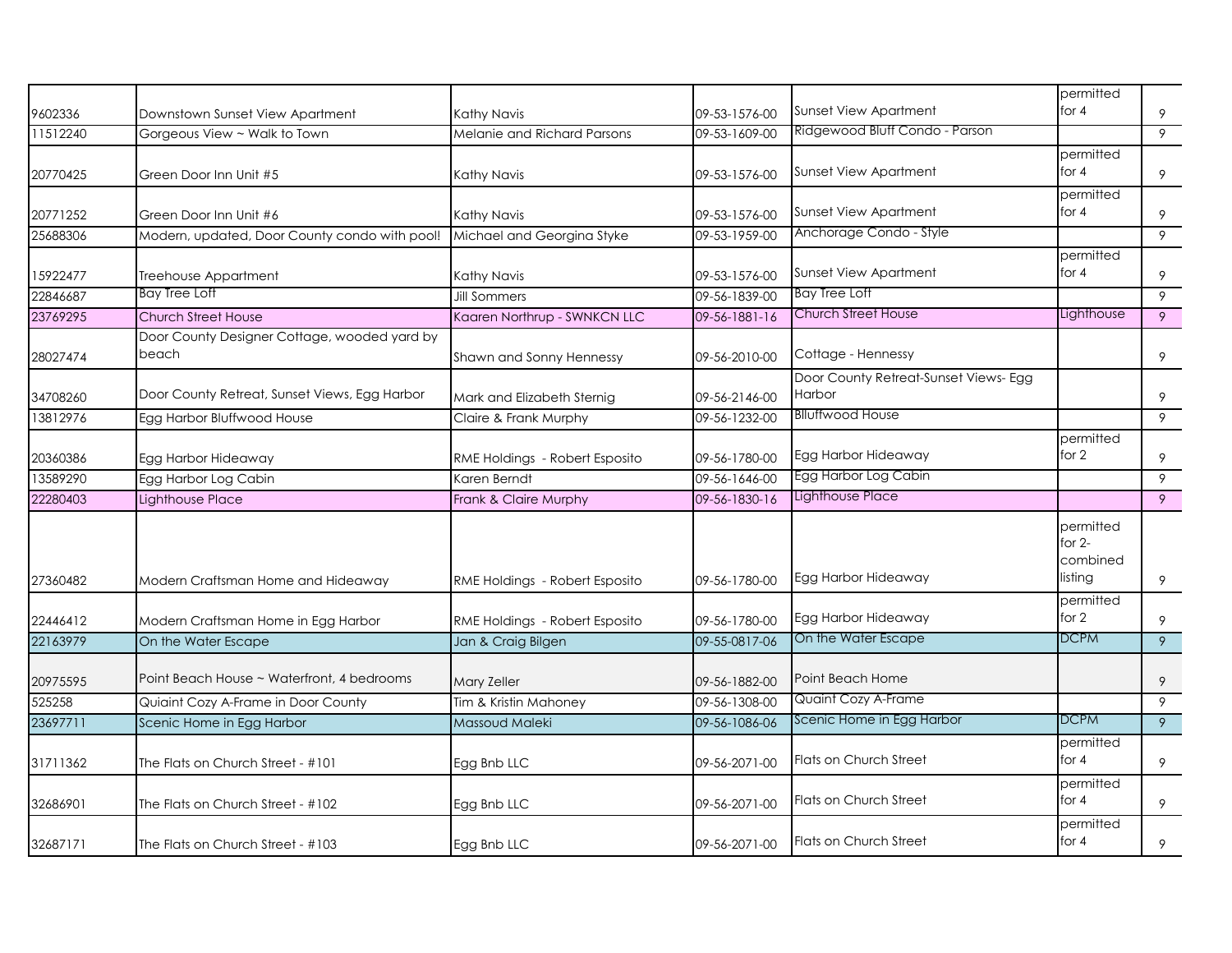| 33310719 | The Flats on Church Street - #104                                           | Egg Bnb LLC              | 09-56-2071-00 | <b>Flats on Church Street</b>        | permitted<br>for $4$ | 9              |
|----------|-----------------------------------------------------------------------------|--------------------------|---------------|--------------------------------------|----------------------|----------------|
| 16542621 | Village Cottage - walkable to waterfront and town A Village Cottage LLC     |                          | 09-55-0735-00 | A Village Cottage LLC                | permitted<br>for 2   | 9              |
| 16911381 | Village Cottage-close to shops, dining, & water                             | A Village Cottage LLC    | 09-55-0735-00 | A Village Cottage LLC                | permitted<br>for $2$ | 9              |
| 22339056 | White Cliff Cottage                                                         | Michael & Dawn McCole    | 09-56-0894-06 | White Cliff Cottage                  | <b>DCPM</b>          | $\overline{9}$ |
| 17097048 | Meadow Ridge Door County -                                                  | Peri Jackson             | 09-59-1717-00 | Meadow Ridge Timeshare Jackson       |                      | 9              |
|          |                                                                             |                          |               |                                      |                      |                |
| 31743342 | Waterfront Studio with Private Beach in Ephraim #1                          | Evergreen Beachside, LLC | 11-50-1479-00 | Evergreen Beachside Vacation Rentals | permitted<br>for $4$ | 11             |
| 32305284 | Waterfront Studio with Private Beach in Ephraim #2 Evergreen Beachside, LLC |                          | 11-50-1479-00 | Evergreen Beachside Vacation Rentals | permitted<br>for $4$ | 11             |
| 32304716 | Waterfront Studio with Private Beach in Ephraim #3 Evergreen Beachside, LLC |                          | 11-50-1479-00 | Evergreen Beachside Vacation Rentals | permitted<br>for $4$ | 11             |
| 32305079 | Waterfront Studio with Private Beach in Ephraim #4 Evergreen Beachside, LLC |                          | 11-50-1479-00 | Evergreen Beachside Vacation Rentals | permitted<br>for 4   | 11             |
| 36116048 | Cozy Brook North Cottage @ Ephraim Beach                                    | <b>Robert Carlisle</b>   | 11-51-0430-00 | <b>Ephraim Village Cottages</b>      |                      | 11             |
| 36114162 | Cozy Brook South Cottage @ Ephraim Beach                                    | <b>Robert Carlisle</b>   | 11-51-0430-00 | Ephraim Village Cottages             |                      | 11             |
| 35942416 | Ephraim Beach at Bayview (Lower Unit)                                       | <b>Robert Carlisle</b>   | 11-51-0430-00 | <b>Ephraim Village Cottages</b>      |                      | 11             |
| 35941818 | Ephraim Beach at Bayview (Upper Unit - Water View Robert Carlisle           |                          | 11-51-0430-00 | <b>Ephraim Village Cottages</b>      |                      | 11             |
| 35938228 | Shady Rest North - a Short Walk to Ephraim Beach                            | <b>Robert Carlisle</b>   | 11-51-0430-00 | Ephraim Village Cottages             |                      | 11             |
| 35916033 | Shady Rest South - a Short Walk to Ephraim Beach                            | <b>Robert Carlisle</b>   | 11-51-0430-00 | <b>Ephraim Village Cottages</b>      |                      | 11             |
| 35996063 | The Cedars Near Ephraim Beach                                               | <b>Robert Carlisle</b>   | 11-51-0430-00 | Ephraim Village Cottages             |                      | 11             |
| 26845264 | NEW 'The Carriage House' Walk to Peninsula St<br>Park                       | Deborah Eckert           | 11-55-0680-00 | Park Place Cottages                  | permitted<br>for $5$ | 11             |
| 26845266 | NEW! 'Butternut Cottage' in Central Door County!                            | Deborah Eckert           | 11-55-0680-00 | Park Place Cottages                  | permitted<br>for $5$ | 11             |
| 26845401 | NEW! 'Cherry Cottage' near Peninsula State Park!                            | Deborah Eckert           | 11-55-0680-00 | Park Place Cottages                  | permitted<br>for $5$ | 11             |
| 26845261 | NEW! Cozy Ephraim 'Cedar Cottage' w/Private<br>Deck!                        | Deborah Eckert           | 11-55-0680-00 | <b>Park Place Cottages</b>           | permitted<br>for $5$ | 11             |
| 26845402 | NEW! Updated Ephraim 'Pine Cottage' w/ Deck!                                | Deborah Eckert           | 11-55-0680-00 | Park Place Cottages                  | permitted<br>for $5$ | 11             |
| 7746988  | #1 Peninsula Park and Island View                                           | James Lindbloom          | 11-56-1558-00 | Peninsula Park and Island View       | permitted<br>for 2   | 11             |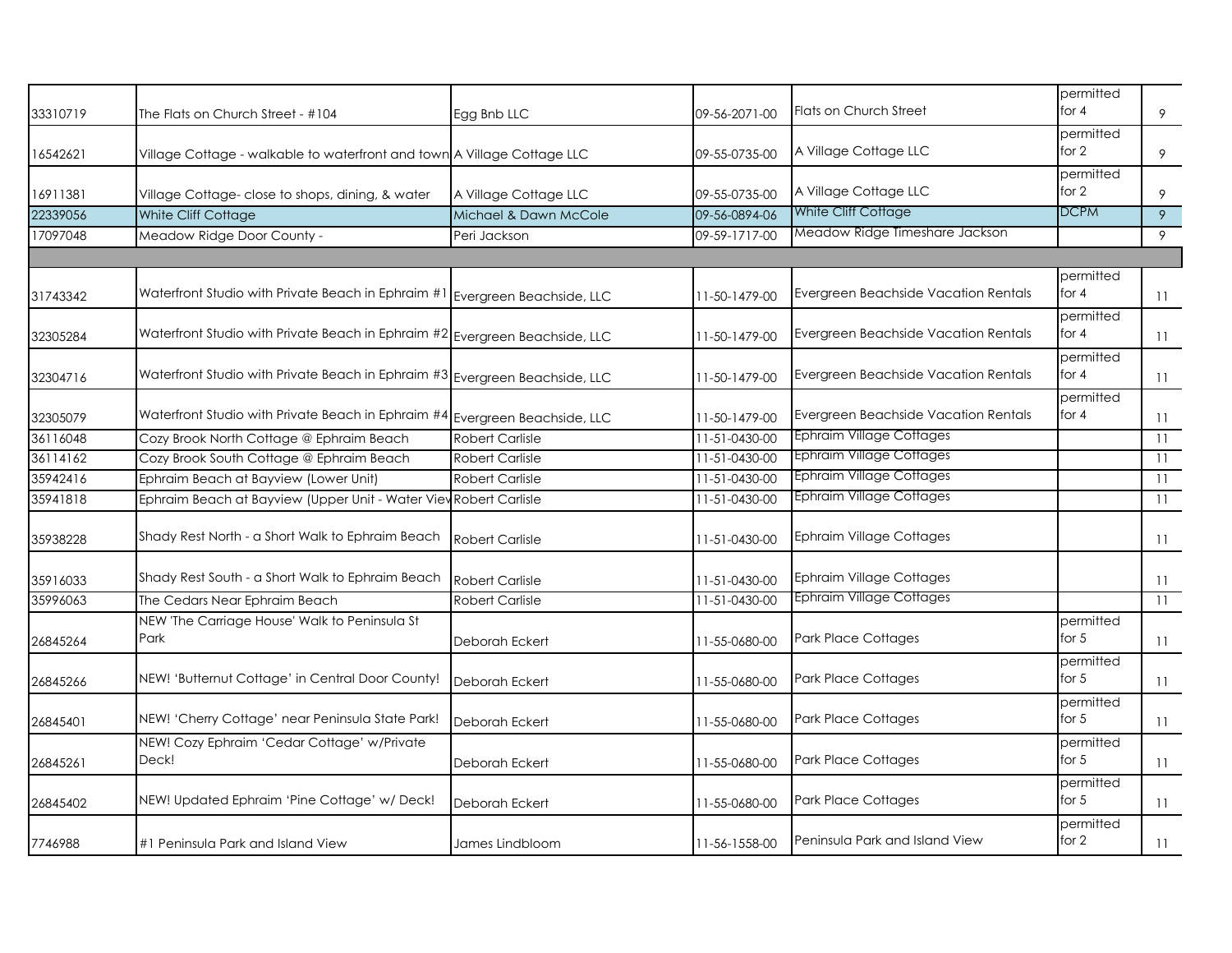| 7833318  | #2 Peninsula Park and Island View                                | James Lindbloom                        | 11-56-1558-00 | Peninsula Park and Island View            | permitted<br>for 2   | 11              |
|----------|------------------------------------------------------------------|----------------------------------------|---------------|-------------------------------------------|----------------------|-----------------|
| 22163846 | <b>Bay View Cottage</b>                                          | <b>Rick Wegman</b>                     | 11-56-1498-06 | <b>Bay View Cottage</b>                   | <b>DCPM</b>          | $11 -$          |
| 22163819 | <b>BD Thorp House</b>                                            | <b>BD Thorp</b>                        | 11-56-0809-06 | Thorpe House, The                         | <b>DCPM</b>          | $11 -$          |
| 31168096 | Big & Beautiful Ephraim Vacation House and<br>Gardens            | Colin Welford                          | 11-56-2133-00 | <b>Green Gables</b>                       |                      | 11              |
| 35809467 | Binkhaven - A Norwegian Fairytale                                | Cathcart Holdings LLC - Elliot Taillon | 11-56-2028-00 | Binkhaven the Rosemailing Cottage         |                      | 11              |
| 20916442 | Boutique Home in Door County w/Eagle Harbor Vie Carol S Corbett  |                                        | 11-56-1806-00 | Harbor View Ephraim - Corbett             |                      | 11              |
| 37971066 | NEW! Ephraim Home w/ Yard - Walk to Lake Michig Carol S Corbett  |                                        | 11-56-1806-00 | Harbor View Ephraim - Corbett             |                      | 11              |
| 22163826 | Cedar Barn                                                       | Jennifer & Bjorn Larson                | 11-56-1635-06 | Cedar Barn Rental                         | <b>DCPM</b>          | 11              |
| 22337314 | Cedar Glen                                                       | John & Rachel Rothschild               | 11-55-0758-06 | Cedar Glen                                | DCPM                 | 11              |
| 22339193 | Coral Hill Cottage                                               | Leslee and Morrie Goldman              | 11-56-1258-06 | Coral Hill Cottage                        | <b>DCPM</b>          | 11              |
| 22163862 | Cottage on Townline                                              | Roy Elquist                            | 11-56-1069-06 | Townline                                  | <b>DCPM</b>          | 11              |
| 27084618 | Eagle Harbor Cottage Loft                                        | Meredith (Dee) Brestin                 | 11-56-1988-00 | Eagle Harbor Cottage Loft                 |                      | 11              |
| 37902032 | Elegant Retreat in the Heart of Door County                      | Colin Welford                          | 11-56-2133-00 | <b>Green Gables</b>                       | permitted<br>for $2$ | 11              |
| 23698434 | Ephraim Boat House                                               | <b>Robert and Nicole Collins</b>       | 11-56-1708-06 | Ephraim Boat House                        | DCPM                 | $11 -$          |
| 26892652 | Ephraim Home.                                                    | David Vartanian                        | 11-56-1088-00 | Vartanian - 3235 Holand Rd                |                      | 11              |
| 34809243 | Great Value Big Families! Luxury in Çof Door!                    | Brian & Amanda Jenkins                 | 11-56-1407-00 | Norra Skoggen                             |                      | 11              |
| 22163884 | <b>Harbor House</b>                                              | <b>Windsor McCutcheon</b>              | 11-56-1724-06 | Harbor House on North Shore               | <b>DCPM</b>          | 11              |
| 13769377 | <b>Hollis House</b>                                              | Daniel & Lori Schwefel                 | 11-56-1659-00 | <b>Hollis House</b>                       |                      | 11              |
| 22163929 | Kulma Cottages 1                                                 | Gregg & Janice Kulma                   | 11-55-0279-06 | Kulma Cottages                            | DCPM                 | 11              |
| 22163935 | Kulma Cottages 2                                                 | Gregg & Janice Kulma                   | 11-55-0279-06 | Kulma Cottages                            | DCPM                 | 11              |
| 22163944 | Kulma Cottages 3                                                 | Gregg & Janice Kulma                   | 11-55-0279-06 | Kulma Cottages                            | <b>DCPM</b>          | 11 <sup>7</sup> |
| 24052610 | Natures Window                                                   | <b>Bill Anderson</b>                   | 11-56-1958-00 | Natures Window                            |                      | 11              |
| 28719025 | NEW! Ephraim Cottage w/Green Bay View - Near B Tony Schmeltz     |                                        | 11-56-1718-00 | <b>Blue Shutter &amp; Mooring Cottage</b> | permitted<br>for 2   | 11              |
| 28719023 | NEW! Lakefront Ephraim Cottage - Walk to Beach! Tony Schmeltz    |                                        | 11-56-1718-00 | <b>Blue Shutter &amp; Mooring Cottage</b> | permitted<br>for $2$ | 11              |
| 22163987 | Park's Edge Lakeshore Home                                       | Jacob and Greta Odders                 | 11-56-1818-06 | Parks Edge Lakeshore Beach House          | <b>DCPM</b>          | $11 -$          |
| 15152902 | Peninsula Park and Island View - 3 bedroom house James Lindbloom |                                        | 11-56-1558-00 | Peninsula Park and Island View            | permitted<br>for $2$ | 11              |
| 24993392 | Remodeled Ephraim cottage 500' from the water!                   | 3039 Cedar Street LLC                  | 11-56-1763-00 | Ephraim Cottage - 3039 Cedar Street LLC   |                      | 11              |
| 13549163 | Rustic Elegance                                                  | Daniel & Laurel Simons                 | 11-56-1656-00 | Elegant Home in Ephraim                   |                      | 11              |
| 22750642 | Sunny Studio in Perfect Location                                 | Laurel Ciohon                          | 11-56-1853-00 | Ephraim Modern Guesthouse - Ciohon        |                      | 11              |
| 22164019 | The Beach                                                        | Chris & Kirsten Bungener               | 11-56-0954-06 | The Beach                                 | <b>DCPM</b>          | 11              |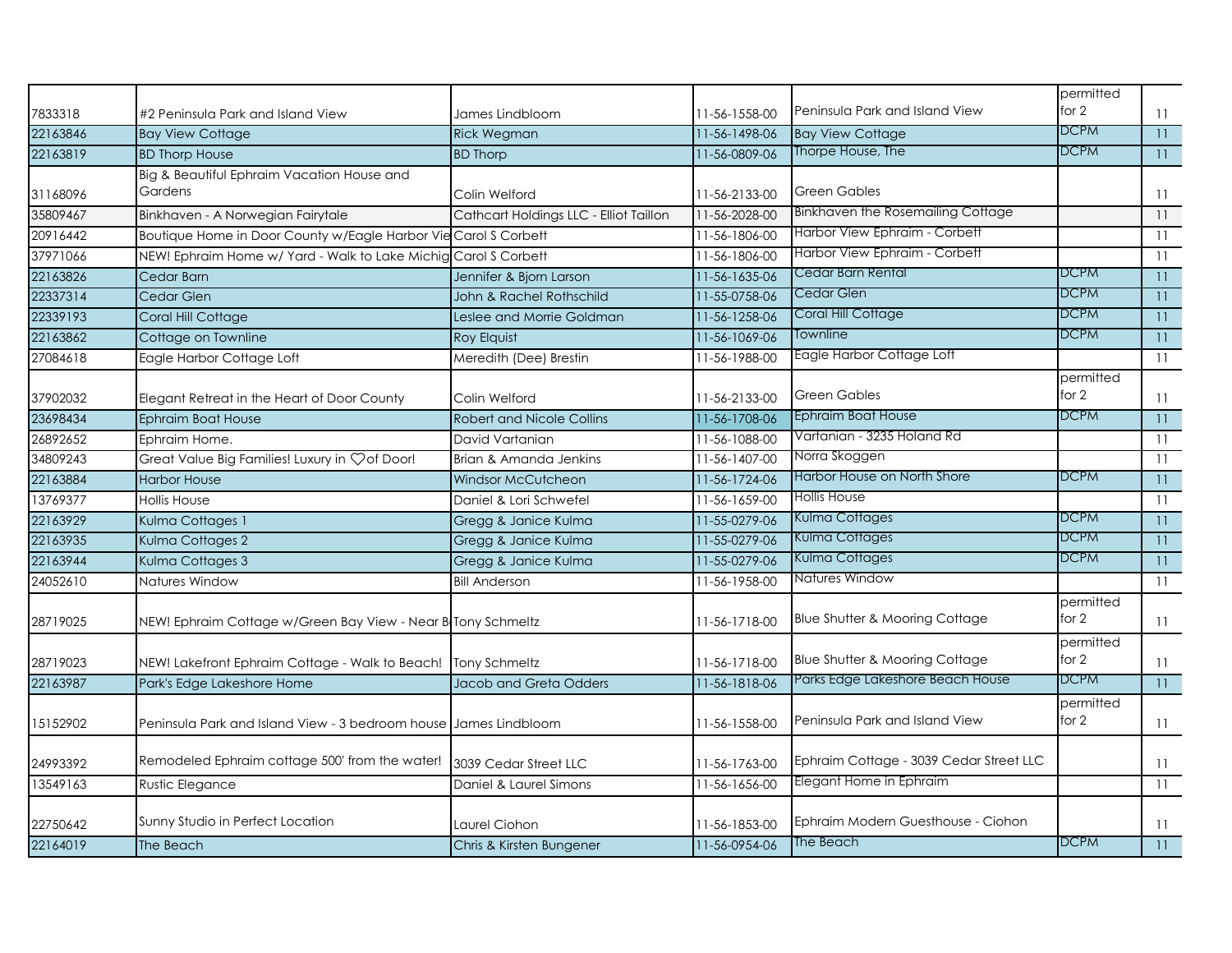| 23629319 | <b>Fish Creek Retreat</b>                             |                                  |               | 30+ days only                                   |                       | $\overline{12}$   |
|----------|-------------------------------------------------------|----------------------------------|---------------|-------------------------------------------------|-----------------------|-------------------|
| 7213011  | <b>Tuckers Retreat</b>                                |                                  |               | 30+ days only                                   |                       | $\overline{12}$   |
| 35609837 | Blue Jay Cottage. Fish Creek access! Downtown         | Carol Vande Walle                | 12-50-0387-00 | Peninsula Park View                             |                       | 12                |
| 35224872 | Chestnut Cottage at Peninsula Park-View               | Carol Vande Walle                | 12-50-0387-00 | Peninsula Park View                             |                       | 12                |
| 30904112 | Countryside Cottage 5                                 | Sandra Solomon                   | 12-50-1042-00 | Julies Park Café & Motel - Countryside<br>Motel | permitted<br>for $40$ | 12                |
| 30904456 | Countryside Cottage 6                                 | Sandra Solomon                   | 12-50-1042-00 | Julies Park Café & Motel - Countryside<br>Motel | permitted<br>for $40$ | 12                |
| 30229308 | Countryside Cottage/Duplex Unit 7                     | Sandra Solomon                   | 12-50-1042-00 | Julies Park Café & Motel - Countryside<br>Motel | permitted<br>for $40$ | 12                |
| 29003329 | Countryside Cottage/Duplex- Unit 8                    | Sandra Solomon                   | 12-50-1042-00 | Julies Park Café & Motel - Countryside<br>Motel | permitted<br>for $40$ | $12 \overline{ }$ |
| 26007168 | Evergreen                                             | Carol Vande Walle                | 12-50-0387-00 | Peninsula Park View                             |                       | 12                |
| 22015884 | Julies Park Café Suite                                | Sandra Salomon                   | 12-50-1042-00 | Julies Park Café and Motel                      |                       | $\overline{12}$   |
| 35514974 | Peninsula Parkview Sunset Meadow Whirlpool<br>Cottage | Carol Vande Walle                | 12-50-0387-00 | Peninsula Park View                             |                       | 12                |
| 35515408 | Starling Cottage. Fish Creek access! downtown         | Carol Vande Walle                | 12-50-0387-00 | Peninsula Park View                             |                       | 12                |
| 23008138 | <b>Fish Creek Country Resort - I Bedroom Suites</b>   |                                  |               |                                                 | <u>Wholesaler</u>     | 12                |
| 37886362 | Fun Family Times in the heart of Door County          |                                  |               |                                                 | <u>Wholesaler</u>     | 12                |
| 36825938 | Double room-Ensuite-Standard-Deluxe Room 7            | <b>William Tressler</b>          | 12-52-0174-00 | Whistling Swan                                  | permitted<br>for 7    | 12                |
| 36825808 | Double room-Ensuite-Standard-Room 1                   | <b>William Tressler</b>          | 12-52-0174-00 | Whistling Swan                                  | permitted<br>for 7    | 12                |
| 36825836 | Double room-Ensuite-Standard-Room 2                   | <b>William Tressler</b>          | 12-52-0174-00 | Whistling Swan                                  | permitted<br>for 7    | 12                |
| 36825887 | Double room-Ensuite-Standard-Room 4                   | <b>William Tressler</b>          | 12-52-0174-00 | Whistling Swan                                  | permitted<br>for 7    | 12                |
| 36825919 | Double room-Ensuite-Standard-Room 6                   | <b>William Tressler</b>          | 12-52-0174-00 | Whistling Swan                                  | permitted<br>for 7    | 12                |
| 36825858 | Double room-Ensuite-Standard-Suite 3                  | <b>William Tressler</b>          | 12-52-0174-00 | Whistling Swan                                  | permitted<br>for 7    | 12                |
| 36825902 | Double room-Ensuite-Standard-Suite 5                  | <b>William Tressler</b>          | 12-52-0174-00 | Whistling Swan                                  | permitted<br>for 7    | 12                |
| 15634038 | Brookpoint Condo 2 BR, 2 BA                           | Karen Berndt                     | 12-53-1681-00 | Brook Point Condo #5- Berndt                    |                       | 12                |
| 29654419 | Condo in Fish Creek by Peninsula State Park (A7)      | Evergreen Hill Condo Owners Assn | 12-53-0357-00 | Evergreen Hill                                  | permitted<br>for $15$ | 12                |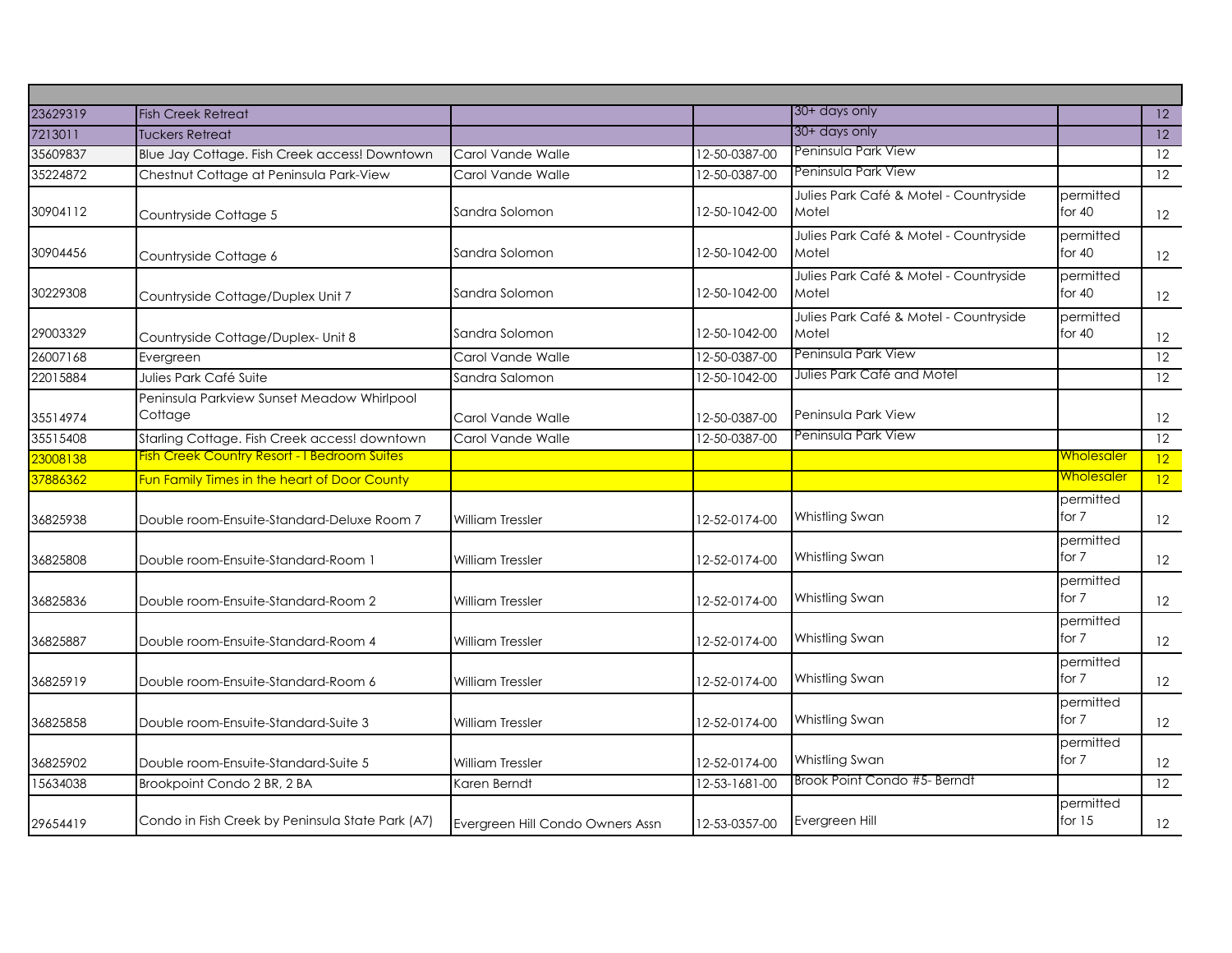| 22268447 | Downtown Fish Creek with a View                                           | <b>Stacey Berndt</b>               | 12-53-1855-00 | Downtown Fish Creek with a View - Berndt       |                       | 12                |
|----------|---------------------------------------------------------------------------|------------------------------------|---------------|------------------------------------------------|-----------------------|-------------------|
| 24189891 | Elegant Creekside Cottage (on Fish Creek)                                 | Patricia Culliton                  | 12-53-1890-00 | Creekside Cottage                              |                       | 12                |
| 29659682 | Evergreen A3                                                              | Evergreen Hill Condo Owners Assn   | 12-53-0357-00 | Evergreen Hill                                 | permitted<br>for $15$ | 12                |
| 29660011 | Evergreen A8                                                              | Evergreen Hill Condo Owners Assn   | 12-53-0357-00 | Evergreen Hill                                 | permitted<br>for $15$ | 12                |
| 29660194 | Evergreen B!                                                              | Evergreen Hill Condo Owners Assn   | 12-53-0357-00 | Evergreen Hill                                 | permitted<br>for $15$ | 12                |
| 29659642 | Evergreen B3                                                              | Evergreen Hill Condo Owners Assn   | 12-53-0357-00 | Evergreen Hill                                 | permitted<br>for $15$ | 12                |
| 29708652 | Evergreen B4                                                              | Evergreen Hill Condo Owners Assn   | 12-53-0357-00 | Evergreen Hill                                 | permitted<br>for $15$ | 12                |
| 29756847 | Evergreen B5                                                              | Evergreen Hill Condo Owners Assn   | 12-53-0357-00 | Evergreen Hill                                 | permitted<br>for $15$ | 12                |
| 29709704 | Evergreen B6                                                              | Evergreen Hill Condo Owners Assn   | 12-53-0357-00 | Evergreen Hill                                 | permitted<br>for $15$ | $12 \overline{ }$ |
| 29002621 | Evergreen Hill Condo - B2                                                 | Evergreen Hill Condo Owners Assn   | 12-53-0357-00 | Evergreen Hill                                 | permitted<br>for $15$ | 12                |
| 29001809 | Evergreen Hill Condo A1                                                   | Evergreen Hill Condo Owners Assn   | 12-53-0357-00 | Evergreen Hill                                 | permitted<br>for $15$ | 12                |
| 29513817 | Evergreen Hill Condo A2 - By Peninsula State Park                         | Evergreen Hill Condo Owners Assn   | 12-53-0357-00 | Evergreen Hill                                 | permitted<br>for $15$ | 12                |
| 29513197 | Evergreen Hill Condo A4 - by Peninsula State Park                         | Evergreen Hill Condo Owners Assn   | 12-53-0357-00 | Evergreen Hill                                 | permitted<br>for $15$ | 12                |
| 29654280 | Evergreen Hill Condo-A5                                                   | Evergreen Hill Condo Owners Assn   | 12-53-0357-00 | Evergreen Hill                                 | permitted<br>for $15$ | 12                |
| 29513544 | Evergreen Hill Condo B7 - By Peninsula State Park                         | Evergreen Hill Condo Owners Assn   | 12-53-0357-00 | Evergreen Hill                                 | permitted<br>for $15$ | 12                |
| 20308419 | Luxury tri-Level Condo Downtown Fish Creek                                | Jonathan Glapa                     | 12-53-1791-00 | Luxury Tri-Level Fish Creek - Glapa            |                       | 12                |
| 24376818 | NEW! 'Cliff Cottage' Door County Home-Walk to<br>Bay!                     | Cottage Row LLC - Jen Ciesar       | 12-53-1979-00 | Cliff Cottage                                  |                       | $12 \overline{ }$ |
| 21125448 | Peaceful getaway in Fish Creek                                            | Mary Gunderson                     | 12-53-1423-00 | Northhaven Gunderson                           |                       | 12                |
| 31457675 | Stay by Peninsula State Park, Condo A6                                    | Evergreen Hill Condo Owners Assn   | 12-53-0357-00 | Evergreen Hill                                 | permitted<br>for $15$ | $12 \overline{ }$ |
| 33471462 | Year round luxury getaway in Fish Creek                                   | Kristi Pennenberg                  | 12-53-2124-00 | Northhaven Pennenberg #31004                   |                       | $\overline{12}$   |
| 32493673 | #1 Finch Cottage - Breakfast Not Included - Thorp<br>House Inn & Cottages | Thorp House LLC - Matthew J Ranzau |               | 12-54-2047-00 Thorp House Inn and Cottages LLC | permitted<br>for $11$ | 12                |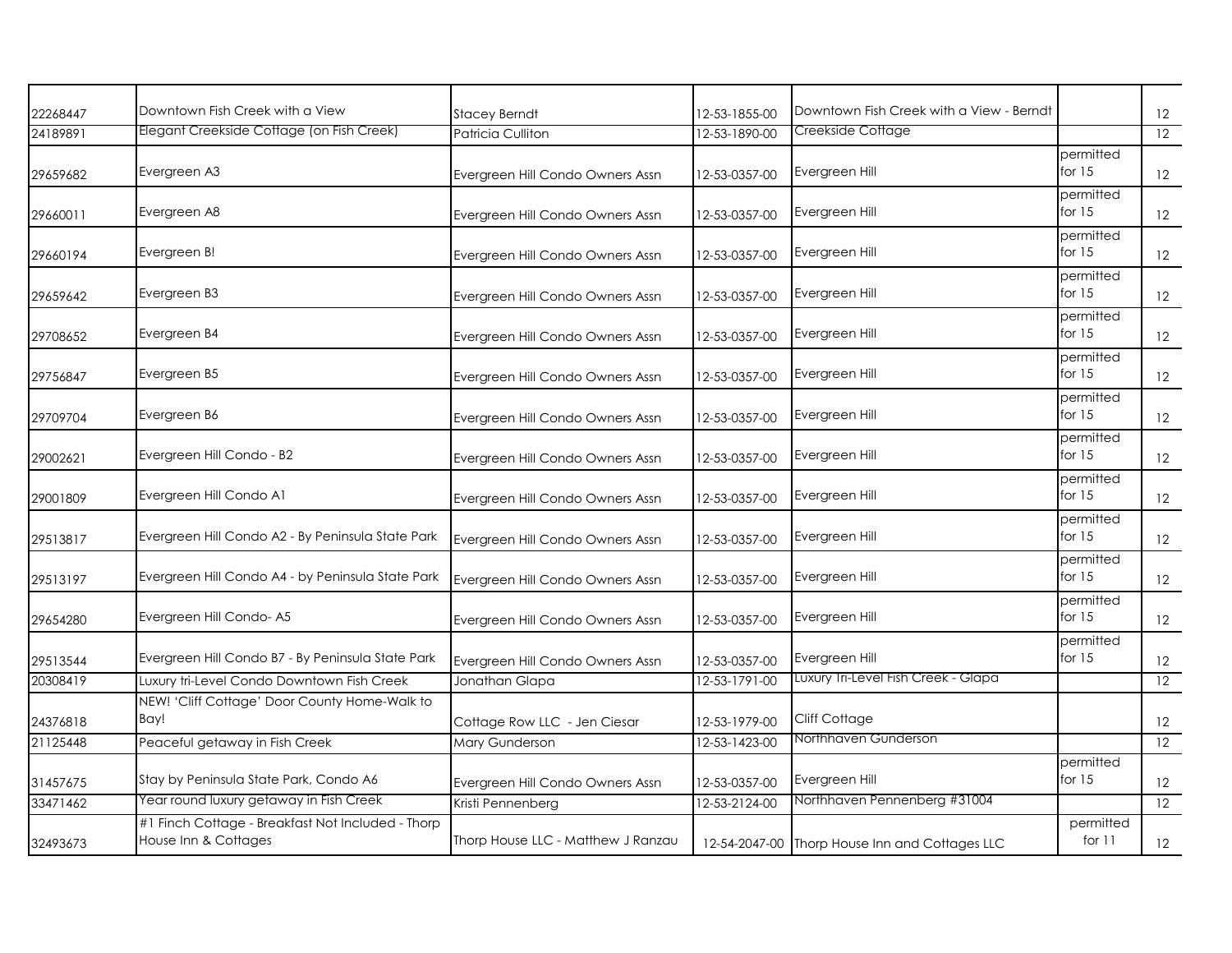| 32494315 | #2 Teal Cottage - Breakfast Not Included - Thorp<br>House Inn & Cottages  | Thorp House LLC - Matthew J Ranzau                    |               | 12-54-2047-00 Thorp House Inn and Cottages LLC | permitted<br>for $11$ | 12 <sup>2</sup>   |
|----------|---------------------------------------------------------------------------|-------------------------------------------------------|---------------|------------------------------------------------|-----------------------|-------------------|
|          | #3 Dove Cottage - Breakfast Not Included - Thorp                          |                                                       |               |                                                | permitted             |                   |
| 32590423 | House Inn & Cottages                                                      | Thorp House LLC - Matthew J Ranzau                    |               | 12-54-2047-00 Thorp House Inn and Cottages LLC | for 11                | 12 <sup>2</sup>   |
|          | #4 Lark Cottage - Breakfast Not Included - Thorp                          |                                                       |               |                                                | permitted             |                   |
| 32590795 | House Inn & Cottages                                                      | Thorp House LLC - Matthew J Ranzau                    |               | 12-54-2047-00 Thorp House Inn and Cottages LLC | for 11                | 12 <sup>2</sup>   |
| 32590983 | #5 Quail Cottage - Breakfast Not Included - Thorp<br>House Inn & Cottages | Thorp House LLC - Matthew J Ranzau                    |               | 12-54-2047-00 Thorp House Inn and Cottages LLC | permitted<br>for 11   | $12 \overline{ }$ |
| 32591090 | #6 Wren Cottage - Breakfast Not Included - Thorp<br>House Inn & Cottages  | Thorp House LLC - Matthew J Ranzau                    |               | 12-54-2047-00 Thorp House Inn and Cottages LLC | permitted<br>for $11$ | $12 \overline{ }$ |
| 5278540  | Irish Hospitality in Fish Creek WI                                        | Megan O'Meara                                         | 12-54-0685-00 | O'Meara's Cottage Loft                         |                       | $\overline{12}$   |
| 23398401 | A Retreat Art Gallery Stay in Door County                                 | <b>Wendy Carpenter</b>                                | 12-56-1975-00 | A Retreat Art Gallery Stay in Door County      |                       | $\overline{12}$   |
| 22163840 | A Rileys Retreat                                                          | Bryan and Tracy Bigari                                | 12-56-1482-06 | A Rileys Retreat                               | <b>DCPM</b>           | 12 <sup>2</sup>   |
| 32206576 | Artist's Retreat Luxury Home in Charming setting                          | Paul and Katherine Munck                              | 12-56-1519-02 | An Artists Retreat                             | lundquist             | 12                |
| 6019754  | <b>Birch Bluff</b>                                                        | <b>Eleanor J Warntjes</b>                             | 12-56-1845-02 | <b>Birch Bluff</b>                             | lundquist             | 12                |
| 26149128 | <b>Button Marsh Farm</b>                                                  | <b>David Harris</b>                                   | 12-56-1919-06 | <b>Button Marsh Farm</b>                       | <b>DCPM</b>           | 12                |
| 38599705 | Carraig Dale Cottage - A Peaceful Oasis                                   | <b>Carraig Cottages</b>                               | 12-56-1276-09 | Carraig Dale                                   |                       | $\overline{12}$   |
|          | Carraig Nua House- A luxurious Door County                                |                                                       |               |                                                |                       |                   |
| 38600512 | Retreat                                                                   | <b>Carraig Cottages</b>                               | 12-56-1277-09 | Carraig Nua                                    |                       | $12 \overline{ }$ |
| 1894636  | Cedar Creek Lodge II                                                      | Michael Servais                                       | 12-56-1357-00 | Cedar Creek Lodge #2                           |                       | $\overline{12}$   |
| 13496429 | Cedarwood Vacation Home                                                   | Jay and Carla Marr                                    | 12-55-0778-00 | Cedarwood Marr                                 |                       | 12                |
| 35918147 | Cottage in the Creek- Centrally Located DoCo<br>Oasis                     | <b>Irish Stories LLC</b>                              | 12-56-2077-00 | Centrally Located Fish Creek Cottage           |                       | $12 \overline{ }$ |
| 22163831 | Cottage Row on the Rocks                                                  | Apfelbach Family Trust, LLC                           | 12-56-1494-06 | Cottage Row on the Rocks                       | <b>DCPM</b>           | 12                |
| 12588724 | Country Chalet of Fish Creek                                              | Dennis & Marla Sunstron                               | 12-55-0830-00 | Country Chalet                                 |                       | 12                |
| 16497330 | COZY DC HOME RETREAT IN FISH CREEK, WI                                    | Steven Pachonphai                                     | 12-56-1692-00 | DC HOME Pachonphai                             |                       | 12                |
| 35616070 | Cuckoo's Nest: Solitude & Nature Near Everything                          | Cuckoo's Nest LLC                                     | 12-56-2167-00 | Cuckoo's Nest                                  |                       | $12 \overline{ }$ |
| 26021111 | <b>Daisy Patch Retreat</b>                                                | Tierney Home Rental LLC - Catharine Tie 12-56-1798-02 |               | Tierney Home                                   | lundquist             | $ 12\rangle$      |
| 22163833 | Eagle Harbor View                                                         | Nancy Claypool                                        | 12-56-1570-06 | <b>Eagle Harbor View</b>                       | <b>DCPM</b>           | $\overline{12}$   |
| 18941540 | <b>Ellmann House</b>                                                      | Steve Ellmann                                         | 12-56-0369-00 | <b>Ellman House</b>                            |                       | $\overline{12}$   |
| 36517340 | <b>Field House</b>                                                        | Michael & Jaye Meyer                                  | 12-56-1282-02 | A Field House                                  | lundquist             | 12 <sup>°</sup>   |
| 36177607 | <b>Fish Creek Beach House</b>                                             | <b>Wickman LLC</b>                                    | 12-56-2142-06 | <b>Fish Creek Beach House</b>                  | <b>DCPM</b>           | 12 <sup>2</sup>   |
| 34174821 | <b>Fish Creek Cottage</b>                                                 | Steven Rieck                                          | 12-56-2129-00 | Fish Creek Cottage - Rieck                     |                       | 12                |
| 36178650 | <b>Fish Creek Road House</b>                                              | <b>Wickman LLC</b>                                    | 12-56-2141-06 | Road House, The - 4086 Main St                 | <b>DCPM</b>           | 12 <sup>2</sup>   |
| 12964179 | Fish Creek, WI: Sweet log cabin & meditation paths Robin Bienemann        |                                                       | 12-56-1665-00 | Sweet Log Cabin Bienneman                      |                       | 12                |
| 31948544 | Foxlea Guest House in Fish Creek                                          | <b>Rymar Properties LLC</b>                           | 12-56-2055-00 | Foxlea Farms                                   |                       | 12                |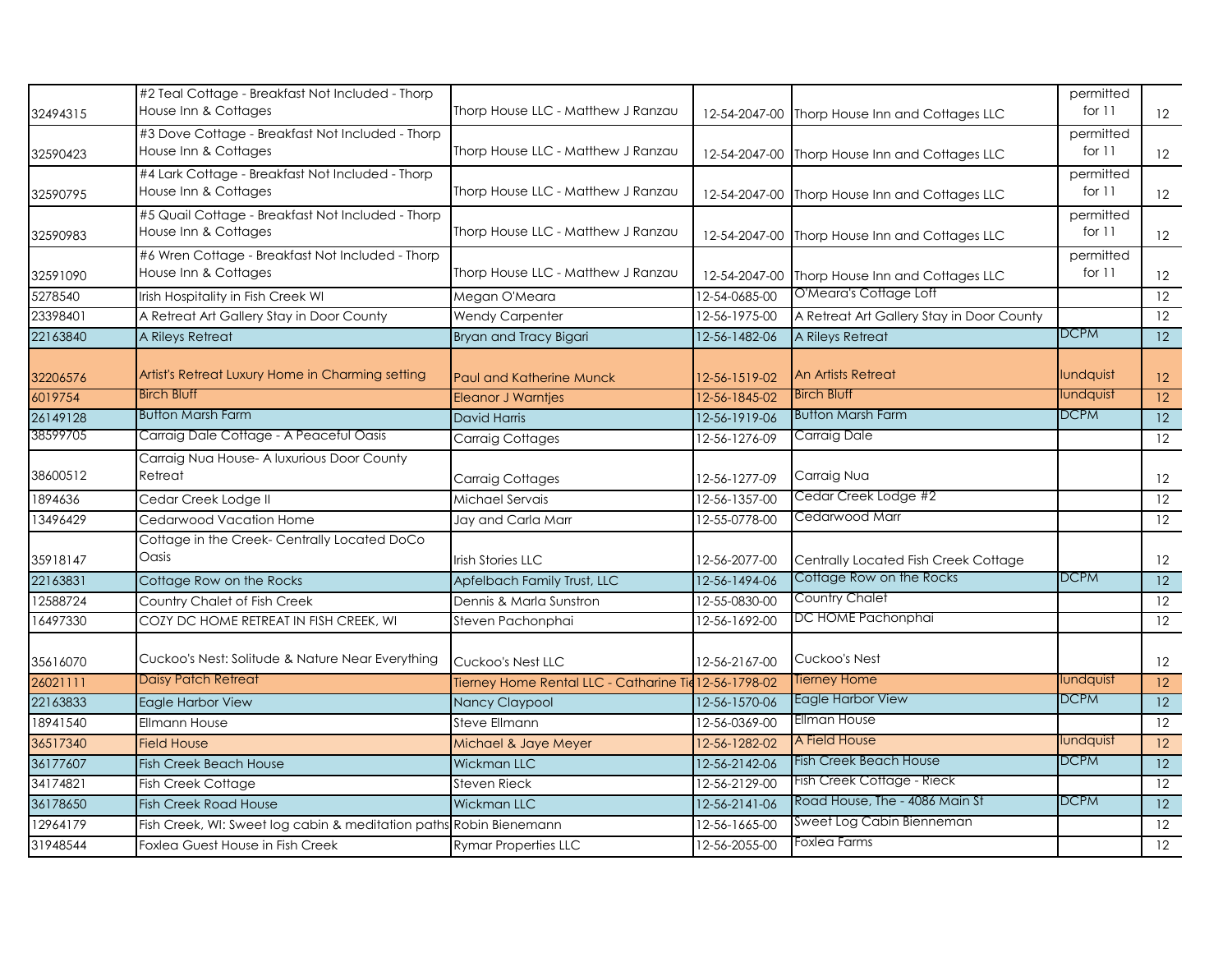| 28693376 | Garden House                                                     | Marise Redman                                      | 12-56-2065-00 | Garden House - 9130 STH 42- Redmann                        |                    | $12 \overline{ }$ |
|----------|------------------------------------------------------------------|----------------------------------------------------|---------------|------------------------------------------------------------|--------------------|-------------------|
| 22163877 | <b>Gibraltar House</b>                                           | Paul & Amy Devine                                  | 12-56-1439-06 | Gibraltar House                                            | <b>DCPM</b>        | 12 <sup>2</sup>   |
| 26989763 | <b>Homestead Park House</b>                                      | <b>PDW Rentals LLC</b>                             | 12-56-1801-00 | Park House                                                 |                    | $12 \overline{ }$ |
| 35875588 | House on the Hill                                                | <b>Brett Lecy</b>                                  | 12-56-2147-06 | Fish Creek Central Hom                                     | <b>DCPM</b>        | 12 <sup>°</sup>   |
| 34395537 | Kaye's Hideaway                                                  | Kaye's Hideaway                                    | 12-56-2054-00 | Paul Kaye                                                  |                    | 12                |
| 10015145 | Lawler Guest House - Blue                                        | Greg and Dan Lawler                                | 12-56-1573-00 | Lawler Guest House                                         |                    | 12                |
| 38405636 | Lawler Guest House - Green                                       |                                                    |               |                                                            |                    | 12 <sup>2</sup>   |
| 38127570 | Cottage Row Waterfront                                           | <b>Harris Family Trust</b>                         | 12-56-0876-02 | Cottage Row Waterfront Harris                              |                    | 12                |
| 22339034 | Log Retreat at Fish Creek                                        | <b>William Anderson</b>                            | 12-56-1225-06 | Log Retreat at Fish Creek                                  | <b>DCPM</b>        | 12 <sup>°</sup>   |
| 28431338 | Maple Grove Cottage                                              | Maple Grove Cottage LLC                            | 12-56-1330-00 | Maple Grove Cottage                                        |                    | 12                |
| 28127081 | Maple Grove Landing (Brand New Rental)                           | <b>Rick and Rachel Chomeau</b>                     | 12-56-2003-00 | Maple Grove Landing Chomeau                                |                    | 12                |
| 36606925 | Modern Hygge Farmhouse - Baileys Harbor/Fish Creshelly Sprinkman |                                                    |               |                                                            |                    | 12                |
| 26845405 | NEW Family-Friendly Fish Creek 'Cape House'<br>w/Yard            | Deborah, Carl & Joan Eckert                        | 12-56-0679-00 | Eckert Vacation Home - Cape Cod House<br><b>Fish Creek</b> |                    | 12                |
| 32662963 | Newly renovated farmhouse in Fish Creek on 25<br>acre            | JJ JETS LLC                                        | 12-56-2078-00 | Tirangle Farmhouse                                         |                    | $12 \overline{ }$ |
| 34178567 | Perfect for weekend getaways and family<br>reunions              | Ken Riche                                          | 12-56-1241-00 | Riche - 9419 Tree Top                                      |                    | $12 \,$           |
| 31150450 | Private Fish Creek cottage in the woods.                         | Steven and Lana Amenda                             | 12-56-2091-00 | Private Fish Creek Cottage - Amenda                        |                    | 12                |
| 5123586  | Relax & Refocus at Hesed House                                   | Rebecca and Richard Van Sistine                    | 12-56-2038-00 | Hesed House                                                |                    | 12 <sup>2</sup>   |
| 23254660 | Rustic Custom Home - 3 Min from Fish Creek<br>Harbor!            | <b>Beth Ciesar</b>                                 | 12-56-1858-00 | <b>Bluff Barn</b>                                          |                    | $12 \overline{ }$ |
| 23233934 | The House on High Rock Creek                                     | Karen L Wagner Trust & Andrew J Lang 12-56-1938-00 |               | House on High Rock Creek                                   |                    | 12                |
|          |                                                                  |                                                    |               |                                                            |                    |                   |
| 26231098 | Forest hideaway Home                                             | <b>Ransom Flanders</b>                             | 14-56-1961-00 | Forestville Hideaway Home                                  |                    | 14                |
| 19709930 | Beach House Whispering Pines Door Co, lake view                  | <b>Beth Ann Meyer</b>                              | 15-56-1793-00 | <b>Whispering Pines</b>                                    | for 2              | 15                |
| 19706345 | Beach House Whispering Pines, Door Co, forest<br>view            | <b>Beth Ann Meyer</b>                              | 15-56-1793-00 | <b>Whispering Pines</b>                                    | permitted<br>for 2 | 15                |
| 27421061 | Beautiful Waterfront Cottage on Clark Lake                       | Kari and Scott Hunt                                | 15-56-1998-00 | Beautiful Waterfront Cottage on Clark<br>Lake              |                    | 15                |
| 25625710 | Beechwood Lodge                                                  | Jessica Porter                                     | 15-56-1956-00 | Beechwood Lodge Porter                                     |                    | 15                |
| 11659022 | Classic Farm House in Egg Harbor (upper unit)                    | <b>Tim Raduenz</b>                                 | 15-56-1601-00 | Raduenz 6551 CTH T                                         |                    | 15                |
| 14400793 | Door County Lakeside Retreat                                     | Janet Slater                                       | 15-56-1085-00 | Lakeside Paradise Slater                                   |                    | 15                |
| 38797844 | Beach House on Lake Michigan!!!!!                                | Ruth Zubrensky                                     | 15-56-2208-00 | Smittys Lake House                                         |                    | 15                |
| 25284585 | Jacksonport Home                                                 | <b>Robert Geitner</b>                              | 15-56-1944-00 | Jacksonport Home Geitner                                   |                    | 15                |
| 22163921 | Kangaroo South Shore                                             | Michael K & Mary Lou H Serchen                     | 15-56-1157-06 | Kangaroo South Shore                                       | <b>DCPM</b>        | 15                |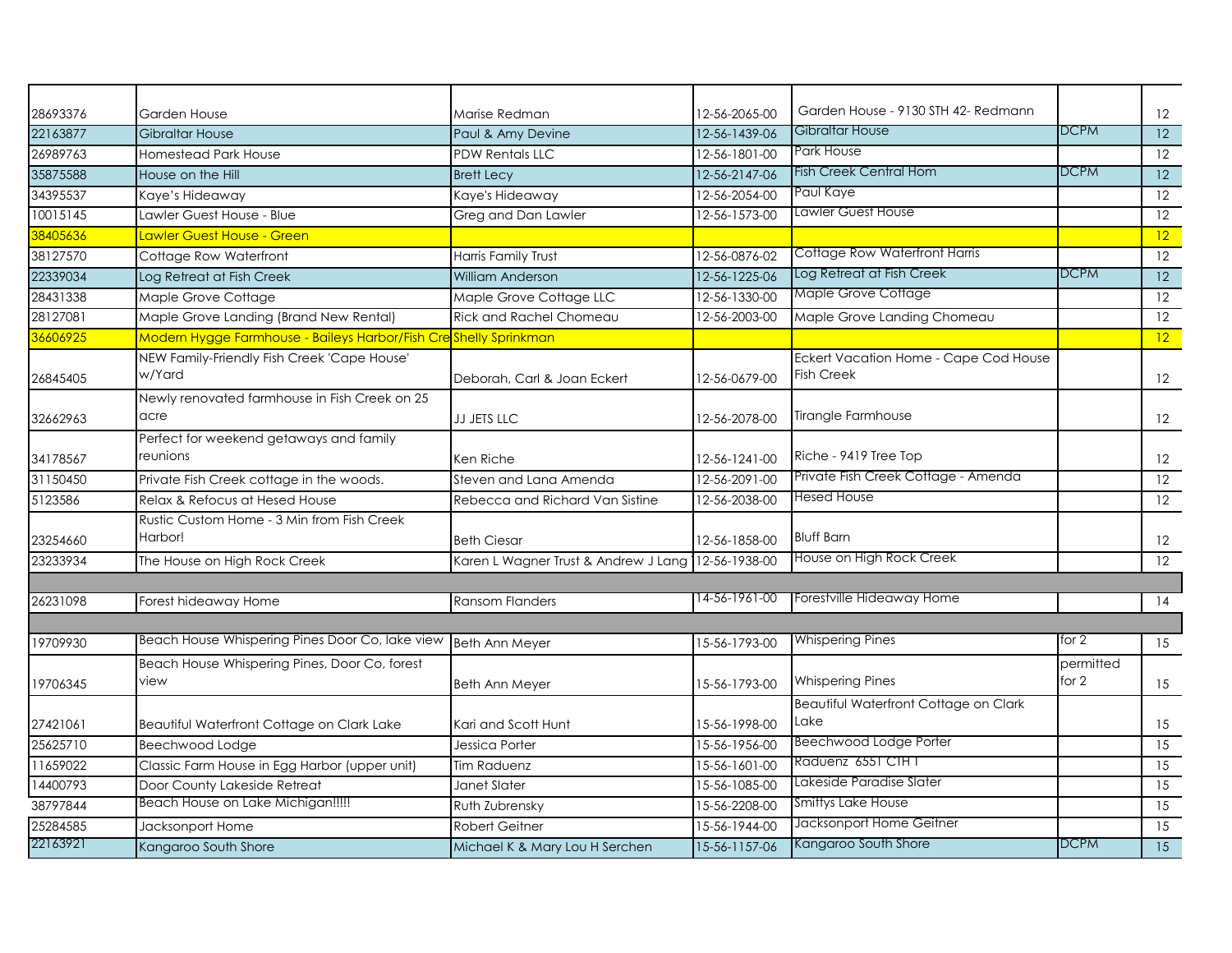| 34023502 | Logan Creek Cottage                                                 | <b>Robert Geitner</b>               | 15-56-2105-00                  | Logan Creek Cottage                        |                    | $\overline{15}$ |
|----------|---------------------------------------------------------------------|-------------------------------------|--------------------------------|--------------------------------------------|--------------------|-----------------|
|          | NEW! Door County Lake Cabin on Private                              |                                     |                                |                                            |                    |                 |
| 29701170 | Peninsula                                                           | Jeremy and Caitlyn Jeffery          | 15-56-2060-00                  | The Point on Clark Lake                    |                    | 15              |
| 25830166 | The Cottage At Cave Point w/ Heated Pool                            | Michael and Amanda Warecki          | 15-56-1948-00                  | Cottage at Cave Point                      |                    | $\overline{15}$ |
| 22164036 | Vans Log Home                                                       | Robert & Marilyn Van Lieshout       | 15-56-0308-06                  | Vans Log Home                              | <b>DCPM</b>        | 15              |
|          |                                                                     |                                     |                                |                                            |                    |                 |
|          |                                                                     |                                     |                                |                                            |                    |                 |
|          |                                                                     |                                     |                                |                                            | 36 (35             |                 |
|          |                                                                     |                                     |                                |                                            | beach              |                 |
|          |                                                                     |                                     |                                |                                            | harbor $+1$        |                 |
|          |                                                                     |                                     |                                |                                            | unit at 6404       |                 |
| 28561474 | Beach Harbor Resort - C Upper                                       | Jon Hanson                          | 27-51-0807-00                  | <b>Beach Harbor Resort</b>                 | CTH C)             | 27              |
|          |                                                                     |                                     |                                |                                            |                    |                 |
|          |                                                                     |                                     |                                |                                            | 36 (35             |                 |
|          |                                                                     |                                     |                                |                                            | beach              |                 |
|          |                                                                     |                                     |                                |                                            | harbor $+1$        |                 |
|          |                                                                     |                                     |                                |                                            | unit at 6404       |                 |
| 33826439 | Studio Cottage                                                      | Jon Hanson                          | 27-51-0807-00                  | <b>Beach Harbor Resort</b>                 | CTH <sub>C</sub> ) | 27              |
|          |                                                                     |                                     |                                |                                            |                    |                 |
|          |                                                                     |                                     |                                |                                            | 36 (35             |                 |
|          |                                                                     |                                     |                                |                                            | beach              |                 |
|          |                                                                     |                                     |                                |                                            | harbor $+1$        |                 |
|          |                                                                     |                                     |                                |                                            | unit at 6404       |                 |
| 33284391 | Waterfront Beach House Cottage                                      | Jon Hanson                          | 27-51-0807-00                  | <b>Beach Harbor Resort</b>                 | CTH <sub>C</sub> ) | 27              |
| 22163859 | Cabots point                                                        | <b>Cabot's Point Properties LLC</b> | 27-56-1729-06                  | Cabots Point                               | <b>DCPM</b>        | 27              |
|          |                                                                     |                                     |                                |                                            |                    |                 |
| 24010019 | Door County Cabin next to working lighthouse                        | Bay Area Property Management LLC    | 27-56-1900-00                  | Door County Cabin next to Lighthouse       |                    | 27              |
| 9953250  | Door County Country Home                                            | Terry Kinney                        | 27-55-0737-00                  | Door County Country Home                   |                    | 27              |
| 185416   | Door County Waterfront Cottage                                      | Lane Kendig and Elaine Carmichael   | 27-56-1156-00                  | Kendig Snake Island                        |                    | 27              |
| 26157331 | <b>English Bluebell Cottage</b>                                     | Reginald Peter Jackson              | 27-56-1955-00                  | <b>English Blubell Cottage</b>             |                    | 27              |
| 18022339 | <b>Harbor Cottage Retreat</b>                                       | Ray Ambrosius                       | 27-56-1723-00                  | <b>Harbor Cottage Retreat</b>              |                    | 27              |
| 35999204 | Log Cabin House on the Water (Waterfront)                           | <b>Rachel Messner</b>               | 27-56-2184-00                  | Log Cabin House on the Water               |                    | 27              |
|          | Sand Bay Door County Waterfront cottage                             |                                     |                                | Sand Bay Door County Waterfront Cottage    |                    |                 |
| 37080488 |                                                                     | Donn Rozz, Robert Paul              | 27-56-2179-00<br>27-55-0471-17 |                                            | restassure         | 27              |
| 23881936 | Meredith House                                                      | Steven C Sullivan                   |                                | Meredith House                             |                    | 27              |
|          |                                                                     |                                     |                                | Nasewaupee Trail Log Home react<br>5/29/18 |                    |                 |
| 25447356 | Nasewaupee Trail Log Home                                           | Terry Kinney                        | 27-56-1841-00                  |                                            |                    | 27              |
| 25189877 | Quiet Country Shed Surrounded by Nature's Beauty Glen Vander Velden |                                     | 27-56-1912-00                  | Shed, The - Vander Velden                  |                    | 27              |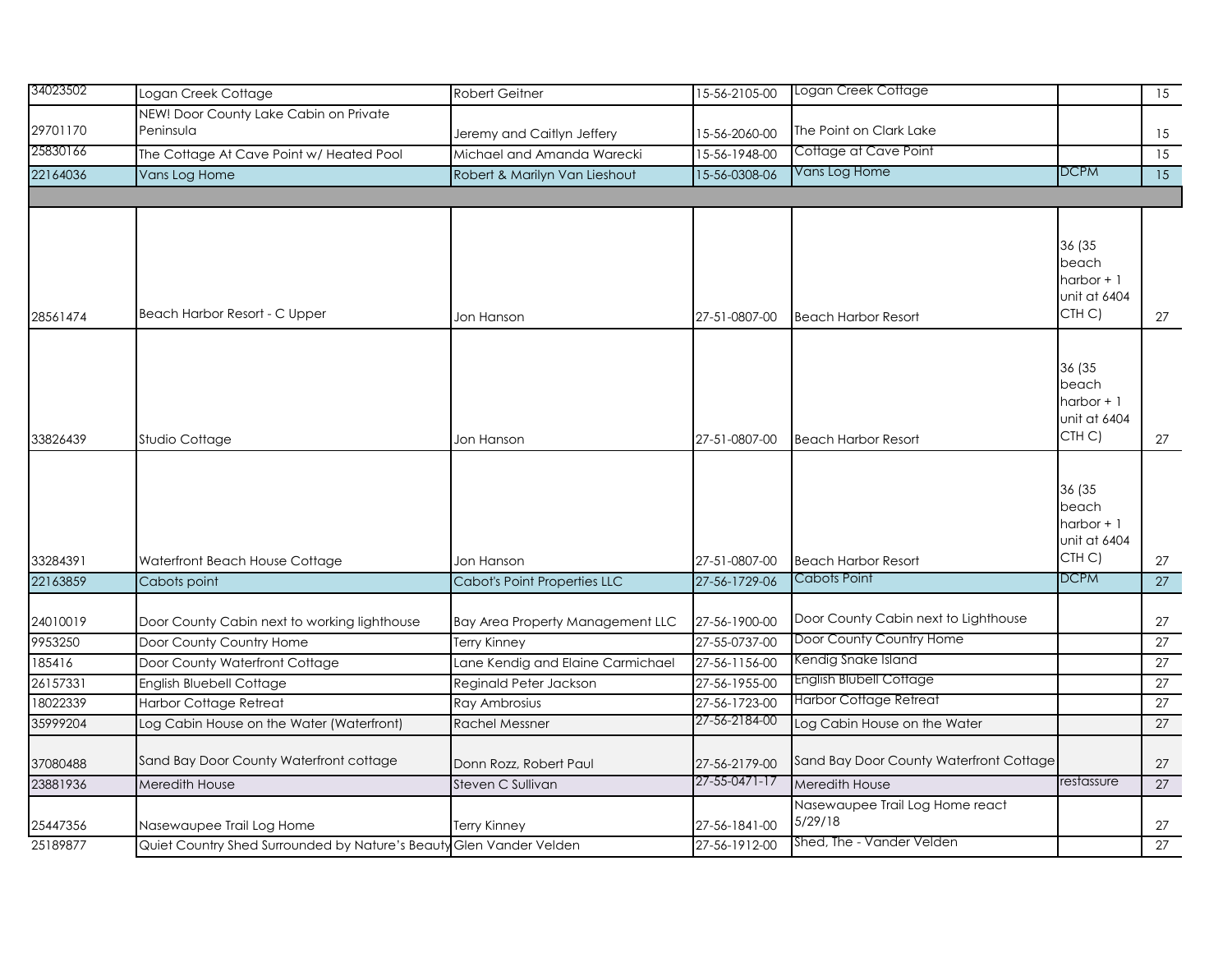| 22983752 | Sunrise Cabin in Sturgeon Bay, Door County                   | Claire Miller & Justin Berken                      | 27-56-1861-00 | <b>Big Island</b>                              | owner       | 27              |
|----------|--------------------------------------------------------------|----------------------------------------------------|---------------|------------------------------------------------|-------------|-----------------|
| 22983092 | Sunset Cabin in Sturgeon Bay, Door County                    | Claire Miller & Justin Berken                      | 27-56-1861-00 | Big Island                                     | owner       | 27              |
|          |                                                              |                                                    |               |                                                |             |                 |
| 20512078 | Sunshine's Bayshore Vacation Cottage                         | Lyle Handeland                                     | 27-56-1796-00 | Sunshine's Bayshore Vacation Cottage           |             | 27              |
| 33704069 | Sunshine's Wooded Retreat - Door County                      | Nina Handeland                                     | 27-56-2093-00 | Sunshine's Wooded Retreat                      |             | $\overline{27}$ |
| 28741299 | The Bungalow at Potawatomi State Park                        | Andy Isaacson                                      | 27-56-2011-00 | Bungalow at Potawatomi Park-Isaacson           |             | 27              |
| 14142417 | Waterfront Cottage on Sturgeon Bay                           | Louise Knutter                                     | 27-56-1680-00 | Waterfront Cottage - Knutter                   |             | 27              |
|          |                                                              |                                                    |               |                                                |             |                 |
| 22163909 | Hideaway                                                     | <b>Gregory Herman</b>                              | 32-53-0955-06 | Hideaway, The Herman                           | <b>DCPM</b> | 32              |
| 38572013 | Hideaway #203                                                | Karen Nystrom                                      | 32-53-2198-06 | Hideaway #203                                  | DCPM        | 32 <sup>2</sup> |
| 13368133 | Delightful 2 Bdrm B&B                                        | Kathleen Schmidt                                   | 32-54-1638-00 | Hummingbird B&B                                |             | 32              |
| 22163817 | A Pearl                                                      | Jeffrey & Alliscon Ockwood                         | 32-56-1409-06 | A Pearl                                        | <b>DCPM</b> | 32              |
| 23698547 | <b>Appleport Sunrise</b>                                     | Kathleen and Edward Callahan                       | 32-56-1913-06 | <b>Appleport Sunrise</b>                       | <b>DCPM</b> | 32              |
| 22163843 | Arnie's Sanctuary                                            | James Arneson                                      | 32-56-1352-06 | Arnie's Sanctuary                              | <b>DCPM</b> | 32              |
| 22163815 | <b>Aunt Sallys</b>                                           | <b>William Bell</b>                                | 32-56-1238-06 | <b>Aunt Sallys</b>                             | <b>DCPM</b> | 32              |
| 22163849 | <b>Beechers Cabin</b>                                        | Susan Szabo & Mark Beecher                         | 32-56-1571-06 | <b>Beechers Cabin</b>                          | <b>DCPM</b> | 32              |
| 22163853 | <b>Bells' Cottage</b>                                        | Matt & Ryan Bell                                   | 32-56-1131-06 | <b>Bells Cottage</b>                           | <b>DCPM</b> | 32              |
| 35162816 | <b>Birch Isle</b>                                            | reBarn LLC - Douglas and Gretchen<br>Cunliffe-Owen | 32-56-1922-02 | <b>Birch Isle</b>                              | Lundquist   | 32              |
| 23005364 | <b>Blackberry Acres</b>                                      | Chad Ewald                                         | 32-56-1847-00 | <b>Blackberry Acres</b>                        |             | 32              |
| 22163856 | <b>Brenner Tower</b>                                         | <b>Brenner Tower LLC</b>                           | 32-56-1227-06 | <b>Brenner Tower</b>                           | <b>DCPM</b> | 32              |
| 35262306 | <b>Bumpfy Hill</b>                                           | Donna & Kirk Scattergood                           | 32-56-2132-06 | <b>Bumpfy Hill</b>                             |             | 32              |
| 36554021 | Cabin at the tip of the Door                                 | Scott Studebaker                                   | 32-56-1747-02 | Cabin at the Tip of the Door                   | Lundquist   | 32              |
| 26020396 | Camp Door                                                    | <b>Jonathan Ocker</b>                              | 32-56-1844-02 | Camp Door                                      | Lundquist   | 32              |
| 22337471 | Cappy Cottage                                                | <b>Hakes Family Trust</b>                          | 32-56-1132-06 | Cappy Cottage                                  | <b>DCPM</b> | 32              |
| 22163823 | Cedar Dell Chalet                                            | <b>Vicky Kalscheur</b>                             | 32-56-1203-06 | Cedar Dell Chalet                              | <b>DCPM</b> | 32              |
| 30926930 | <b>Cedar Tree Cottages</b>                                   | <b>Glen and Laurie Moegenburg</b>                  | 32-56-1202-02 | <b>Cedar Tree Cottages</b>                     | Lundquist   | 32              |
| 9818691  | Charming 1880's Log Cabin                                    | Terry & Kermit Bott                                | 32-55-0770-00 | Doc's Hideaway                                 |             | 32              |
| 23255108 | Charming Bluff Cottage abuts Waterfront &<br><b>Orchards</b> | Kathleen Van Gemert                                | 32-56-1908-00 | <b>Bluffside Cottage Van Gemert</b>            |             | 32              |
| 25949863 | Colorful, Cozy Cottage in a Quiet Town                       | Mathias Zehender                                   | 32-56-1992-00 | Zehnder - Colorful Cozy Cottage Windside<br>#3 |             | 32              |
| 21026430 | Cottage Hideaway                                             | Mary Jahnke                                        | 32-55-0710-00 | Cottage Hideaway                               |             | 32              |
| 36176625 | Country Lane Home                                            | Greg & Suzanne Sunstrom                            | 32-56-2144-06 | County Lane Home                               | <b>DCPM</b> | 32 <sup>2</sup> |
| 27550326 | DOOR 42                                                      | Shawn and Kim Marshall                             | 32-56-1976-00 | DOOR 42                                        |             | 32              |
| 634251   | Door County Lakefront Cottage                                | Diane Christell                                    | 32-56-1250-00 | Door County Lakefront Cottage                  |             | 32              |
| 24741359 | Eagle Sands Beach Lodge                                      | Matthew P Shumway                                  | 32-56-1870-06 | Vandelay Shore                                 | <b>DCPM</b> | 32              |
| 22163835 | East Haven                                                   | <b>Barnara Moline</b>                              | 32-56-1592-06 | East Haven                                     | <b>DCPM</b> | 32              |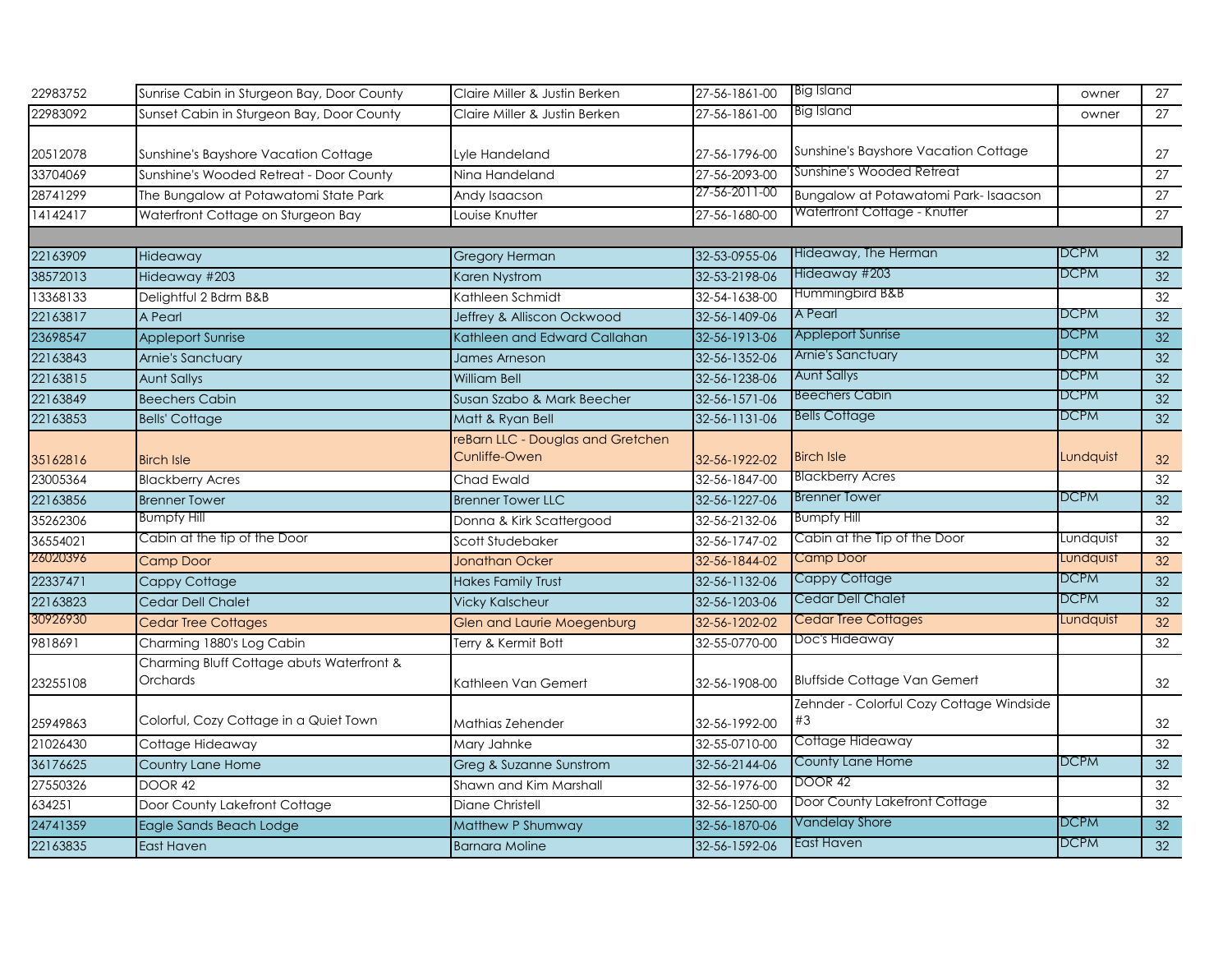| 1036370  | <b>Eclectic Style Cottage</b>                                                | <b>Tim Raduenz</b>                                      | 32-56-0930-00 | <b>EBDC-Raduenz</b>                         |                             | 32              |
|----------|------------------------------------------------------------------------------|---------------------------------------------------------|---------------|---------------------------------------------|-----------------------------|-----------------|
| 1807644  | First Floor with Forest View                                                 | Loren & Helen Fandrei                                   | 32-56-1341-00 | Granpa's House Rental Door Co WI            |                             | 32              |
| 22163867 | <b>Garret Bay Bluff</b>                                                      | <b>William Berry</b>                                    | 32-56-1641-06 | Garret Bay Bluff                            | <b>DCPM</b>                 | 32              |
| 20802710 | Garrett Bay Getaway                                                          | Kenneth Hays & Sally Wheelock                           | 32-56-1802-00 | <b>Garret Bay Getaway</b>                   |                             | 32              |
| 18686076 | Get Ready to hear Welcome Home                                               | Charlene K Berg                                         | 32-56-1756-00 | Welcome Home-12625 STH 42                   |                             | 32              |
| 37805022 | Gunderson Cabin                                                              | <b>Edward Patera</b>                                    | 32-56-2186-00 | Gunderson Cabin on the Water                |                             | 32              |
| 22163913 | Hoffman's Up North                                                           | Hoffman's Up North LLC - Matthel Hoffm 32-56-1463-06    |               | Hoffman's Up North                          | <b>DCPM</b>                 | 32              |
| 22163924 | Krause Cottage                                                               | Douglas & Ellen Krause                                  | 32-56-1466-06 | Krause Cottage                              | <b>DCPM</b>                 | 32              |
| 23682161 | Lakeview Lodge                                                               | Lee Hildebrand - Lakeview Lodge LLC                     | 32-56-1804-06 | Lakeview Lodge                              | <b>DCPM</b>                 | 32              |
| 22163958 | Le Jardin                                                                    | <b>Jeff Brozek</b>                                      | 32-56-2067-06 | Le Jardin                                   | <b>DCPM</b>                 | 32 <sup>2</sup> |
| 26019632 | Lime Kiln Cottage                                                            | <b>Carol B Sills</b>                                    | 32-56-1107-02 | Old Lime Kiln Cottage                       | Lundquist                   | $\overline{32}$ |
| 26960062 | Lovely Apt in Sister Bay                                                     | <b>Stoyan Dimitrov</b>                                  | 32-56-2006-00 | Lovely Apartment in Sister Bay-Dimitrov     |                             | 32              |
| 35222861 | <b>Moose Manor</b>                                                           | David & Cory Erickson                                   | 32-56-2085-02 | <b>Moose Manor</b>                          | Lundquist                   | $\overline{32}$ |
| 27154178 | Never Want to Leave Cottage                                                  | Herman and Camille Unger                                | 32-56-1996-00 | Never Want to Leave Cottage                 |                             | 32              |
| 36416958 | NEW! Cottage in Roweleys Bay w/ Deck & Grill!                                | Mary Cole                                               | 32-55-0014-00 | <b>Rowleys Bay Cabins</b>                   | evolve                      | 32              |
| 36417068 | NEW! Rowleys Bay Cottage w/Grill Near Fall Foliage Mary Cole                 |                                                         | 32-55-0014-00 | Rowleys Bay Cabins                          | evolve                      | 32              |
| 19476764 | North Woods Cottage                                                          | <b>Robert Grant</b>                                     | 32-56-1749-00 | Northwoods Cottage                          |                             | 32              |
| 22163990 | Porcupine Shores                                                             | Brian Bartell - Kim Winburn                             | 32-56-1603-06 | Porcupine Shores                            | <b>DCPM</b>                 | $\overline{32}$ |
| 23052847 | Rothaus/Europe Lake                                                          | Roman and Claudia Apuzzo                                | 32-56-1849-00 | Europe Lake Cottage-Apuzzo -501 Europe Lake |                             | 32              |
| 22163998 | <b>Rustic Cottage</b>                                                        | Sandra Berg                                             | 32-56-1387-06 | <b>Rustic Cottage</b>                       | <b>DCPM</b>                 | $\overline{32}$ |
| 6795558  | Rustic Summer Sleeping House                                                 | Tim and Kathleen Kay                                    | 32-56-1523-00 | <b>Three Sisters Farm</b>                   | permnitted<br>for $3$       | 32              |
| 31885024 | Sand Bay Beach Cabin (Waterfront w/ private<br>beach)                        | Tom & Tanya Wismar - Sand Bay<br><b>Beach Cabin LLC</b> | 32-56-1880-00 | Sand Bay Beach Cabin LLC - Wismar           |                             | 32              |
| 17656861 | Schwandt Cottage                                                             | Georgina Schwandt                                       | 32-55-0177-00 | <b>Schwandt Cottage</b>                     |                             | 32              |
| 31074495 | Serendipity Meadow 7-acre oasis in Door County W                             | Cecilia and Dennis Lindell                              | 32-56-1963-00 | Serendipity Meadow                          |                             | 32              |
| 26095414 | Serenity Now                                                                 | <b>Todd and Michelle Cox</b>                            | 32-56-1838-00 | Sister Bay Respite                          |                             | 32              |
| 22339050 | Shadow Lawn                                                                  | John Peterson                                           | 32-56-0190-06 | Shadown Lawn                                | <b>DCPM</b>                 | 32              |
| 24307299 | Sister Bay Log Home with a View                                              | Van Moreau Properties LLC                               | 32-56-1932-00 | Sister Bay Log Home with a view             |                             | 32              |
| 38669989 | NEW! Updated Home w/Deck, 2 Mi to Sister Bay Bed Brian and Alissa Schwalbach |                                                         | 32-56-2200-00 | Beach Road Cottage - Schwalbach             |                             | 32              |
| 896385   | Sunny Cottage in Ellson Bay                                                  | Deborah "Sophie" Taubert Gehan                          | 32-55-0124-00 | <b>Terra Cottages</b>                       | permitted<br>for five units | 32              |
| 7998854  | Sweet Door County Cabin                                                      | Shelly Sprinkman                                        | 32-56-1682-00 | <b>Architecturally Designed Charmer</b>     |                             | 32              |
| 2336212  | Terra Cottages #2                                                            | Deborah "Sophie" Taubert Gehan                          | 32-55-0124-00 | <b>Terra Cottages</b>                       | permitted<br>for five units | 32              |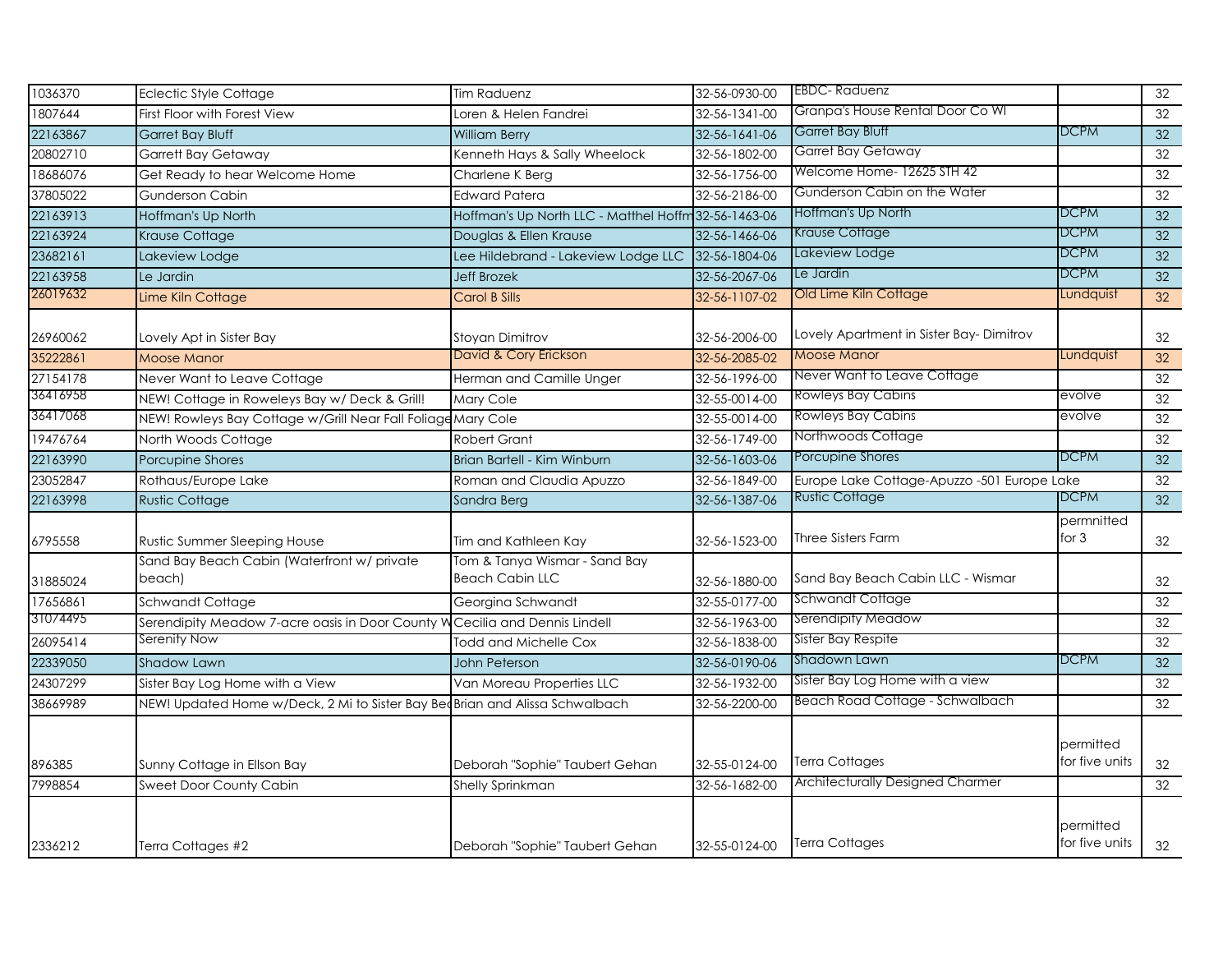| 14648663 | Terra Cottages #4                                               | Deborah "Sophie" Taubert Gehan  | 32-55-0124-00 | <b>Terra Cottages</b>          | permitted<br>for five units     | 32 |
|----------|-----------------------------------------------------------------|---------------------------------|---------------|--------------------------------|---------------------------------|----|
| 896560   | Terra Cottages Gills Rock 3                                     | Deborah "Sophie" Taubert Gehan  | 32-55-0124-00 | Terra Cottages                 | permitted<br>for five units     | 32 |
| 897991   | Terra Cottages Gills Rock, Door Co.                             | Deborah "Sophie" Taubert Gehan  | 32-55-0124-00 | Terra Cottages                 | permitted<br>for five units     | 32 |
| 6798124  | The Cabbage, a 1969 A frame                                     | Kimberly Hazen                  | 32-56-1496-00 | Hazen Cabbage                  |                                 | 32 |
| 22164029 | The Nest                                                        | Paul O'Keefe                    | 32-56-1514-06 | Nest, The                      | DCPM                            | 32 |
| 22164028 | The Point                                                       | <b>Heather Erickson</b>         | 32-56-1292-06 | Point, The                     | DCPM                            | 32 |
| 38484779 | Peaceful Studio Loft on Outskirts of Sister Bay                 | Sunwise Turn LLC- Eryka Fiedler | 32-56-2171-00 | Sunwise Turn                   |                                 | 32 |
| 8346814  | Three Sister Meadow Private Room                                | Tim and Kathleen Kay            | 32-56-1523-00 | <b>Three Sisters Farm</b>      | permitted<br>for three<br>units | 32 |
| 8036265  | Three Sisters "Sweet" Retreat                                   | Tim and Kathleen Kay            | 32-56-1523-00 | <b>Three Sisters Farm</b>      | permitted<br>for three<br>units | 32 |
| 31650868 | Tree Top Getaway                                                | Kayla Gensler                   | 32-56-2040-00 | <b>Tree Top Getaway</b>        |                                 | 32 |
| 24230129 | Unique architect designed home on waterfront blu Kimberly Hazen |                                 | 32-56-1971-00 | Vinkelhus-Vest                 |                                 | 32 |
| 34750391 | Windermere                                                      | <b>Barton Warner</b>            | 32-56-2103-06 | Windermere                     |                                 | 32 |
| 22164049 | <b>Windmill Place</b>                                           | Michael & Vicki Bowers          | 32-56-1134-06 | Windmill - 10104 Town Line Dr  | <b>DCPM</b>                     | 32 |
| 33129311 | Your million dollar view of the Bay awaits you                  | Sandra Rice                     | 32-56-2137-00 | Rice - 11243 Bayview Road      |                                 | 32 |
|          |                                                                 |                                 |               |                                |                                 |    |
| 26565068 | Chanticleer Guest House-Garden Room                             | Chanticleer Guest House, Inc.   | 33-54-0006-00 | <b>Chanticleer Guest House</b> | permitted<br>for $12$           | 33 |
| 26537104 | Chanticleer Guest House-Granary Room                            | Chanticleer Guest House, Inc.   | 33-54-0006-00 | <b>Chanticleer Guest House</b> | permitted<br>for $12$           | 33 |
| 26564676 | Chanticleer Guest House-Loft Room                               | Chanticleer Guest House, Inc.   | 33-54-0006-00 | Chanticleer Guest House        | permitted<br>for $12$           | 33 |
| 26565824 | Chanticleer Guest House-Rose Room                               | Chanticleer Guest House, Inc.   | 33-54-0006-00 | Chanticleer Guest House        | permitted<br>for $12$           | 33 |
| 26565527 | Chanticleer Guest House-Sunflower Room                          | Chanticleer Guest House, Inc.   | 33-54-0006-00 | Chanticleer Guest House        | permitted<br>for $12$           | 33 |
| 23582450 | Door County Beach Retreat                                       | <b>Bill Thorton</b>             | 33-55-0726-00 | Door County Beach Retreat      |                                 | 33 |
|          |                                                                 |                                 |               |                                |                                 |    |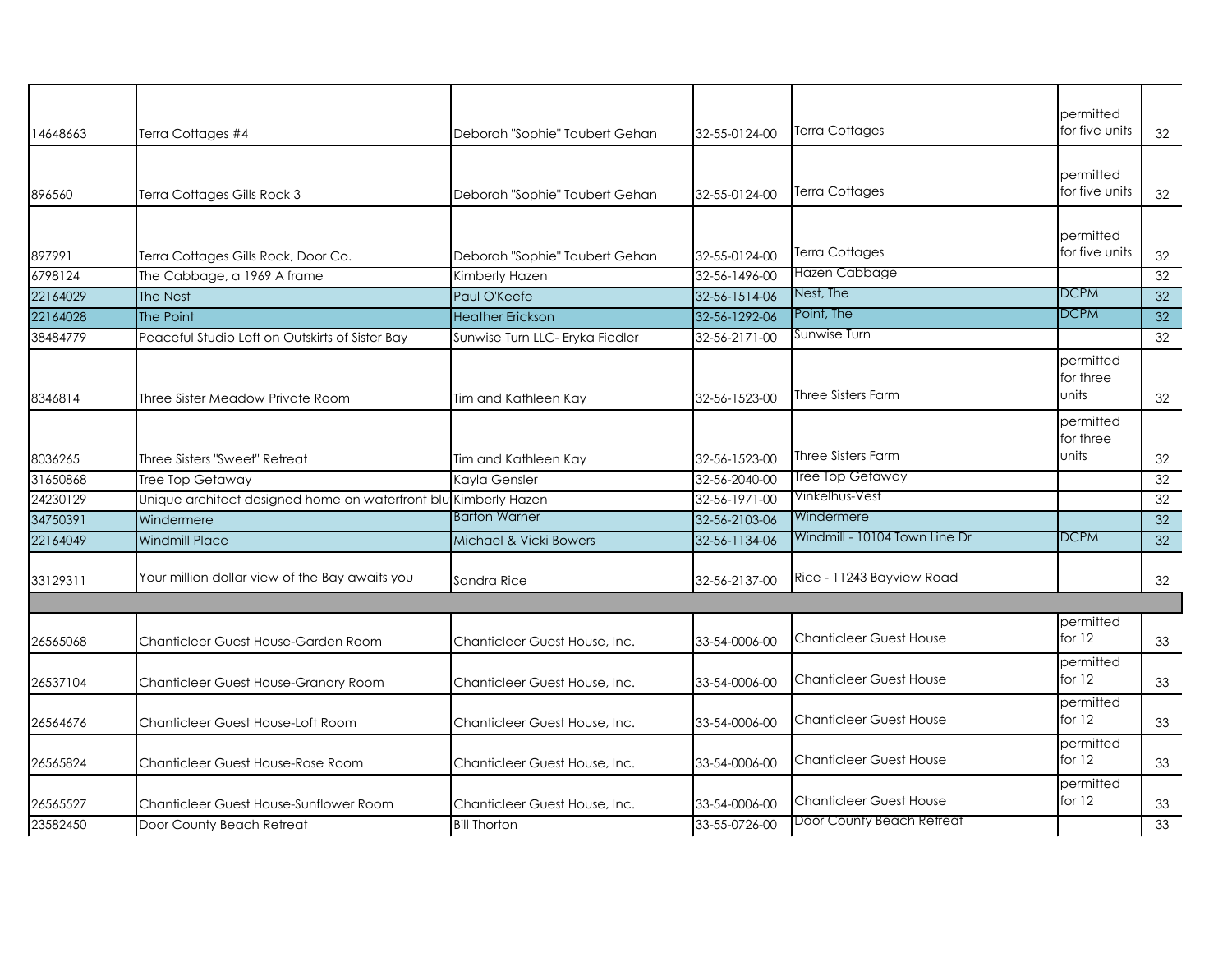|          | Beautiful home on the best sand beach in Door       |                                                         |               | Beautiful Home on the Best Sand Beach in                  |                      |                 |
|----------|-----------------------------------------------------|---------------------------------------------------------|---------------|-----------------------------------------------------------|----------------------|-----------------|
| 28359743 | Co.                                                 | Gary and Marion Ciepluch                                | 33-56-2009-00 | Do Co - Ciepluch                                          |                      | 33              |
| 23546503 | Birmingham's Barn by the Bay                        | Birmingham's of Sturgeon Bay                            | 33-55-0163-00 | <b>Birminghams Cottages</b>                               |                      | 33              |
| 3047435  | Cottage on Lake in State Park                       | Barb & Gil Hoffman                                      | 33-56-1429-00 | Cottage on Lake                                           |                      | 33              |
| 13328872 | Door County Dream House                             | Fred Suchy                                              | 33-56-0695-00 | Door County Dream Home                                    |                      | 33              |
| 15048452 | Door County Escape!                                 | Ann Johnson                                             | 33-56-1660-00 | Clark Lake Cottage - Johnson                              |                      | 33              |
| 36114538 | Door County Family Home perfect for your Group!     | Birmingham's of Sturgeon Bay                            | 33-55-0163-00 | <b>Birminghams Cottages</b>                               |                      | 33              |
| 2293900  | Elegant Farmhouse Central Location                  | Jan Mills and Russell Burie                             | 33-56-1851-00 | Elegant Farmhouse                                         |                      | 33              |
| 31488590 | Fantastic Family Cottage on Sand Beach              | Kaftan Family LLP                                       | 33-55-0777-00 | Kaftan - 4830 Bark Road                                   |                      | 33              |
| 28484110 | Featured in Door County Magazine Luxury Homes       | Travis & Jolyn Boland                                   | 33-56-0620-00 | Whitefish Bay - Boland 4967 Cave Point Dr                 |                      | 33              |
| 22164023 | <b>Green House</b>                                  | A&J Properties, LLC                                     | 33-56-1493-06 | Green House                                               | <b>DCPM</b>          | 33              |
| 4860774  | Huge House on Glidden Drive                         | Mary & Ray Spangler                                     | 33-56-0400-00 | Mary's Beach House                                        |                      | 33              |
| 22163954 | Lakeside Haven                                      | Kathy Richmond                                          | 33-56-1240-06 | Lakeside Haven                                            | DCPM                 | 33              |
| 25742101 | Lodge on Laurie Lane                                | Shirley Becker Trust - Polly Kerkman                    | 33-56-1492-17 | Lodge on Laurie Lane                                      | restassure           | 33              |
| 28407162 | Log Cabin on the nicest sand beach in Door Count    | Log Cabin Rentals LLC                                   | 33-56-1447-00 | Log Cabin on the Water                                    |                      | 33              |
| 38026760 | Sunset Bluff                                        | Carter Holdings LLC                                     | 33-56-2205-00 | Sunset Bluff - 5217 Red Sunset Lane                       |                      | 33              |
| 18834422 | Midship at Three's Company                          | Jon Hanson                                              | 33-56-906-00  | Little Harbor Cottages                                    | permitted<br>for $3$ | 33              |
| 33554883 | NEW LISTING - Rustic Charm just steps from the Bay  | John & Julie Thenell- Thenell Rentals LLC 33-55-0063-07 |               | Thenells Cottage                                          | simplelife           | 33              |
| 35428738 | NEW Listing! Entire private home! Guaranteed fun!   | Pete Hurth                                              | 33-56-2151-00 | Hurth - Bluff Court Trail                                 |                      | 33              |
| 25551184 | NEW listing! Sand Beach Cottage on Lake<br>Michigan | Greg, Mary, Nick and Jennelle<br>Anderson               | 33-56-1942-00 | Sand Beach Cottage - Anderson                             |                      | 33              |
| 36451928 | Secluded Forest Retreat in Door County              | John F Quella                                           | 33-56-2169-00 | Quella -4324 Whitefish Bay Rd-Secluded<br>pine tree retre |                      | 33              |
| 22164006 | Serenity in the Woods                               | Jeffrey and Lana Pray                                   | 33-56-1691-06 | Serenity in the Woods                                     | <b>DCPM</b>          | 33              |
| 18834309 | Starboard Cottage at Three's Company                | Jon Hanson                                              | 33-56-0906-00 | Little Harbor Cottages                                    | permitted<br>for 3   | 33              |
| 19767552 | <b>Stunning Door County Sunsets</b>                 | <b>Beth Ann Resch</b>                                   | 33-56-1792-00 | Stunning Door County Sunsets - Resch                      |                      | 33              |
| 12323917 | Woodsy Retreat on Lake Michigan                     | Joan Shiels                                             | 33-56-1627-00 | Woodsy Retreat on Lake Michigan                           |                      | 33              |
|          |                                                     |                                                         |               |                                                           |                      |                 |
| 26339590 | <b>Bedroom Suite</b>                                | Nora Zacek                                              | 34-50-0077-00 | Open Hearth Lodge                                         |                      | 34              |
| 26339607 | Evergreen Suite                                     | Nora Zacek                                              | 34-50-0077-00 | Open Hearth Lodge                                         |                      | $\overline{34}$ |
| 35615823 | 101: Downtown Sister Bay Door County, Wisconsin     | Mary Erickson                                           | 34-53-2150-00 | Marina View Condominium #101 - The 101                    |                      | 34              |
| 34598765 | Marina View #104                                    | Max Mc Cormick                                          | 34-56-2023-06 | Marina View Condominiums #104                             | <b>DCPM</b>          | $\overline{34}$ |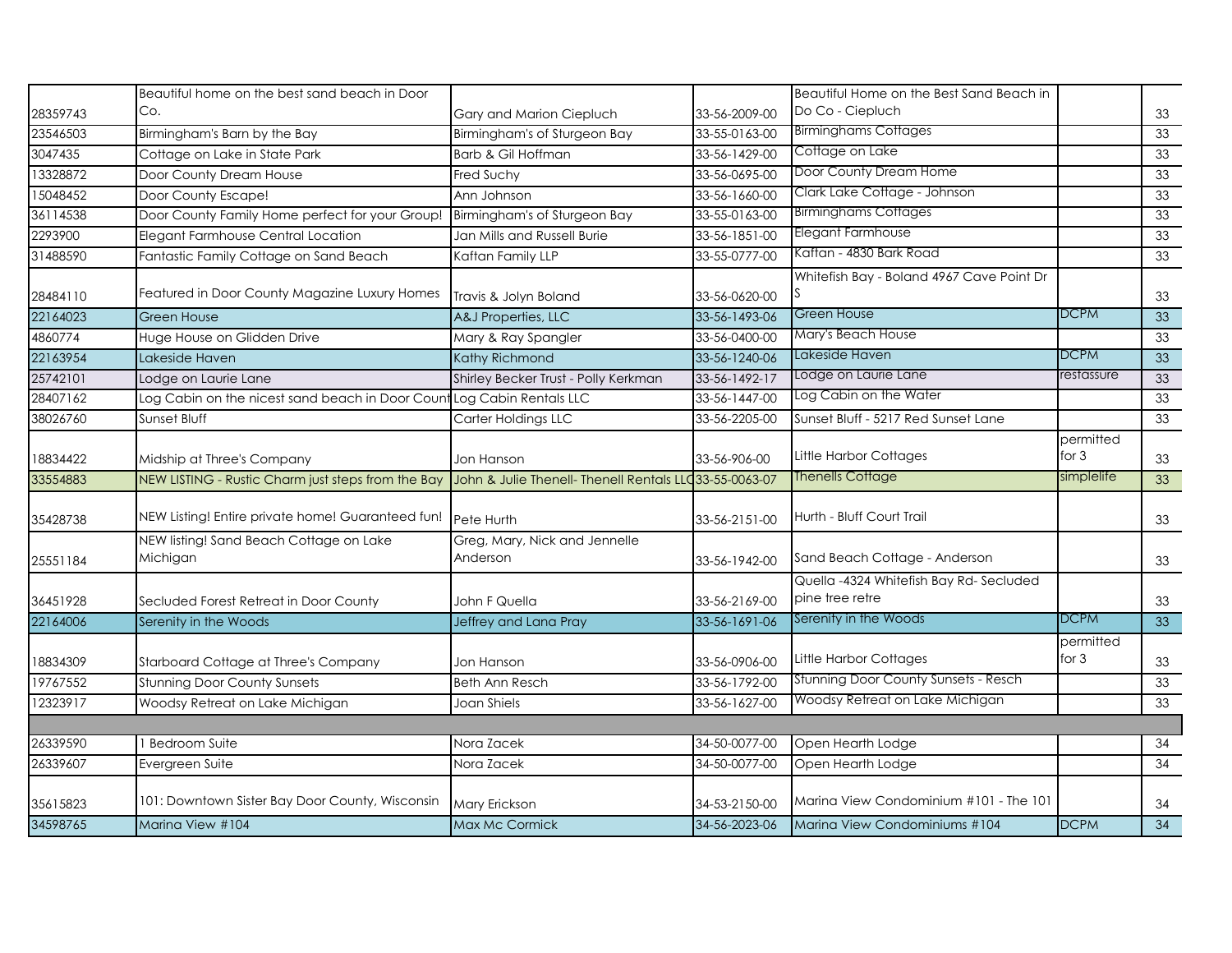| 34599988 | Marina View #201                                             | McCormick Family Enterprises LLP-Kris<br><b>McCormick</b> | 34-53-2024-06  | Marina View Condominiums #201      | <b>DCPM</b>                 | 34              |
|----------|--------------------------------------------------------------|-----------------------------------------------------------|----------------|------------------------------------|-----------------------------|-----------------|
| 34538998 | Mill Road Place #1                                           | <b>Patrick Quinn</b>                                      | 34-53-2072-06  | Mill Road Place #1                 | <b>DCPM</b>                 | 34              |
| 34539755 | Mill Road Place #2                                           | Kevin and Vicki Quinn                                     | 34-53-2120-06  | Mill Road Place #2                 | <b>DCPM</b>                 | $\overline{34}$ |
| 34540316 | Mill Road Place #3                                           | Ken Larsen - Mill Road Place LLC                          | 34-53-2112-06  | Mill Road Place #3                 | <b>DCPM</b>                 | 34              |
| 34540627 | Mill Road Place #4                                           | Ken Larsen - Mill Road Place LLC                          | 34-53-2113-06  | Mill Road Place #4                 | <b>DCPM</b>                 | $\overline{34}$ |
| 38355098 | Abode on Spring                                              | Kevin Schuhart                                            | 34-56-1291-06  | Abode on Spring                    | <b>DCPM</b>                 | 34              |
| 23698884 | Another Thyme                                                | <b>David Peterson</b>                                     | 34-56-1805-06  | Anpther Thyme                      | DCPM                        | $\overline{34}$ |
| 12672427 | Beach view waterfront park access!                           | Dawn and Walter Nawrot                                    | 34-56-1620-00  | Parkview Drive - Nawrot            |                             | 34              |
| 22163827 | Copper Moon                                                  | Donald Denny                                              | 34-55-0761-06  | Copper Moon Cottage                | DCPM                        | 34              |
| 24200272 | Cotter Cottage                                               | <b>Brandon Cotter</b>                                     | 34-56-1885-00  | Cotter Cottage                     |                             | 34              |
| 19227870 | Cute and Cozy Steps from Downtown                            | Audrey and Craig Schmidt                                  | 34-56-1769-00  | Cute and Cozy Sister Bay - Schmidt |                             | 34              |
| 25692012 | Door in the woods                                            | Tom Ahlbeck - Daisy Ahlbeck Trust                         | 34-56-1892-06  | Door in the Woods                  |                             | 34              |
| 16332969 | Family Friendly Retreat in the Heart of Sister Bay           | Pamela Schmitz/ CPS Holdings LLC                          | 34-56-1695-00  | Sister Bay Chalet                  |                             | 34              |
| 33579557 | Farmhouse on Northwoods                                      | Hillside Cove LLC                                         | 34-56-2080-00  | Farmhouse on Northwoods            |                             | $\overline{34}$ |
| 22163906 | Hidden Gem                                                   | Julie & Nathan Slovin                                     | 34-56-0495-06  | Hidden Gem on Trillium             | <b>DCPM</b>                 | 34              |
| 22164027 | <b>High Garden</b>                                           | Jeff & Alisha Wiswell - Wiswell Property (34-56-1888-06   |                | High Garden                        | DCPM                        | 34              |
| 30368118 | Hillside Haven                                               | Pamela Schmitz/ CPS Holdings LLC                          | 34-56-2051-00  | Hillside Haven                     |                             | 34              |
| 22339043 | King's Landing                                               | <b>Wiswell Property Group</b>                             | 34-56-1602-06  | Kings Landing                      | DCPM                        | 34              |
| 30958438 | Maple Manor                                                  | <b>Gary Polipnick</b>                                     | 34-56-2050-00  | Maple Manor - Polipnick            |                             | 34              |
| 33591420 | Newly Renovated Home in Heart of Sister Bay                  | <b>Fred Bexell</b>                                        | 34-56-2138-00  | Heart of Sister Bay Bexell         |                             | 34              |
| 22163993 | Port New                                                     | Andrew Bookmeier                                          | 34-56-0075-06  | Port New                           | <b>DCPM</b>                 | 34              |
| 25692031 | Salinskys Domicile Cottage                                   | Jim Salinsky                                              | 34-56-1757-06  | Salinskys Domicile Cottage         | <b>DCPM</b>                 | 34              |
| 20981273 | Sister Bay Cottage                                           | Karen Berndt                                              | 34-56-1788-00  | Sister Bay Cottage                 |                             | 34              |
| 23352551 | Sister Bay Eclectic Cottage                                  | Tim Raduenz                                               | 34-56-1859-00  | SBDC                               |                             | 34              |
| 25692218 | <b>Sister Bay View</b>                                       | James Johnson                                             | 34-56-1422-06  | <b>Sister Bay View</b>             | DCPM                        | 34              |
|          | 38747238 Spacious Sister Bay Home                            | <b>HRISTO BLAGOEV ET AL</b>                               | 34-56-2180-00  | Spacious Sister Bay Home           |                             | 34              |
| 26327643 | The Yoga Pad - Open & Eclectic Includes Free Yog Brad Massey |                                                           | 34-56-1982-00  | Yoga Pad, The                      |                             | 34              |
| 22164033 | <b>Trillium Lane</b>                                         | Dennis & Maribeth Dorn                                    | 34-56-1702-06  | <b>Trillium Retreat</b>            | <b>DCPM</b>                 | 34              |
| 22164040 | Wall to Wall Retreat                                         | Jack and Teresa Wall                                      | 34-56-1335-016 | Wall to Wall Retreat               | <b>DCPM</b>                 | 34              |
|          |                                                              |                                                           |                |                                    |                             |                 |
| 27656165 | 33ft Yacht!                                                  | Jon Hanson                                                | 35-50-0907-00  | Snug Harbor Inn                    | 17 (15 rooms<br>+ 2 boats)  | 35              |
| 20869118 | Carver Cabin                                                 | Jon Hanson                                                | 35-50-0907-00  | Snug Harbor Inn                    | 17 (15 rooms)<br>+ 2 boats) | 35              |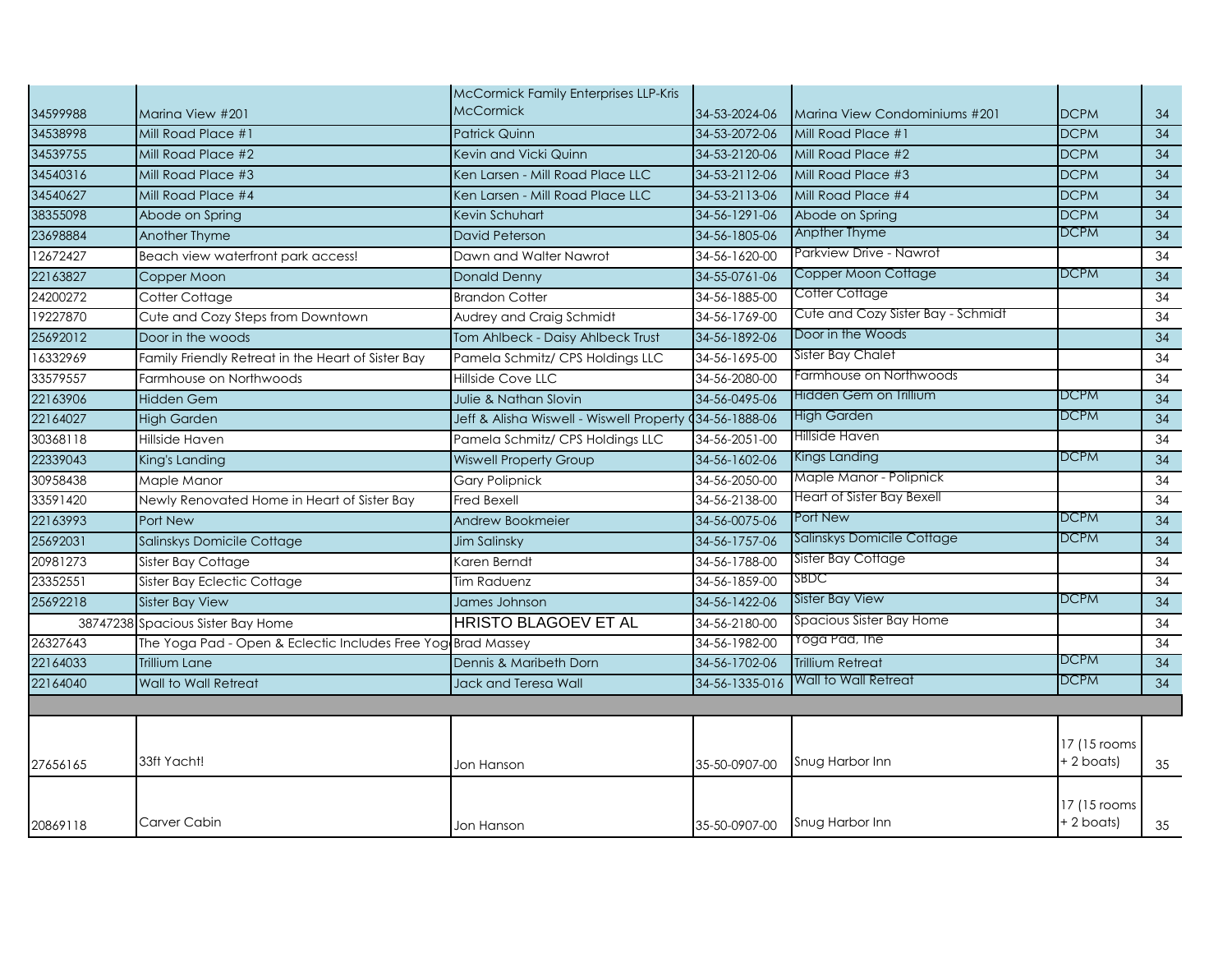| 31929058 | Deluxe Room, 1 King Bed, Second Floor          | Holiday Motel Management LLC | 35-50-0964-00 | Holiday Music Hotel        | permitted<br>for 18           | 35 |
|----------|------------------------------------------------|------------------------------|---------------|----------------------------|-------------------------------|----|
| 31927648 | Deluxe Room, 1 Queen Bed, Second Floor         | Holiday Motel Management LLC | 35-50-0964-00 | Holiday Music Hotel        | permitted<br>for 18           | 35 |
| 24113755 | Luxury Cottage 1                               | Jon Hanson                   | 35-50-0907-00 | Snug Harbor Inn            | 17 (15 rooms<br>$+ 2$ boats)  | 35 |
| 33549110 | Luxury Suite                                   | Jon Hanson                   | 35-50-0907-00 | Snug Harbor Inn            | 17 (15 rooms)<br>$+ 2$ boats) | 35 |
| 31928802 | Room, 1 King Bed, Second Floor                 | Holiday Motel Management LLC | 35-50-0964-00 | <b>Holiday Music Hotel</b> | permitted<br>for $18$         | 35 |
| 24498867 | Room, 1 Queen Bed and 1 Full Bed, Ground Floor | Holiday Motel Management LLC | 35-50-0964-00 | <b>Holiday Music Hotel</b> | permitted<br>for $18$         | 35 |
| 31928561 | Room, 1 Queen Bed and 1 Full Bed, Second Floor | Holiday Motel Management LLC | 35-50-0964-00 | Holiday Music Hotel        | permitted<br>for 18           | 35 |
| 24476710 | Room, 1 Queen Bed, Ground Floor                | Holiday Motel Management LLC | 35-50-0964-00 | Holiday Music Hotel        | permitted<br>for 18           | 35 |
| 31927631 | Room, 1 Queen Bed, Second Floor                | Holiday Motel Management LLC | 35-50-0964-00 | Holiday Music Hotel        | permitted<br>for 18           | 35 |
| 31926806 | Room, 2 Double beds, Ground Floor              | Holiday Motel Management LLC | 35-50-0964-00 | Holiday Music Hotel        | permitted<br>for $18$         | 35 |
| 31928285 | Room, 2 Double Beds, Second Floor              | Holiday Motel Management LLC | 35-50-0964-00 | Holiday Music Hotel        | permitted<br>for $18$         | 35 |
| 33826447 | Snug Harbor Inn - 2 Bedroom Cottage            | Jon Hanson                   | 35-50-0907-00 | Snug Harbor Inn            | 17 (15 rooms<br>$+2$ boats)   | 35 |
| 3382645  | Snug Harbor Inn - Basic-Water                  | Jon Hanson                   | 35-50-0907-00 | Snug Harbor Inn            | 17 (15 rooms<br>$+ 2$ boats)  | 35 |
| 33826446 | Snug Harbor Inn - Cottage 1A                   | Jon Hanson                   | 35-50-0907-00 | Snug Harbor Inn            | 17 (15 rooms)<br>$+ 2$ boats) | 35 |
| 33826458 | Snug Harbor Inn - Deluxe                       | Jon Hanson                   | 35-50-0907-00 | Snug Harbor Inn            | 17 (15 rooms)<br>$+2$ boats)  | 35 |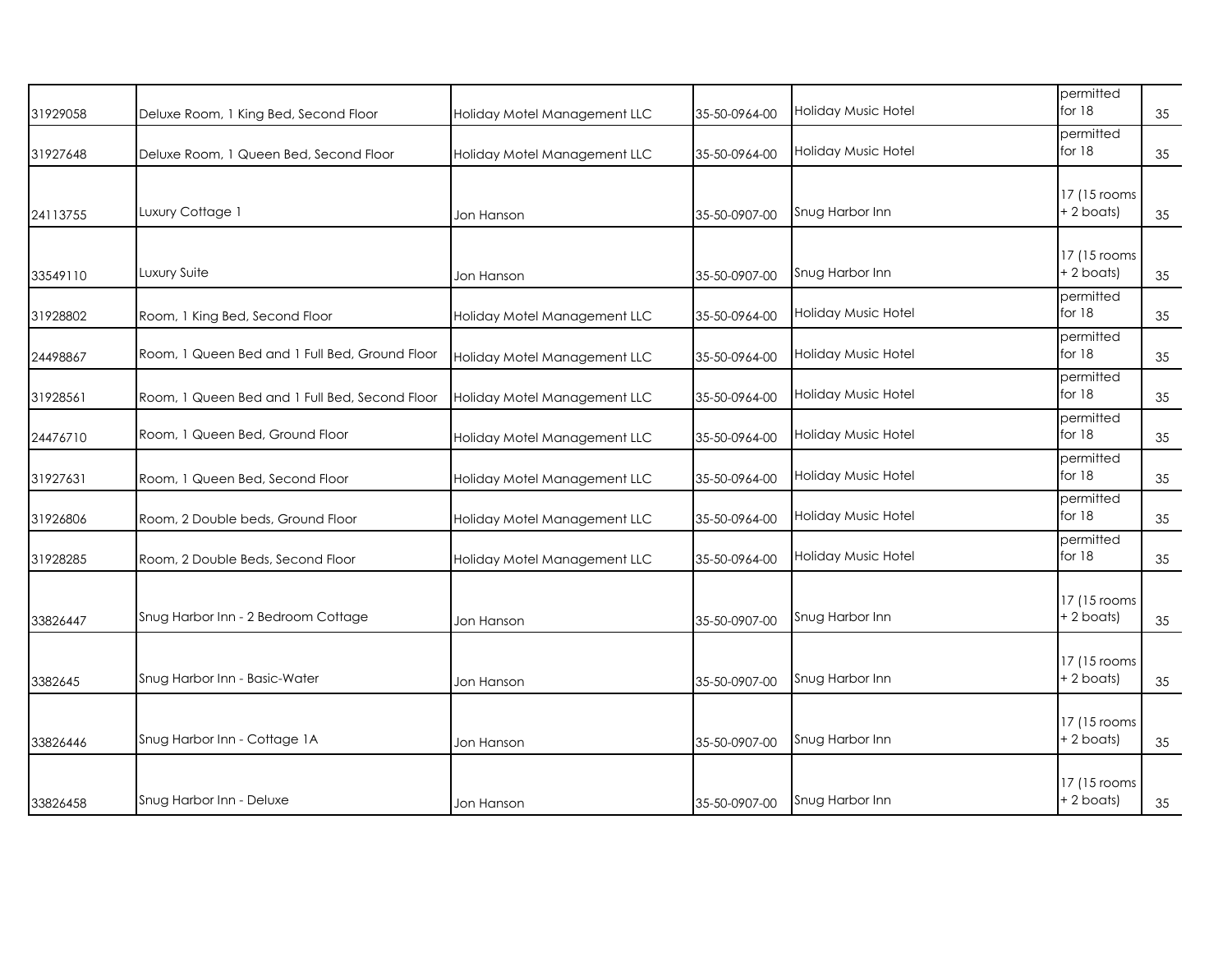| 24114293 | Snug Harbor Inn - Luxury Cottage 4                           | Jon Hanson          | 35-50-0907-00 | Snug Harbor Inn | 17 (15 rooms<br>+ 2 boats) | 35 |
|----------|--------------------------------------------------------------|---------------------|---------------|-----------------|----------------------------|----|
| 18834495 | Snug Harbor Inn - Port Cottage                               | Jon Hanson          | 35-50-0907-00 | Snug Harbor Inn | 17 (15 rooms<br>+ 2 boats) | 35 |
| 24114480 | Studio Suite                                                 | Jon Hanson          | 35-50-0907-00 | Snug Harbor Inn | 17 (15 rooms<br>+ 2 boats) | 35 |
| 31535739 | Room 1: Door County Orchard (Main House) -<br>White Lace Inn | Dennis Statz        | 35-52-0856-00 | White Lace Inn  | permitted<br>for $19$      | 35 |
| 31560774 | Room 10: Secret Garden (Garden House) - White<br>Lace Inn    | Dennis Statz        | 35-52-0856-00 | White Lace Inn  | permitted<br>for $19$      | 35 |
| 31560870 | Room 11: The Hideaway (Garden House) - White<br>Lace Inn     | Dennis Statz        | 35-52-0856-00 | White Lace Inn  | permitted<br>for $19$      | 35 |
| 31535845 | Room 2: Old Garden Roses (Main House) - White<br>Lace Inn    | <b>Dennis Statz</b> | 35-52-0856-00 | White Lace Inn  | permitted<br>for $19$      | 35 |
| 31536049 | Room 3: English Lavender (Main House) - White<br>Lace Inn    | Dennis Statz        | 35-52-0856-00 | White Lace Inn  | permitted<br>for $19$      | 35 |
| 31536176 | Room 4: Romantic Retreat (Main House) - White<br>Lace Inn    | <b>Dennis Statz</b> | 35-52-0856-00 | White Lace Inn  | permitted<br>for 19        | 35 |
| 31536254 | Room 6: Vintage Rose (Garden house) - White<br>Lace Inn      | Dennis Statz        | 35-52-0856-00 | White Lace Inn  | permitted<br>for $19$      | 35 |
| 31536340 | Room 7: Garden View (Garden House) - White<br>Lace Inn       | <b>Dennis Statz</b> | 35-52-0856-00 | White Lace Inn  | permitted<br>for $19$      | 35 |
| 31560145 | Room 8: English Country (Garden House) - White<br>Lace Inn   | Dennis Statz        | 35-52-0856-00 | White Lace Inn  | permitted<br>for $19$      | 35 |
| 31560520 | Room 9: Casual Victorian (Garden House) - White<br>Lace Inn  | <b>Dennis Statz</b> | 35-52-0856-00 | White Lace Inn  | permitted<br>for $19$      | 35 |
| 31561008 | Room A: Royal Chamber (Washburn House) -<br>White Lace Inn   | <b>Dennis Statz</b> | 35-52-0856-00 | White Lace Inn  | permitted<br>for 19        | 35 |
| 31566668 | Room C: Wild Roses (Washburn House) - White<br>Lace Inn      | <b>Dennis Statz</b> | 35-52-0856-00 | White Lace Inn  | permitted<br>for 19        | 35 |
| 31566760 | Room D: Country Cottage (Washburn House) -<br>White Lace Inn | <b>Dennis Statz</b> | 35-52-0856-00 | White Lace Inn  | permitted<br>for 19        | 35 |
| 31877729 | Steeple View Cottage                                         | <b>Dennis Statz</b> | 35-52-0856-00 | White Lace Inn  | permitted<br>for 19        | 35 |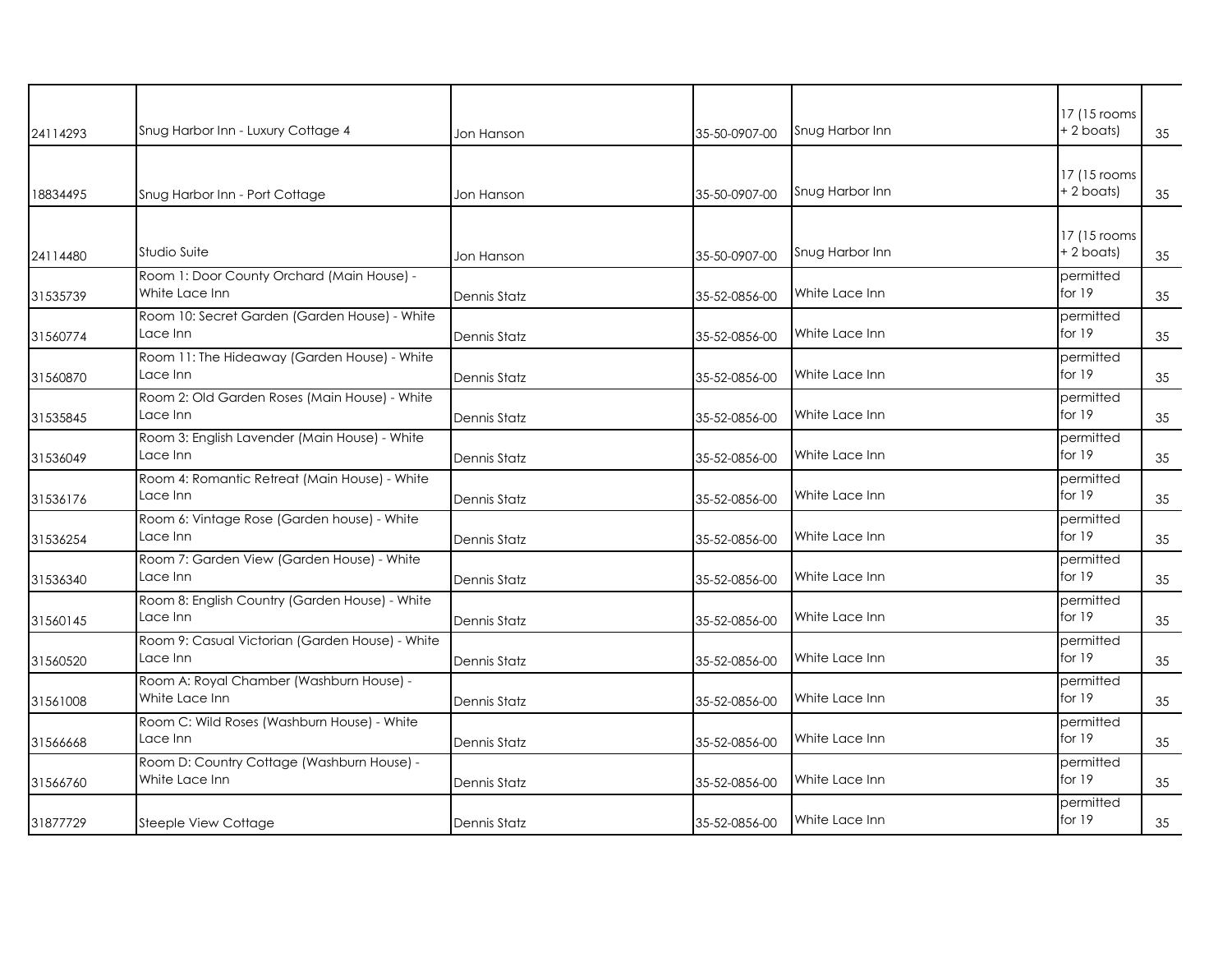|          | Suite 16: Winter Warmth (Hadley House) - White                |                                |               |                                   | permitted                  |    |
|----------|---------------------------------------------------------------|--------------------------------|---------------|-----------------------------------|----------------------------|----|
| 31586882 | Lace Inn                                                      | Dennis Statz                   | 35-52-0856-00 | White Lace Inn                    | for $19$                   | 35 |
|          | Suite 17: Country Summer (Hadley House) - White               |                                |               |                                   | permitted                  |    |
| 31587028 | Lace Inn                                                      | Dennis Statz                   | 35-52-0856-00 | White Lace Inn                    | for $19$                   | 35 |
| 31587189 | Suite 18: Fall Festival (Hadley House) - White Lace<br>Inn    | Dennis Statz                   | 35-52-0856-00 | White Lace Inn                    | permitted<br>for $19$      | 35 |
| 31587433 | Suite 19: Spring Floral (Hadley House) - White Lace<br>Inn    | Dennis Statz                   | 35-52-0856-00 | White Lace Inn                    | permitted<br>for 19        | 35 |
| 31561096 | Suite B: Victorian Suite (Washburn House) - White<br>Lace Inn | Dennis Statz                   | 35-52-0856-00 | White Lace Inn                    | permitted<br>for 19        | 35 |
| 3190446  | Downtown Sturgeon Bay - Postcard                              | RME Holdings - Robert Esposito | 35-53-1452-00 | Arbor and Postcard - RME Holdings | Permitted for<br>two units | 35 |
| 12792862 | Downtown Sturgeon Bay CornerSuite                             | Robert & Teresa Esposito       | 35-53-1628-00 | Villa and Corner Suite            | permitted<br>for $3$       | 35 |
| 12793691 | Downtown Sturgeon Bay Villa Suite                             | Robert & Teresa Esposito       | 35-53-1628-00 | Villa and Corner Suite            | permitted<br>for $3$       | 35 |
| 3324489  | Downtown Sturgeon Bay, Arbor                                  | RME Holdings - Robert Esposito | 35-53-1452-00 | Arbor and Postcard - RME Holdings | Permitted for<br>two units | 35 |
| 19180482 | The Coach House                                               | Robert & Teresa Esposito       | 35-53-1628-00 | Villa and Corner Suite            | permitted<br>for $3$       | 35 |
| 4692800  | the Magnolia Suite                                            | Diane Allen & Mike Perski      | 35-53-1096-00 | The Magnolia                      |                            | 35 |
| 22027336 | Dancing Dragonfly Airbnb                                      | David Hayes                    | 35-54-1427-00 | Dancing Dranglfy                  |                            | 35 |
| 9506189  | Diplomat Bed and Breakfast/Treaty Suite                       | Tami Dal Santo                 | 35-54-1544-00 | Diplomat Bed and Breakfast        | permitted<br>for six units | 35 |
| 27085342 | Garden Gate Bed & Breakfast: English Lavender<br>Room         | <b>Robin Vallow</b>            | 35-54-0858-00 | Garden Gate                       | permitted<br>for $4$       | 35 |
| 27085059 | Garden Gate Bed and Breakfast: Cottage Rose<br>Room           | <b>Robin Vallow</b>            | 35-54-0858-00 | Garden Gate                       | permitted<br>for $4$       | 35 |
| 27084207 | Garden Gate Bed and Breakfast: Garden Suite                   | <b>Robin Vallow</b>            | 35-54-0858-00 | Garden Gate                       | permitted<br>for $4$       | 35 |
| 26745725 | Garden Gate Bed and Breakfast: Vintage Rose<br>Room           | <b>Robin Vallow</b>            | 35-54-0858-00 | Garden Gate                       | permitted<br>for $4$       | 35 |
| 35225889 | Suite Sweets #2 Cherries Jubilee                              | <b>Terry Ullman</b>            | 35-54-1967-00 | Door County Candy B&B             | permitted<br>for $3$       | 35 |
| 28540445 | <b>Sweet Suites</b>                                           | <b>Terry Ullman</b>            | 35-54-1967-00 | Door County Candy B&B             | permitted<br>for $3$       | 35 |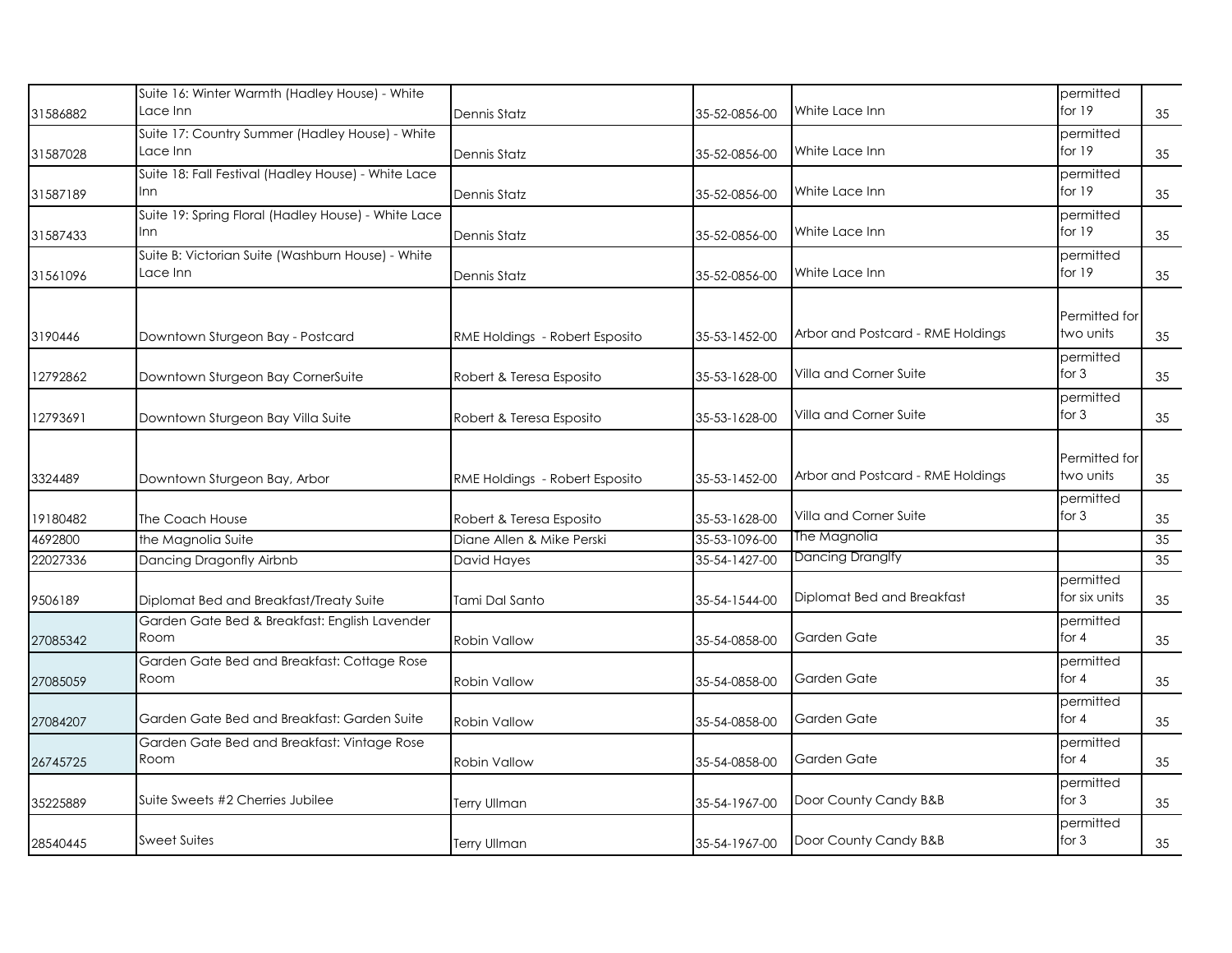| 17586605 | The Diplomat Bed and Breakfast/Chancery suite                                        | Tami Dal Santo                     | 35-54-1544-00 | Diplomat Bed and Breakfast                  | permitted<br>for six units      | 35 |
|----------|--------------------------------------------------------------------------------------|------------------------------------|---------------|---------------------------------------------|---------------------------------|----|
| 28459138 | Almost Like Home" Country Suite                                                      | Jerome Jobishop                    | 35-56-2012-00 | Almost Like Home                            |                                 | 35 |
| 34143254 | "Almost Like Home" Parkside, Sturgeon Bay, WI                                        | Jerome Jobishop                    | 35-56-2068-00 | Almost Like Home Parkside                   |                                 | 35 |
| 37879336 | Canal House - Waterfront Living in Sturgeon Bay                                      | Shaun Tauber                       | 35-56-2163-00 | Tauber Memorial Drive                       |                                 | 35 |
| 24911248 | 3BR Newly Renovated House in Sturgeon Bay                                            | Phlip Lyons and Judith Dwyer Lyons | 35-56-1994-00 | Three Bedroom House - Lyons                 |                                 | 35 |
|          |                                                                                      |                                    |               |                                             | permitted                       |    |
| 1095333  | A City Cottage in the Heart of Town                                                  | Kelly Avenson & Elliot Goettelman  | 35-56-1651-00 | City Cottage, The                           | for 2                           | 35 |
| 26203239 | Air Mikey B                                                                          | Michael Bleck                      | 35-56-1911-00 | Bleck-316 N Joliet                          |                                 | 35 |
| 36374600 | Almost Like Home Americana                                                           | Jerome Jobishop                    | 35-56-2127-00 | Almost Like Home Americana                  |                                 | 35 |
| 18359397 | <b>Barbara's Guest House</b>                                                         | Stephen Day                        | 35-56-1727-00 | <b>Barbara's Guest House</b>                |                                 | 35 |
| 35255687 | <b>Between Two Bridges</b>                                                           | Charolette Baierl                  | 35-56-2143-00 | Between two bridges                         |                                 | 35 |
| 23698225 | Boat House on the Bay                                                                | William Anderson                   | 35-56-1629-06 | <b>Boat House</b>                           | dcpm                            | 35 |
| 24733645 | Castaway Cottage                                                                     | Jonathan & Kathy Salit             | 35-56-1936-00 | Castaway Cottage                            |                                 | 35 |
| 19824536 | Chalet by the Bay                                                                    | Jonathan Salit                     | 35-56-1807-00 | Chalet by the Bay - Salit                   |                                 | 35 |
| 9271311  | Chalet on the Shore                                                                  | Jennifer Jorns & Brian Frisque     | 35-56-1663-00 | Chalet by the Shore                         |                                 | 35 |
| 28415584 | City Apartment   In the heart of historic downtown Kelly Avenson & Elliot Goettelman |                                    | 35-56-1651-00 | City Cottage, The                           | permitted<br>for 2              | 35 |
| 34182259 | Compass Cove   Downtown Home with Modern<br>updates                                  | Matthew and Desiree Wood           | 35-56-2048-00 | <b>Compass Cove</b>                         |                                 | 35 |
| 8146241  | Cute Yellow House                                                                    | Joan Schiels/Jan Mills             | 35-56-1559-00 | Little Yellow House                         |                                 | 35 |
| 19762075 | Delaware Dream                                                                       | Carter Holdings LLC                | 35-56-1746-00 | Perfectly Downtown and Delaware Dream for 2 | permitted                       | 35 |
| 24261293 | Dock on the Bay Coach Home                                                           | Fear Investments                   | 35-56-1889-00 | Dock on the Bay                             |                                 | 35 |
| 19179293 | Door County Bayview                                                                  | Diane Rockwell                     | 35-56-1772-00 | Door County Bayview                         |                                 | 35 |
| 28511065 | Door County Home Away From Home                                                      | Alison and Phil Weckler            | 35-56-2001-00 | Door County Home Away from Home             |                                 | 35 |
| 3280736  | Door County Waterfront Cottage                                                       | CenterPointe Yacht Services        | 35-56-0911-00 | CenterPointe Marina                         | permitted<br>for three<br>units | 35 |
| 13749828 | Door County Waterfront Cottage                                                       | CenterPointe Yacht Services        | 35-56-0911-00 | CenterPointe Marina                         | permitted<br>for three<br>units | 35 |
| 3518762  | Downtown Sturgeon Bay, Door County                                                   | Hans Reumschuessel                 | 35-56-1437-00 | Downtown Sturgeon Bay                       |                                 | 35 |
| 28284749 | Eagle's Nest, Waterfront Apartment                                                   | Alisa Landman                      | 35-56-1808-00 | Lily Pad Cottage                            |                                 | 35 |
| 33846594 | Home Sweet Home   Sturgeon Bay-Door County                                           | Mary Olsen                         | 35-56-2087-17 | Home Sweet Home                             | Restassure                      | 35 |
| 38731591 | Hudson House                                                                         | Marisa Gotsch                      | 35-56-2174-00 | Gotsch - Hudson Ave Hudson House            |                                 | 35 |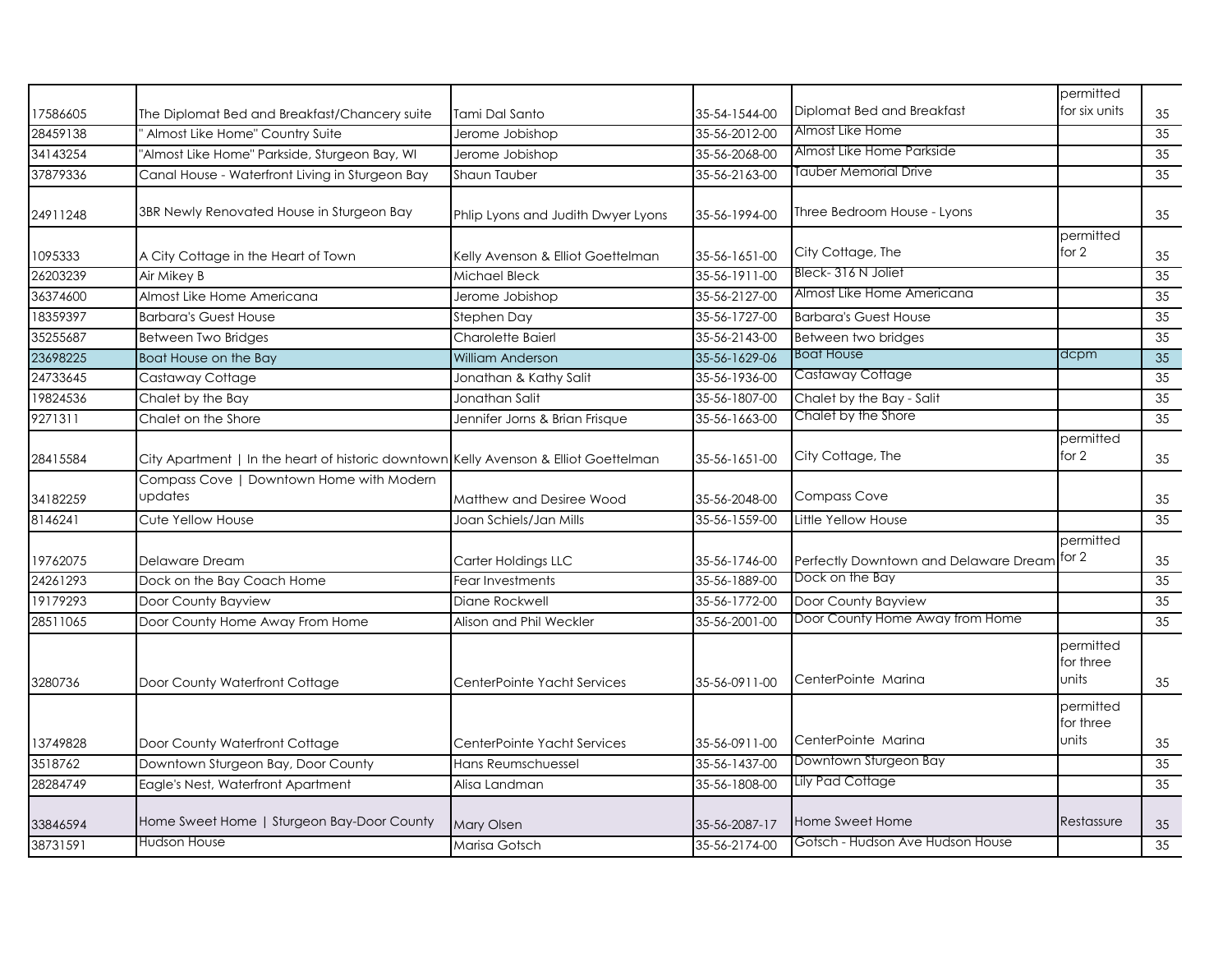| 16392503 | Lily Pad Cottage                                                        | Alisa Landman                    | 35-56-1808-00 | Lily Pad Cottage                                       |                      | 35              |
|----------|-------------------------------------------------------------------------|----------------------------------|---------------|--------------------------------------------------------|----------------------|-----------------|
| 18346670 | Manor on Main                                                           | Paul Larson                      | 35-56-1777-00 | Main Manor - Larson                                    |                      | 35              |
| 27877637 | Myrtles Place                                                           | <b>Bonny Schinkten</b>           | 35-56-1947-00 | <b>Myrtles Place</b>                                   |                      | $\overline{35}$ |
| 26270652 | NEW! 'Collectic Farmhouse Suite!' in Sturgeon Bay!                      | Aaron Hilpipre                   | 35-56-1939-00 | Hilpipre- 228 N 7th Ave - Collectic<br>Farmhouse Suite |                      | 35              |
| 25578596 | NEW! Sturgeon Bay Home Near Potawatomi State PTom and Christine Dehnert |                                  | 35-56-1927-00 | Port View Cottage                                      |                      | 35              |
| 24629975 | NEW!Waterfront Sturgeon Bay Home w/Deck & Fire<br>Pit                   | Cheryl Link                      | 35-56-1875-00 | On Bay Thyme                                           |                      | 35              |
| 29946818 | Oak Street Loft   Westside Water View                                   | Jeff Tebon                       | 35-56-2029-17 | Oak Street Loft - Tebon                                | Restassure           | 35              |
| 21642288 | Overlooking Third Ave                                                   | Joe Baw and Rob Paul             | 35-53-1816-00 | Overlooking Third Ave                                  |                      | 35              |
| 34744184 | <b>Patti's Place</b>                                                    | Richard and Pat Wickman          | 35-56-2111-00 | Patti's Place                                          |                      | 35              |
| 25614073 | Pelican Suite, Door County: Waterfront Suite                            | John Hermanson                   | 35-56-1819-00 | Suite on the Water                                     | Peritted for 3       | 35              |
| 18683132 | Perfectly Downtown                                                      | Carter Holdings LLC              | 35-56-1746-00 | Perfectly Downtown and Delaware Dream                  | permitted<br>for 3   | 35              |
| 37967142 | <b>Pleasantly Downtown</b>                                              | Carter Holdings LLC              | 35-56-1746-00 | Perfectly Downtown and Delaware Dream                  | permitted<br>for 3   | 35              |
| 38794419 | Petite Maison Bleu                                                      | Terry Cummings                   | 35-56-1755-17 | Petite Maison Bleu                                     | Restassure           | 35              |
| 25319787 | <b>R&amp;H Bayshore Estate</b>                                          | Helen & Robin Urban              | 35-56-1957-00 | R & H Bayshore Estate                                  |                      | 35              |
| 17380652 | Sawyer View Villa                                                       | Ken Glasheen                     | 35-56-1726-00 | Sawyer View Village                                    |                      | 35              |
| 37802824 | Serentiy by the Bay                                                     | <b>Sheryl Taylor</b>             |               |                                                        |                      | 35              |
| 27834966 | Sive's Door                                                             | Sive's Door LLC - Rebecca Bodmer | 35-56-1972-00 | Sive's Door                                            |                      | $\overline{35}$ |
| 33165932 | Small new home designed for energy efficiency                           | Thomas Strang                    | 35-56-2125-00 | Strang - Energy Efficient Home                         |                      | $35\,$          |
| 26452662 | Sturgeon Bay Countryside Studio                                         | Aaron Carmody                    | 35-56-1928-00 | Sturgeon Bay Countryside Studio                        |                      | 35              |
| 8129738  | Sturgeon Bay Doll House                                                 | Patrice Sebastian                | 35-56-1565-00 | Sturgeon Bay Doll House                                |                      | 35              |
| 25487105 | Sturgeon Bay Waterfront Cottage                                         | Justin & Lindsey Bohrer          | 33-56-1954-00 | Bayside Cottage -- Bohrer - 3815 Bayshore              |                      | 35              |
| 21982114 | Sturgeon Bay Waterfront Cottage                                         | Eric Minten                      | 35-56-1767-00 | Door County Waterfront Cottage Minten                  |                      | 35              |
| 37520676 | Summer Crush                                                            | Russell and Jill Kelley          | 35-56-2185-00 | Summer Crush                                           |                      | 35              |
| 28844540 | Sunset house                                                            | ODK PROPERTIES Ben Keleny        | 35-56-2017-00 | Sunset House - Keleny-Door Belle                       | permitted<br>for 2   | 35              |
| 28538540 | The Ballard House Door County                                           | Restassure                       | 35-56-2044-17 | <b>Ballard House</b>                                   | Restassure           | 35              |
| 27503937 | The Blue Cottage Cozy city cottage near<br>downtown.                    | Tom Haight                       | 35-56-1991-00 | Blue Cottage, The -Haight                              |                      | 35              |
| 30062445 | The Door Belle                                                          | <b>ODK PROPERTIES Ben Keleny</b> | 35-56-2017-00 | Sunset House - Keleny                                  | permitted<br>for $2$ | 35              |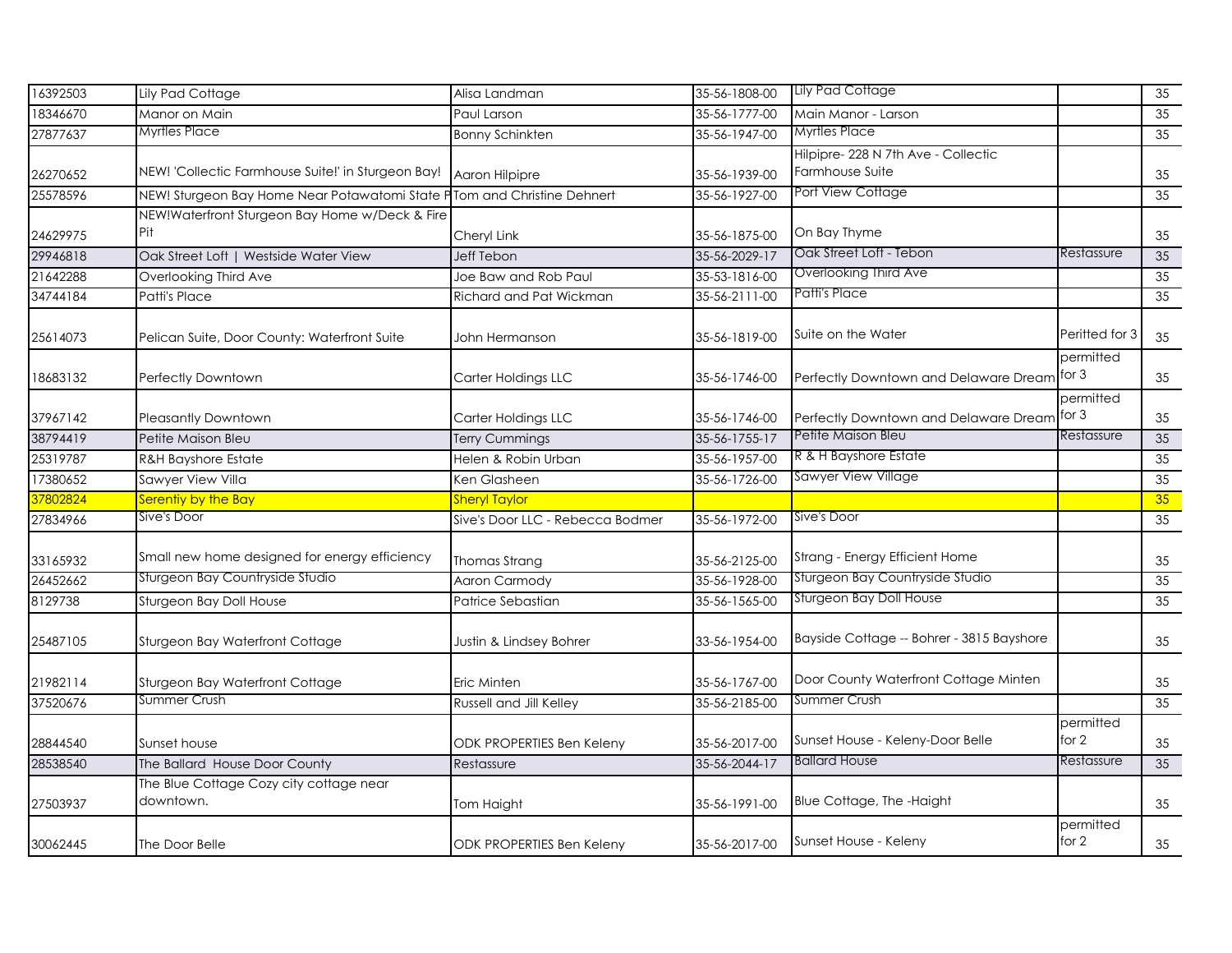| 34258306 | The Corner Ranch   A Stylish Modern Retreat                      | <b>Robert Starr</b>                | 35-56-2081-00 | The Corner Ranch                                                    |                      | 35 |
|----------|------------------------------------------------------------------|------------------------------------|---------------|---------------------------------------------------------------------|----------------------|----|
| 25621059 | The Nest, Door County: Room in Waterfront Home                   | John Hermanson                     | 35-56-1819-00 | Suite on the Water                                                  | Peritted for 3       | 35 |
| 25623966 | Turtle Suite, Door County: Waterfront Suite                      | John Hermanson                     | 35-56-1819-00 | Suite on the Water                                                  | Peritted for 3       | 35 |
| 23343621 | Veronica Joyce                                                   | Lola DeVillers and Stuart Champeau | 35-56-1877-00 | Veronica Joice                                                      |                      | 35 |
| 24607218 | West Side Gem                                                    | <b>Susan   Guthrie</b>             | 35-56-1918-00 | West Side Gem - 223 S Lansing                                       | <b>Bacon</b>         | 35 |
| 15678659 | Yellow Cottage                                                   | Megan and Shane Wheeler            | 35-56-1946-00 | Yellow Cottage, Wheeler                                             |                      | 35 |
| 34364786 | Be a Pirate in Door County, Wisconsin!                           |                                    |               |                                                                     |                      | 35 |
| 23915694 | <b>Boat Bungalow</b>                                             | Sam Parent                         | 35-59-1907-00 | Gypsy Soul - Boat bungalow                                          |                      | 35 |
|          |                                                                  |                                    |               |                                                                     |                      |    |
| 30532976 | Abode on the beach                                               | LLC Great Wulf Partners/Cap Wulf   | 36-56-0811-00 | Abode on the Beach                                                  |                      | 36 |
| 28333052 | Beach House right on Lake Michigan!                              | <b>Mercedes Wadkins</b>            | 36-56-1814-01 | A Spirit of Adventure-Wadkins -2986 Lake<br><b>Forest Park Road</b> |                      | 36 |
| 18073736 | Claybanks   A Woodsy Retreat near Lake Michigar David Goettelman |                                    | 36-56-1731-17 | Clay Banks Woodsy Retreat                                           | restassure           | 36 |
| 10283729 | <b>Historic Family Farm</b>                                      | <b>Tom Mickelson</b>               | 36-56-1579-00 | <b>Historic Family Farm</b>                                         |                      | 36 |
| 11699220 | Lake Lane Cottage #2                                             | Rob Vogel                          | 36-56-0869-00 | Lake Lane Cottages                                                  | permitted<br>for $3$ | 36 |
| 11700582 | Lake Lane Cottages Camper                                        | Rob Vogel                          | 36-56-0869-00 | Lake Lane Cottages                                                  | permitted<br>for $3$ | 36 |
| 6253565  | Lake Lane Cottages in Door County #1                             | Rob Vogel                          | 36-56-0869-00 | Lake Lane Cottages                                                  | permitted<br>for $3$ | 36 |
| 5585456  | On the shore of Lake Michigan                                    | Ann Emmerich                       | 36-56-1487-00 | Emmerich - On the Shore of Lake Michigan                            |                      | 36 |
| 28214581 | Peace of Beach                                                   | Chris Jeanquart                    | 36-56-1969-00 | Jeanguart - 3140 Lake Forest Park Road                              |                      | 36 |
| 32846114 | The Chickadee Cottage                                            | <b>Tyler Lenz</b>                  | 36-56-2073-00 | Chickadee Cottage                                                   |                      | 36 |
| 20123299 | The Clerestory on Lake Michigan                                  | Christopher Mohar                  | 36-56-1789-00 | The Clerestory on Lake Michigan                                     |                      | 36 |
| 19548982 | <b>Tolan's Cottage</b>                                           | <b>Sally Tolan</b>                 | 36-56-0816-13 | <b>Tolans Cottage</b>                                               | Dreamland            | 36 |
| 38794494 | Writt Manor   Waterfront + High Speed Internet                   | Amber and Brian Writt              | 36-56-2139-17 | Writt-3446 N Lake Michigan Drive                                    | restassure           | 36 |
|          |                                                                  |                                    |               |                                                                     |                      |    |
| 34811175 | 2 bedroom Kitchenette With a Private Bathroom                    | Liz Merner                         | 39-50-1736-00 | Countryside Motel & RV Sites                                        |                      | 39 |
| 35971879 | Fully Furnished Kitchenette 1 Queen Bed                          | Liz Merner                         | 39-50-1736-00 | Countryside Motel & RV Sites                                        |                      | 39 |
| 35971676 | Fully Furnished Kitchenette with 2 Queen Beds                    | Liz Merner                         | 39-50-1736-00 | Countryside Motel & RV Sites                                        |                      | 39 |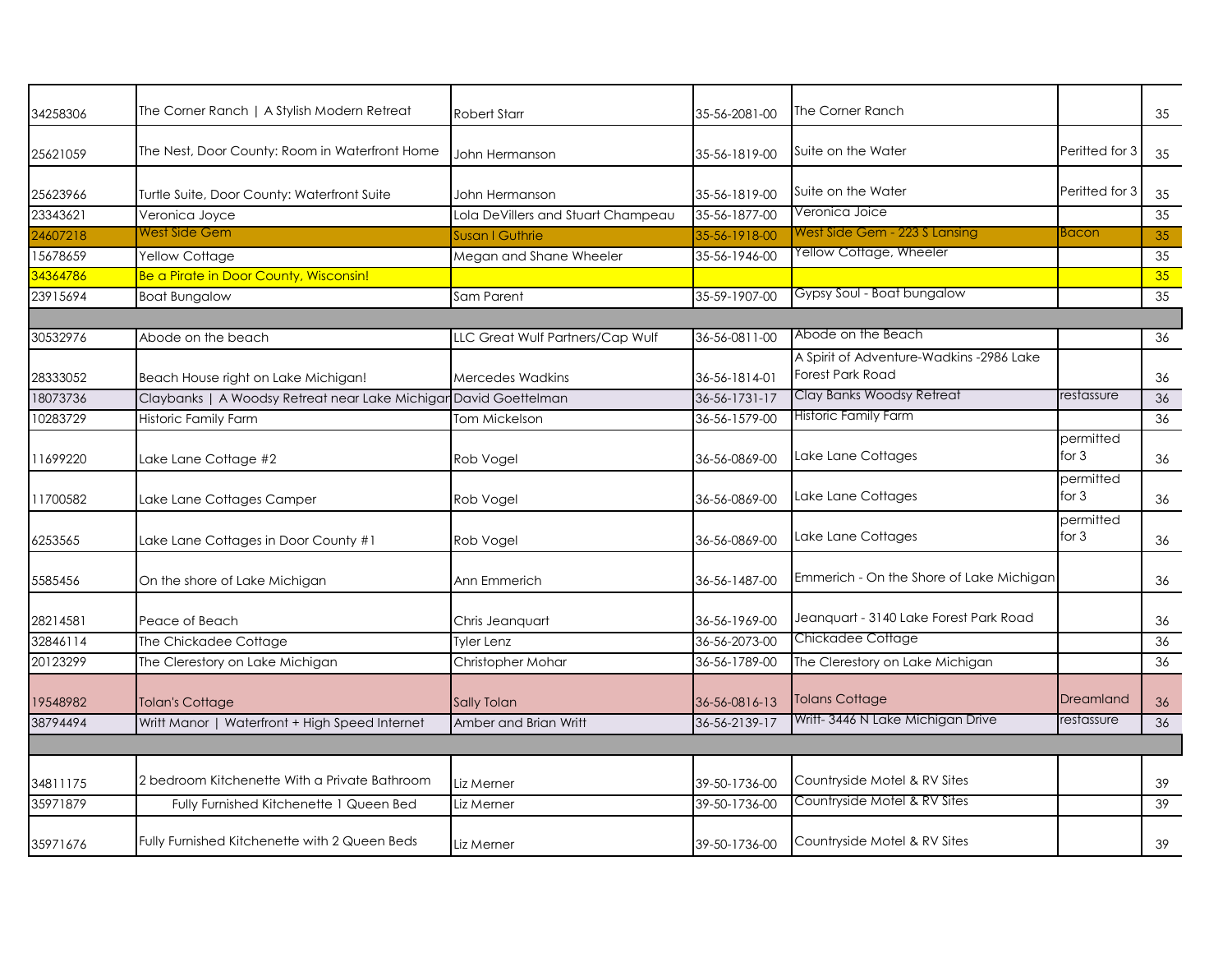| 36638262 | Gracie Room - 1 Queen bed and 1 Twin bed                               | Liz Merner                 | 39-50-1736-00 | Countryside Motel & RV Sites    |                    | 39       |
|----------|------------------------------------------------------------------------|----------------------------|---------------|---------------------------------|--------------------|----------|
|          | Sally May Room, 2 Queen Beds and Private                               |                            |               |                                 |                    |          |
| 36637954 | <b>Bathroom</b>                                                        | Liz Merner                 | 39-50-1736-00 | Countryside Motel & RV Sites    |                    | 39       |
|          | Sophie Room - Space For 2 Adults with 2 Queen                          |                            |               |                                 |                    |          |
| 36602655 | Beds                                                                   | Liz Merner                 | 39-50-1736-00 | Countryside Motel & RV Sites    |                    | 39       |
| 37963767 | Rocky Mountain Room 1 Queen Bed and 1 Twin Bed Liz Merner              |                            | 39-50-1736-00 | Countryside Motel & RV Sites    |                    | 39       |
| 38099184 | The Goble Room 1 Queen Bed and 1 Twin                                  | Liz Merner                 | 39-50-1736-00 | Countryside Motel & RV Sites    |                    | 39       |
| 19285613 | <b>Beautiful Waterfront Cabin Door County</b>                          | Donn Rozz, Robert Paul     | 39-53-1374-00 | Rozz Little Cemetery            |                    | 39       |
| 27457684 | Door County Waterfront Cabin New Construction 2 Donn Rozz, Robert Paul |                            | 39-53-1374-00 | Rozz Little Cemetery            | permite for 2      | 39       |
| 34381636 | 'Almost Like Home'' Bayside                                            | Jerome Kobishop            | 39-56-2121-00 | Almost like home bayside        |                    | 39       |
| 1327057  | 3 Bedroom Cottage with a Water View                                    | Mark and Jill Schwarzbauer | 39-56-1320-00 | La Bella Casa Di Mattoni        |                    | 39       |
| 15057147 | Door County Shore Front 2 Bdrm Cabin on 1.2 Acres Pat O'Donnell        |                            | 39-56-1398-00 | Cabin Sun Over Beach            |                    | 39       |
| 17300921 | Family Friendly Cabin On The Bay!                                      | Goffard                    | 39-56-1709-00 | Cabin on the Bay - Goffard      |                    | 39       |
| 18833980 | Sunset Cliff Cottage                                                   | Jon Hansen                 | 39-56-0860-00 | <b>Sunset Cliff Cottage</b>     |                    | 39       |
|          |                                                                        |                            |               |                                 |                    |          |
| 35934019 | Bay Front - Stunning new construction in S Door Co 315 Breezy Acres    |                            | 42-56-2115-07 | 315 Breezy Acres-Maison Rouge   |                    | 42       |
|          |                                                                        |                            |               | Waterftont Cottage - Soukup     |                    | 42       |
| 19594834 | Waterfront Door County Cottage                                         | Lisa Soukup                | 42-56-1774-00 |                                 |                    |          |
|          |                                                                        |                            |               |                                 |                    |          |
|          |                                                                        |                            |               |                                 | permitted          |          |
| 13156138 | Cute Affordable Cabin on Island - Kayaker Cabin                        | Dawn Chier                 | 46-56-0731-00 | Coffee Creek Cabin              | for 2              | 46       |
| 31445707 | Aunt Ethel's Cozy Island Cottage - close to town!                      | Evelyn and Chad Beneda     | 46-56-2066-00 | Aunty Ethyl's                   |                    | 46       |
| 14443055 | <b>Bay Farm Lake Cottage</b>                                           | Kathleen Young             | 46-56-1650-00 | Bay Farm LLC                    |                    | 46       |
| 25811058 | <b>Breezy Beach</b>                                                    | <b>Richard Tobey</b>       | 46-56-1940-00 | <b>Breezy Beach</b>             |                    | 46       |
| 27853119 | <b>Buckwild Estate</b>                                                 | Dan Jorgenson              | 46-56-1332-00 | <b>Buckwild Farm</b>            |                    | 46       |
| 6541476  | <b>Charming Waterfront Cottage</b>                                     | Alex Trueblood             | 46-56-1411-00 | <b>Trueblood Cottage</b>        |                    | 46       |
| 13378765 |                                                                        |                            | 46-56-0731-00 | Coffee Creek Cabin              | permitted<br>for 2 |          |
|          | Coffee Creek Cabins "Biker Cabin" on Wash. Island Dawn Chier           | Casey Dahl & Shawn Murray  |               | Folk Tree Farm                  |                    | 46<br>46 |
| 25622011 | Folk Tree Farm on Washington Island                                    |                            | 46-56-1933-00 |                                 |                    |          |
| 35580755 | Gull Cottage Waterfront Home on Washington<br>Island                   | Vern Rubenic               | 46-56-1354-11 | <b>Blue Heaven Rendezvous</b>   | kickbush           | 46       |
| 25616352 | Island View Cottage on Washington Island                               | Edward & Peri Ann Wasie    | 46-56-1909-00 | Island View Cottage - Wasie     |                    | 46       |
| 22717916 | Old Orchard Farm                                                       | Deb Sheridan               | 46-56-1867-00 | Old Orchard Farm                |                    | 46       |
| 29857856 | Quiet Island Waterfront Retreat                                        | Daniel Wiersum             | 46-56-2036-00 | Quiet Island Waterfront Retreat |                    | 46       |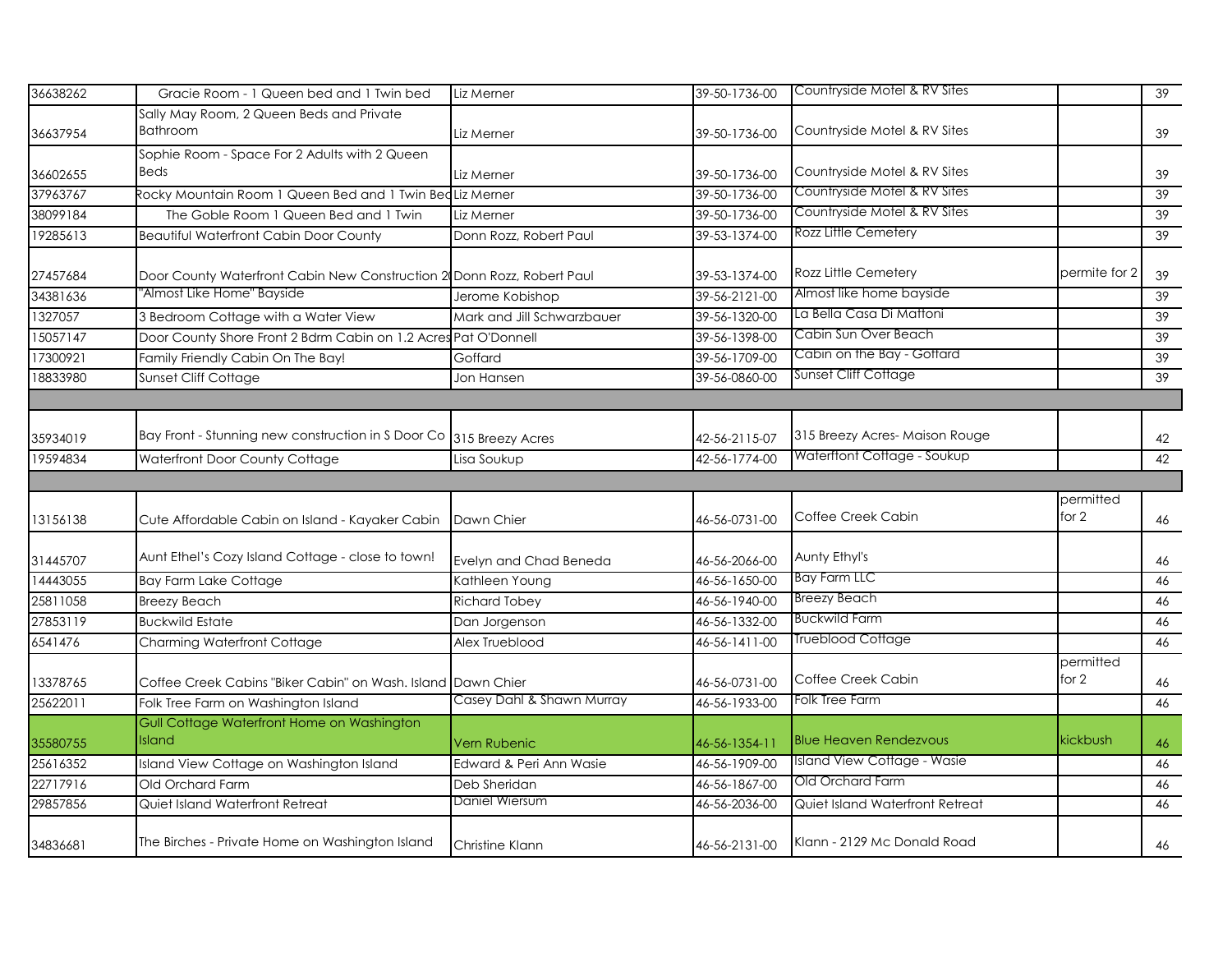| 25488651 | Washington Island Home in the Woods                                                             | Jeff and Corinn Sevcik                         | 46-56-1891-00 | <b>West Harbor - Sevcik</b>         |            | 46 |
|----------|-------------------------------------------------------------------------------------------------|------------------------------------------------|---------------|-------------------------------------|------------|----|
|          |                                                                                                 |                                                |               | Washington Island Historical Home - |            |    |
| 24117398 | Washington Island home With history and warmth                                                  | Carol Lemon                                    | 46-56-1917-00 | Lemon                               |            | 46 |
| 26269262 | Watermark Inn-Washington Island (Suite B)                                                       | Larry Kilduff                                  | 46-56-0584-00 | Watermark Inn                       |            | 46 |
| 23713057 | Watermark Inn-Washington Island (Suite G)                                                       | Larry Kilduff                                  | 46-56-0584-00 | Watermark Inn                       |            | 46 |
| 35673335 | Hope Floats                                                                                     | Ashley Cote Hogan                              | 46-59-2162-00 | <b>Hope Floats</b>                  |            | 46 |
|          | <b>NOT LOCATED IN DOOR COUNTY</b>                                                               |                                                |               |                                     |            |    |
| 36871011 | The Family Lure                                                                                 | Not Door County Comes up in Door County Search |               |                                     | Outside DC |    |
| 21549001 | <b>Cozy Lakefront Home</b>                                                                      | Not Door County Comes up in Door County Search |               |                                     | Outside DC |    |
| 32736987 | Warm, Inviting 2 bedroom house in Marinette, WI                                                 | Not Door County Comes up in Door County Search |               |                                     | Outside DC |    |
| 31441773 | 1 bed apartment, lake view next to Lake Michigan Not Door County Comes up in Door County Search |                                                |               |                                     | Outside DC |    |
| 31401357 | Double Queen Beds - Independence Stay of Marin Not Door County Comes up in Door County Search   |                                                |               |                                     | Outside DC |    |
| 1075853  | Modern, Sunny Getaway Door County!                                                              | Not Door County Comes up in Door County Search |               |                                     | Outside DC |    |
| 32284600 | Private Room with 10' Ceilings & Kitchen                                                        | Not Door County Comes up in Door County Search |               |                                     | Outside DC |    |
| 32317062 | Big Private Room with 10' Ceiling & Pool Table                                                  | Not Door County Comes up in Door County Search |               |                                     | Outside DC |    |
| 30106811 | Nice Studio with 2 Full Beds and Full Kitchen                                                   | Not Door County Comes up in Door County Search |               |                                     | Outside DC |    |
| 14266783 | Cottage on Cedar                                                                                | Not Door County Comes up in Door County Search |               |                                     | Outside DC |    |
| 19012043 | Home Away From Home Northern Wisconsin                                                          | Not Door County Comes up in Door County Search |               |                                     | Outside DC |    |
| 19176512 | <b>Book Your Summer Getaway Now</b>                                                             | Not Door County Comes up in Door County Search |               |                                     | Outside DC |    |
| 20991844 | <b>Menominee River Vacation Home</b>                                                            | Not Door County Comes up in Door County Search |               |                                     | Outside DC |    |
| 21816932 | <b>Hogans Place 2</b>                                                                           | Not Door County Comes up in Door County Search |               |                                     | Outside DC |    |
| 21816968 | <b>Hogans Place</b>                                                                             | Not Door County Comes up in Door County Search |               |                                     | Outside DC |    |
| 27232787 | Cute 2 Bedroom Bungalow                                                                         | Not Door County Comes up in Door County Search |               |                                     | Outside DC |    |
| 31402597 | King Executive Suite - Independence Stay<br>Marinette #202                                      | Not Door County Comes up in Door County Search |               |                                     | Outside DC |    |
| 443694   | Lundgren Tree Farm                                                                              | Not Door County Comes up in Door County Search |               |                                     | Outside DC |    |
| 33710736 | Winding River Cottages-Pine Cone Cottage                                                        | Not Door County Comes up in Door County Search |               |                                     | Outside DC |    |
| 33045130 | Winding River Cottages-Evergreen Cottage                                                        | Not Door County Comes up in Door County Search |               |                                     | Outside DC |    |
| 33155244 | Quiet & Cozy upstairs apartment 1 bedroom                                                       | Not Door County Comes up in Door County Search |               |                                     | Outside DC |    |
| 28734368 | Luxury on the Lake                                                                              | Not Door County Comes up in Door County Search |               |                                     | Outside DC |    |
| 29841495 | Hogan's Place 3                                                                                 | Not Door County Comes up in Door County Search |               |                                     | Outside DC |    |
| 31402252 | King Suite Room - Independence Stay of Marinette<br>#205                                        | Not Door County Comes up in Door County Search |               |                                     | Outside DC |    |
| 27703908 | 2 bedroom duplex in quiet neighborhood                                                          | Not Door County Comes up in Door County Search |               |                                     | Outside DC |    |
| 30403078 | <b>Bentley's Place</b>                                                                          | Not Door County Comes up in Door County Search |               |                                     | Outside DC |    |
| 32744370 | Cottage on the Bay                                                                              | Not Door County Comes up in Door County Search |               |                                     | Outside DC |    |
| 29843132 | <b>Hogans Place 4</b>                                                                           | Not Door County Comes up in Door County Search |               |                                     | Outside DC |    |
| 35508656 | CEDAR CABIN on the BAY (Lake Michigan--Green B Not Door County Comes up in Door County Search   |                                                |               |                                     | Outside DC |    |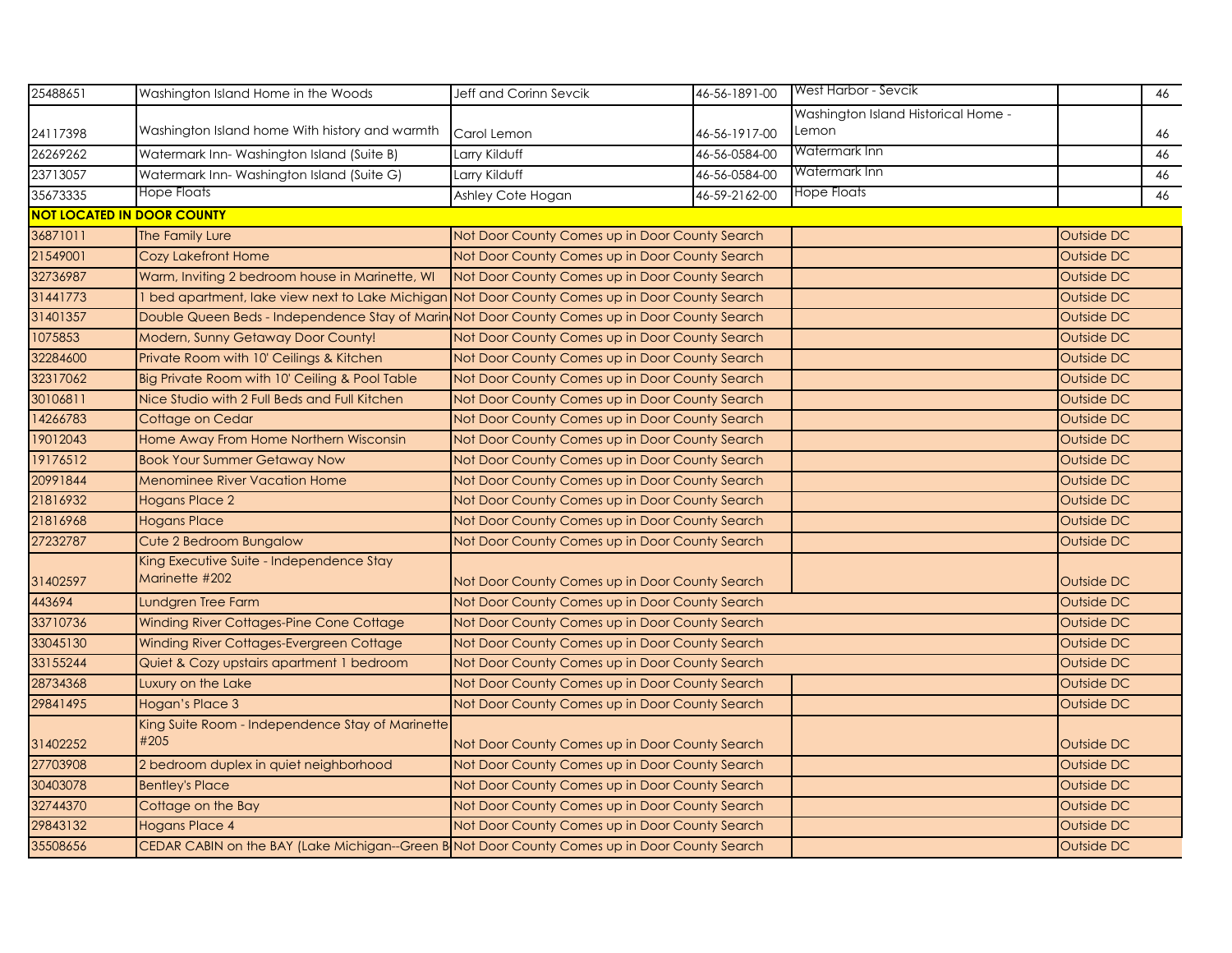| 31440292  | Stunning Waterfront! Fully Equipped 1 BR Condo   | Not Door County Comes up in Door County Search                                                  | Outside DC |
|-----------|--------------------------------------------------|-------------------------------------------------------------------------------------------------|------------|
| 23147359  | Lakefront beauty Algoma condo                    | Not Door County Comes up in Door County Search                                                  | Outside DC |
| 17416421  | Gorgeous beach & 5 mi's 2 Door Cty.              | Not Door County Comes up in Door County Search                                                  | Outside DC |
| 32941122  | <b>Buck's Harbor LLC in Algoma, WI</b>           | Not Door County Comes up in Door County Search                                                  | Outside DC |
| 36077426  | <b>Country Farmhouse living</b>                  | Not Door County Comes up in Door County Search                                                  | Outside DC |
| 15203485  | <b>Minutes from Door County</b>                  | Not Door County Comes up in Door County Search                                                  | Outside DC |
| 11893626  | Lake Michigan Sunrise view, close to Door County | Not Door County Comes up in Door County Search                                                  | Outside DC |
| 29252930  | Lake Michagan Living                             | Not Door County Comes up in Door County Search                                                  | Outside DC |
| 29779882  |                                                  | 3 bed apartment next to Lake Michigan loading doNot Door County Comes up in Door County Search  | Outside DC |
| 29780152  |                                                  | 2 bed apartment, lake view next to Lake Michigan Not Door County Comes up in Door County Search | Outside DC |
| 31402434  | <b>BR Suite - Independence Stay of Marinete</b>  | Not Door County Comes up in Door County Search                                                  | Outside DC |
| 26424111  | Waterfront Inn Sail & Stay                       | Not Door County Comes up in Door County Search                                                  | Outside DC |
| 3010681   | Nice Studio with 2 Full Beds and Full Kitchen    | Not Door County Comes up in Door County Search                                                  | Outside DC |
| 20411213  | <b>Paradise View</b>                             | Not Door County Comes up in Door County Search                                                  | Outside DC |
| 30106940  |                                                  | 2-Bedroom Apt next to Lake Michigan Loading Dod Not Door County Comes up in Door County Search  | Outside DC |
| 14648642  | <b>Upper Peninsula MI Retreat</b>                | Not Door County Comes up in Door County Search                                                  | Outside DC |
| 32837226  | Downstairs apartment on private lake             | Not Door County Comes up in Door County Search                                                  | Outside DC |
| 38894590? | Shug Lake View Condo @ The Shores                | Not Door County Comes up in Door County Search                                                  | Outside DC |
| 37351248  | <b>Camp Bayshore</b>                             | Not Door County Comes up in Door County Search                                                  | Outside DC |

| <b>MUNI</b>    |                        | # of Airbnb Properties 8/1/19 | # of Airbnb<br>Properties<br>9/9/19 | # of Airbnb Properties 10/2/19 |
|----------------|------------------------|-------------------------------|-------------------------------------|--------------------------------|
| $\overline{2}$ | <b>Baileys Harbor</b>  | 51                            | 57                                  | 57                             |
| $\overline{4}$ | <b>Brussels</b>        | $\mathbf{O}$                  | 0                                   | 0                              |
| 16             | Clay Banks             |                               |                                     |                                |
| 8              | Town of Egg Harbor     | 54                            | 56                                  | 55                             |
| 9              | Village of Egg Harbor  | 31                            | 30                                  | 31                             |
| 11             | Ephraim                | 46                            | 47                                  | 47                             |
| 12             | Gibraltar              | 88                            | 91                                  | 92                             |
| 14             | Town of Forestville    |                               |                                     |                                |
| 15             | Town of Jacksonport    | 15                            | 13                                  | 13                             |
| 27             | Nasewaupee             | 19                            | 20                                  | 20                             |
| 32             | Liberty Grove          | 68                            | 69                                  | 72                             |
| 33             | Sevastopol             | 29                            | 29                                  | 30                             |
| 34             | Sister Bay             | 32                            | 33                                  | 33                             |
| 35             | City of Sturgeon Bay * | 129                           | 115                                 | 115                            |
| 36             | Town of Sturgeon Bay   | 12                            | 12                                  | 13                             |